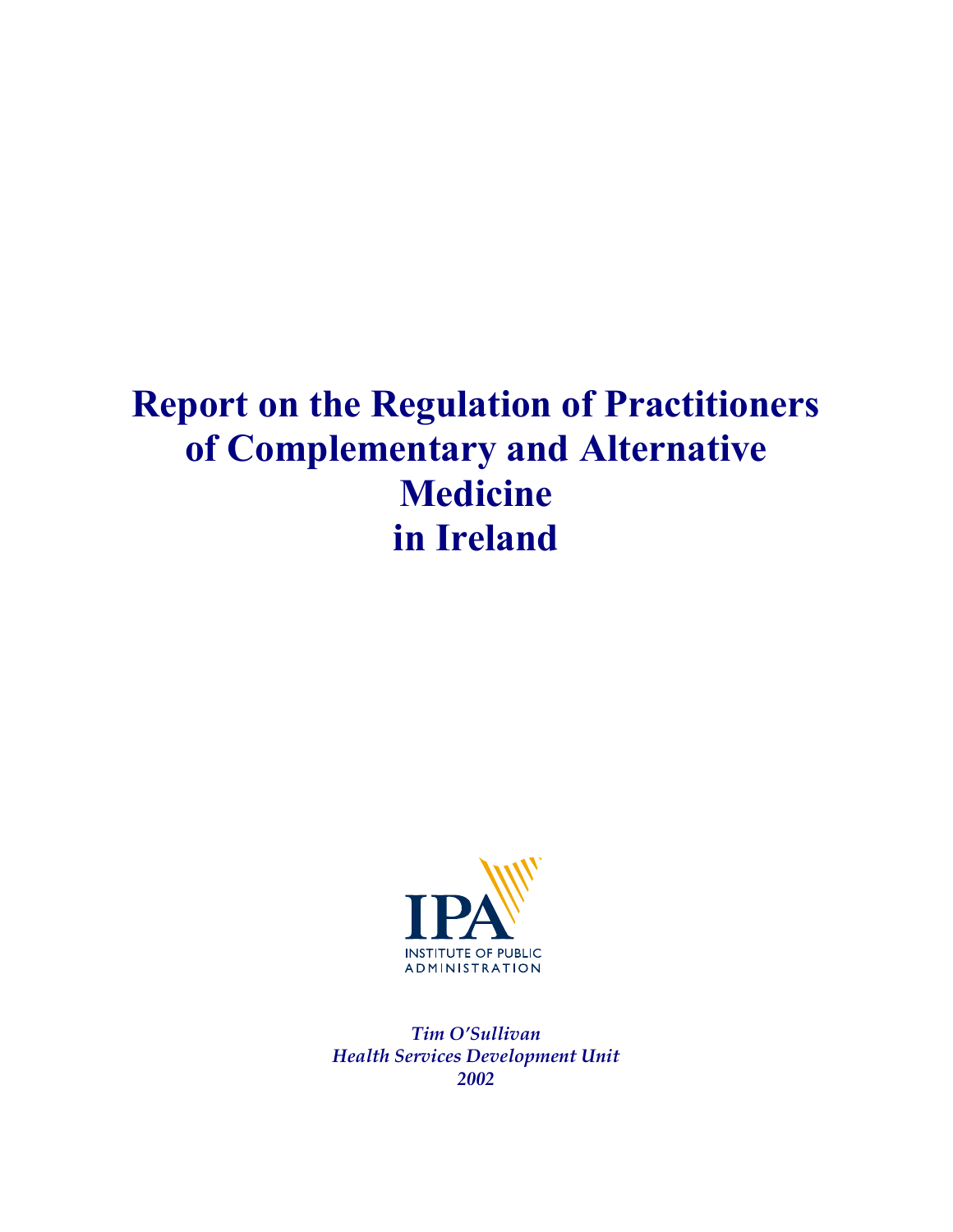# **CONTENTS**

| 1-Introduction<br>2-International Trends in Regulation<br>3-Analysis of the views of CAM practitioners<br>4-Discussion |                                                                                           |  |
|------------------------------------------------------------------------------------------------------------------------|-------------------------------------------------------------------------------------------|--|
| <b>Chapters</b>                                                                                                        |                                                                                           |  |
| 1-Introduction                                                                                                         |                                                                                           |  |
| 1.1                                                                                                                    | A Growing Interest                                                                        |  |
| 1.2                                                                                                                    | Definitions/terminology                                                                   |  |
| 1.3                                                                                                                    | A Note on Methodology                                                                     |  |
|                                                                                                                        | 2-International Trends in Regulation                                                      |  |
| 2.1                                                                                                                    | Introduction                                                                              |  |
| 2.2                                                                                                                    | Irish policy context                                                                      |  |
| 2.3                                                                                                                    | United Kingdom                                                                            |  |
| 2.4                                                                                                                    | France                                                                                    |  |
| 2.5                                                                                                                    | The Netherlands                                                                           |  |
| 2.6                                                                                                                    | Sweden                                                                                    |  |
| 2.7                                                                                                                    | Spain                                                                                     |  |
| 2.8                                                                                                                    | Belgium                                                                                   |  |
| 2.9                                                                                                                    | European Union                                                                            |  |
|                                                                                                                        |                                                                                           |  |
| 2.10<br>2.11                                                                                                           | <b>United States</b><br>Conclusions                                                       |  |
|                                                                                                                        | 3-Analysis if the views of CAM practitioners                                              |  |
|                                                                                                                        |                                                                                           |  |
| 3.1                                                                                                                    | Introduction                                                                              |  |
| 3.2<br>3.3                                                                                                             | Summary of the views of practitioners<br>The issues involved in preparing for a system of |  |

- 3.4 Views in favour of, or against, statutory registration for complementary and alternative practitioners.
- 3.5 The organisation of registration/regulation<br>3.6 Comments on the views expressed at the IP
- 3.6 Comments on the views expressed at the IPA Forum in June 2001<br>3.7 Conclusion
- **Conclusion**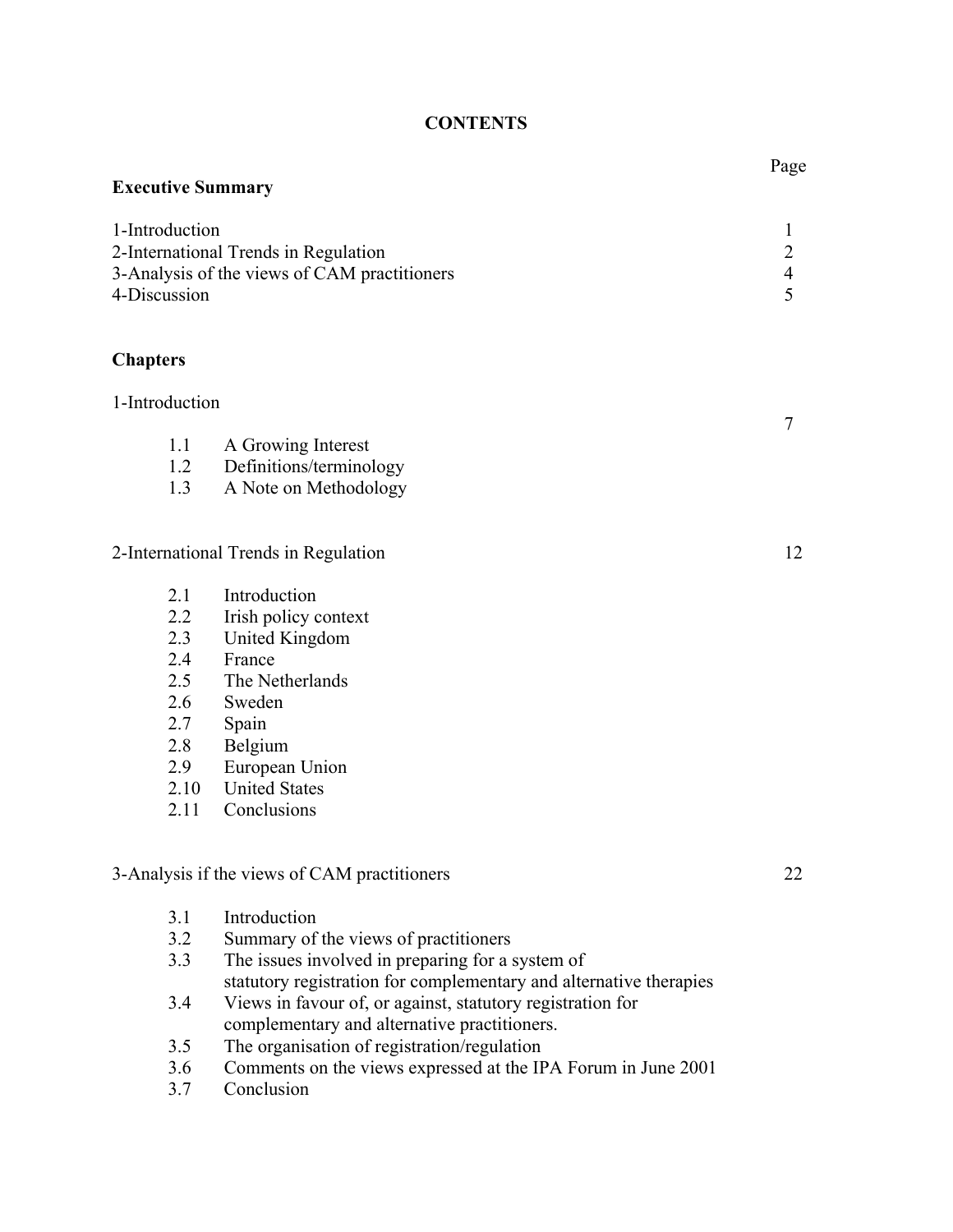### 4-Discussion

- 4.1 Introduction
- 4.2 General lessons from international experience
- 4.3 National Working Group
- 4.4 Statistics on CAM therapies and practitioners
- 4.5 Protection of the Public and Promotion of a Quality Service
- 4.6 The Education and Continuous Professional Development of Practitioners
- 4.7 Participation in Scheme for Health and Social Care Professionals
- 4.8 Development of Research
- 4.9 Summary of Recommendations

References 40

Appendices 42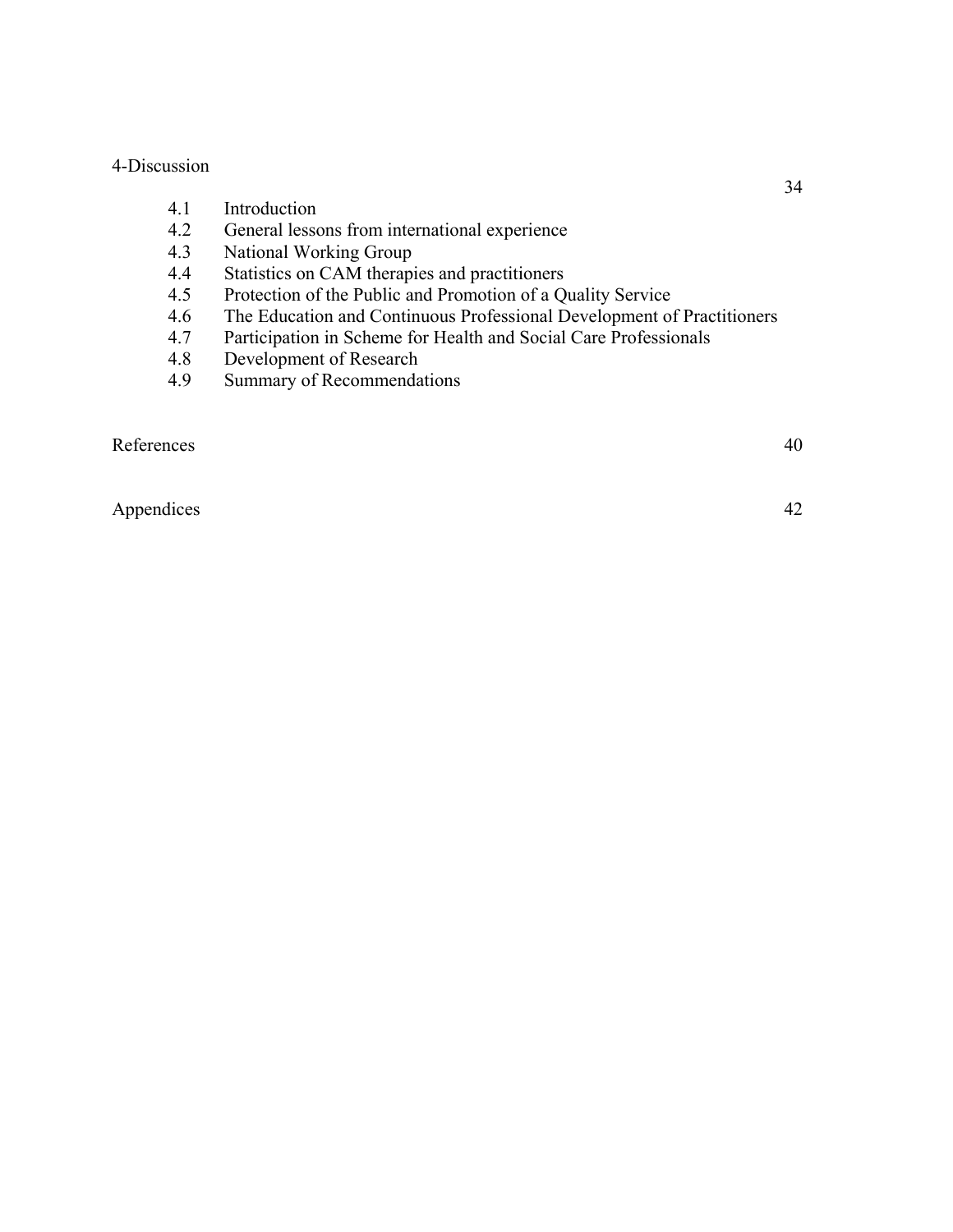### **Acknowledgements**

My sincere thanks are due to the many Irish practitioners of complementary and alternative therapies who participated actively in this study and shared of their knowledge, their time and their ideas. My thanks are also due to William Beausang and Maeve O'Brien of the Department of Health and Children and to colleagues in other countries for the extensive information provided on policy developments in Ireland and elsewhere. Thanks as well to Anne O'Keeffe of the IPA for valuable comments and to Jacklyn Dixon and Anne Kelly of the IPA for excellent administrative support.

Tim O'Sullivan, Health Services Development Unit, Institute of Public Administration, Lansdowne Road, Dublin 4.

February 2002.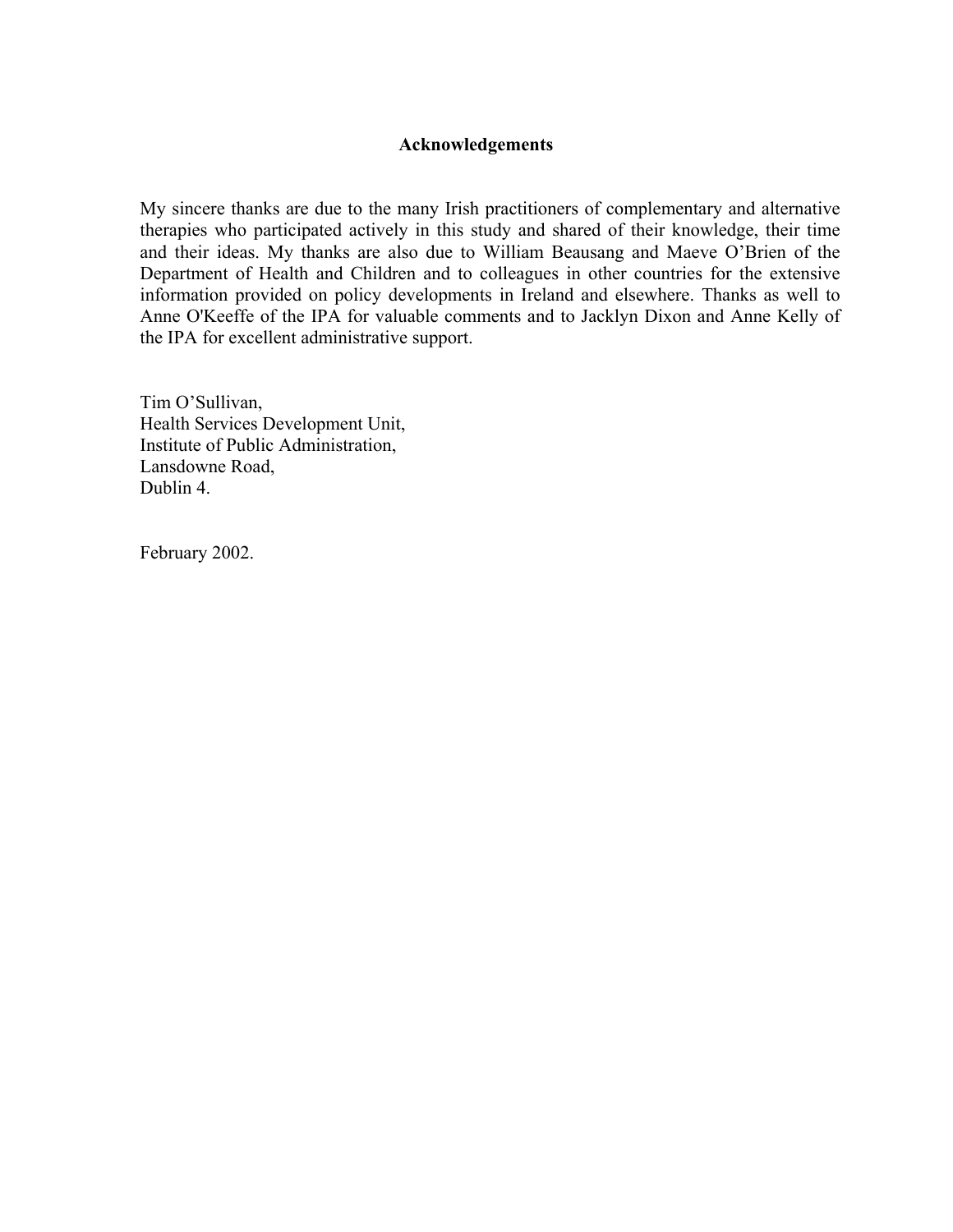### **EXECUTIVE SUMMARY**

### **Chapter 1 Introduction**

This is a period of growing interest in issues related to Complementary and Alternative Medicine (CAM) and its regulation.

This report has been written in the context of this interest and in response to a request from the Department of Health and Children. It follows a Forum on regulatory issues that was held at the IPA in June 2001 and attended by many CAM practitioners. The Minister for Health and Children asked the Institute to build on the discussions at the Forum by preparing a report on possible options in the regulation of CAM practitioners in Ireland.

The focus of the report is on regulatory and policy issues in general. It is not within the Institute's competence or brief to comment on more specific clinical or technical issues.

CAM therapies are extremely varied and complex and are practised by a very wide range of practitioners so it would be very difficult to find a totally satisfactory, all-encompassing *definition*. Paragraph 1.2 sets out various current definitions.

A short questionnaire was sent in July to those who participated in the Forum and to other interested parties (particularly CAM practitioners and associations) that requested it. The comments made at the Forum or in response to the questionnaires/submissions do not constitute a representative national sample of the views of CAM practitioners in Ireland. It would not have been possible for the Institute, in the existing state of knowledge in Ireland, to carry out such a survey. No national statistics exist on the numbers of CAM practitioners in Ireland or on the associations that represent them.

The IPA study nevertheless gives the views of a significant number of CAM practitioners and of associations that represent or regulate them. Over one hundred individuals and/or associations participated in the Forum and forty-four replied to the questionnaires/made submissions. While these numbers are relatively small in relation to the possible overall number of CAM practitioners in Ireland, it may be noted that these responses incorporate the views of several associations which themselves represent many practitioners.

The structure of the report is as follows: Chapter 2 reports on international trends in regulation, chapter 3 analyses the questionnaires and submissions completed by CAM practitioners/associations and chapter 4 offers some conclusions and recommendations on the basis of the earlier chapters.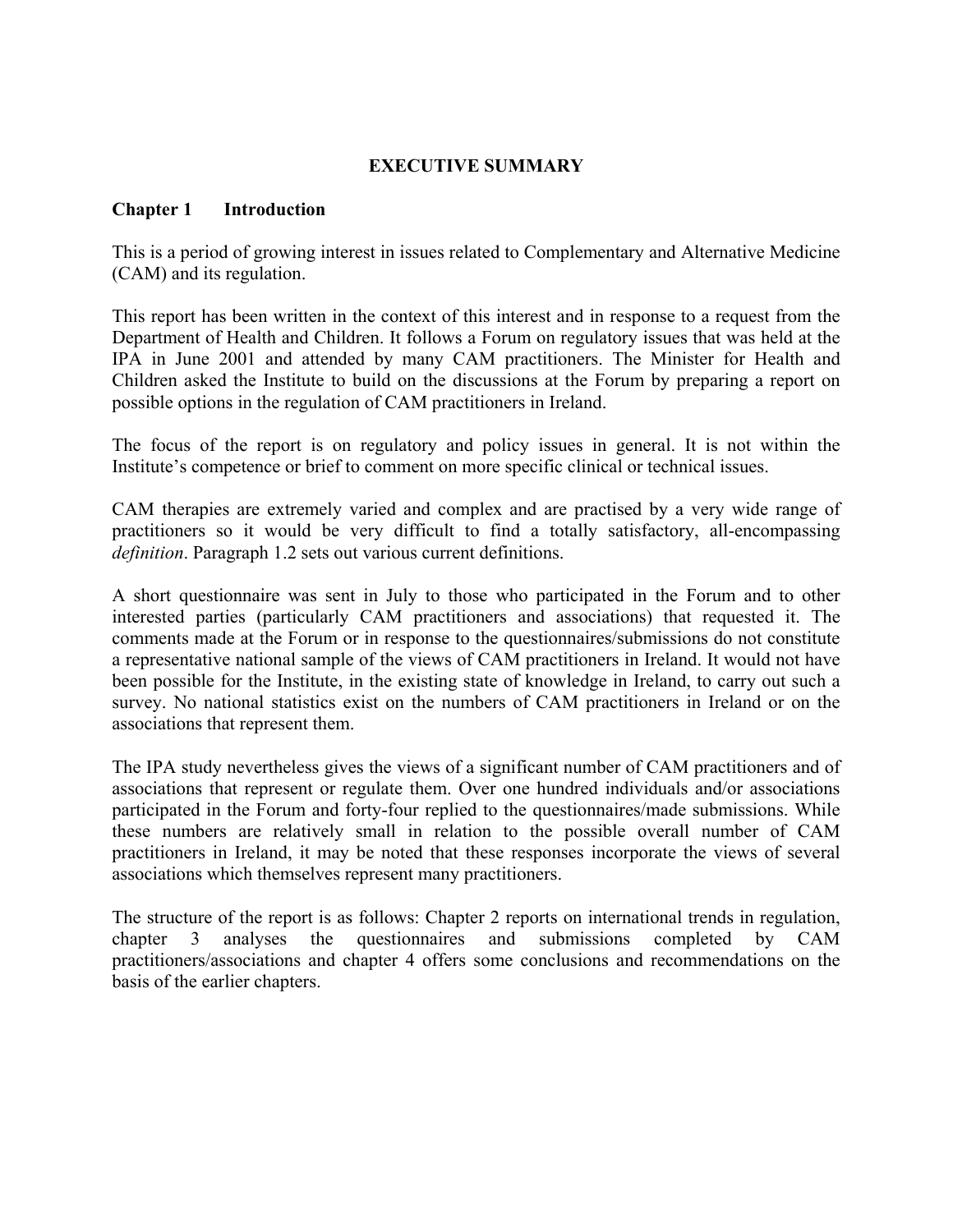# **Chapter 2 International trends in regulation**

In Ireland, with its common law traditions, CAM practitioners are free to practise their therapies but there is no state regulation of such therapies or practitioners. The Minister for Health and Children, Micheál Martin TD has stated in the Dáil that he is committed to the introduction of a system of state regulation for alternative and complementary therapists who work in the area of health and personal services. Official commitment to regulation was underlined in the 2001 Health Strategy, *Quality and Fairness. A Health System for You,* which sets out a strategic direction for the first decade of the twenty-first century. The Strategy refers to the establishment of a forum involving representatives of different therapies "to explore how best to provide for a system of registration."

Any registration scheme, the Strategy adds, will need to take account of:

- the categories of therapists to be covered
- the evidence base for each therapy
- the educational qualifications, training and experience of therapists
- the scope of practice involved
- the protection of the public and promotion of a quality service, including the efficacy of the therapies offered
- regulations governing alternative therapists in other countries
- the current proposals for statutory registration of health and social care professionals in Ireland. (Action 106, p. 120)

As the Strategy suggests, work by the Department on the regulation of CAM therapies may build on the work already taking place in relation to the regulation of health and social care professionals in Ireland – including physiotherapists, occupational therapists, social workers, care workers and others.

The outline in this chapter of the regulatory experience in other countries indicates that national responses vary and that there is certainly not a uniform approach to regulation. In general, countries are moving very cautiously in this area. In the national experiences surveyed, there is no example of a system of statutory registration for all or even a large number of therapies.

There is more freedom for CAM practitioners to practise in "common law" countries such as Ireland and Britain than in some countries with a "civil law" tradition such as France and Spain, where only medical doctors may practise certain CAM therapies.

In many countries, there is *a special recognition for particular therapies* that are seen as particularly "advanced" or in a good position to benefit from regulation – one may point to chiropractic or osteopathy in Britain, chiropractic and naprapathy in Sweden, and homeopathy, acupuncture, osteopathy and chiropractic in Belgium. Homeopathy and acupuncture have a special recognition in the French system but may be practised only by medical doctors. The French Parliament has recently discussed the regulation of osteopathy and chiropractic. In Spain, only fully qualified medical doctors may provide medical treatments, whether alternative or not.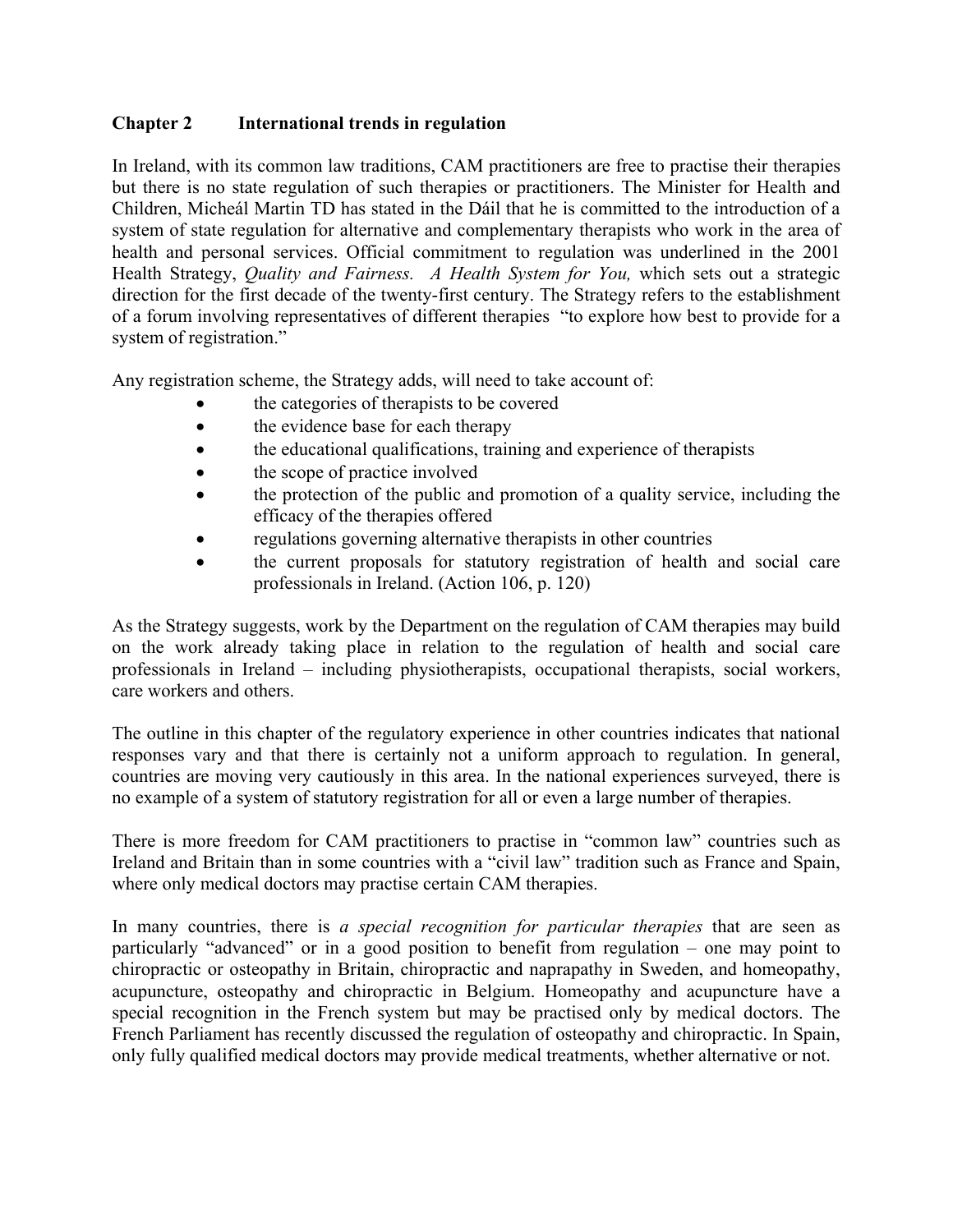*Risk to the public* is one of the key criteria influencing whether or not a specific therapy should be registered. Thus the House of Lords report in Britain (2000) argued that "a significant risk to the public from its practice" was one of the necessary criteria for registration of a therapy and that acupuncture and herbal medicine (for example) would both satisfy this criterion. On the other hand, where there is no risk or a limited risk to the public, the case for statutory registration may be less strong.

Another lesson from international comparison is *the focus on self-regulation*. Thus in the Netherlands, the emphasis is on voluntary self-regulation and on the development of systems to ensure quality. The House of Lords report in Britain recommended the development of voluntary self-regulation in the therapies represented in what it called Groups 2 and 3. Pantall (2001) argues in the British context that statutory regulation must build on effective self-regulation.

There is a good deal of emphasis in the literature from the different countries on *the protection of the public* and on the dissemination of reliable information to the public. The dissemination of such information, for example, was one of the issues being looked at by the White House Commission on Complementary and Alternative Medicine Policy in the US. In general, the protection of the public is seen as one of the key objectives of regulation.

A general conclusion from reflection on international experience is *the level of current interest in CAM therapies* and issues relating to such therapies and their regulation. One might point to the establishment of various commissions to investigate this area – for example, the House of Lords report in Britain, the report of the White House Commission in the US (due to report in 2002) and the Nicolas report in France on osteopathy and chiropractic.

*Interest has also been growing at EU level*. As noted, specific attention has been given to issues related to herbal medicine. EU documents have also made recommendations relating to the education and training of CAM practitioners, their ethical standards, patient safety, quality of care, accreditation policies and procedures, including the accreditation of practitioners by their representative body, approaches to research and the dissemination of research findings.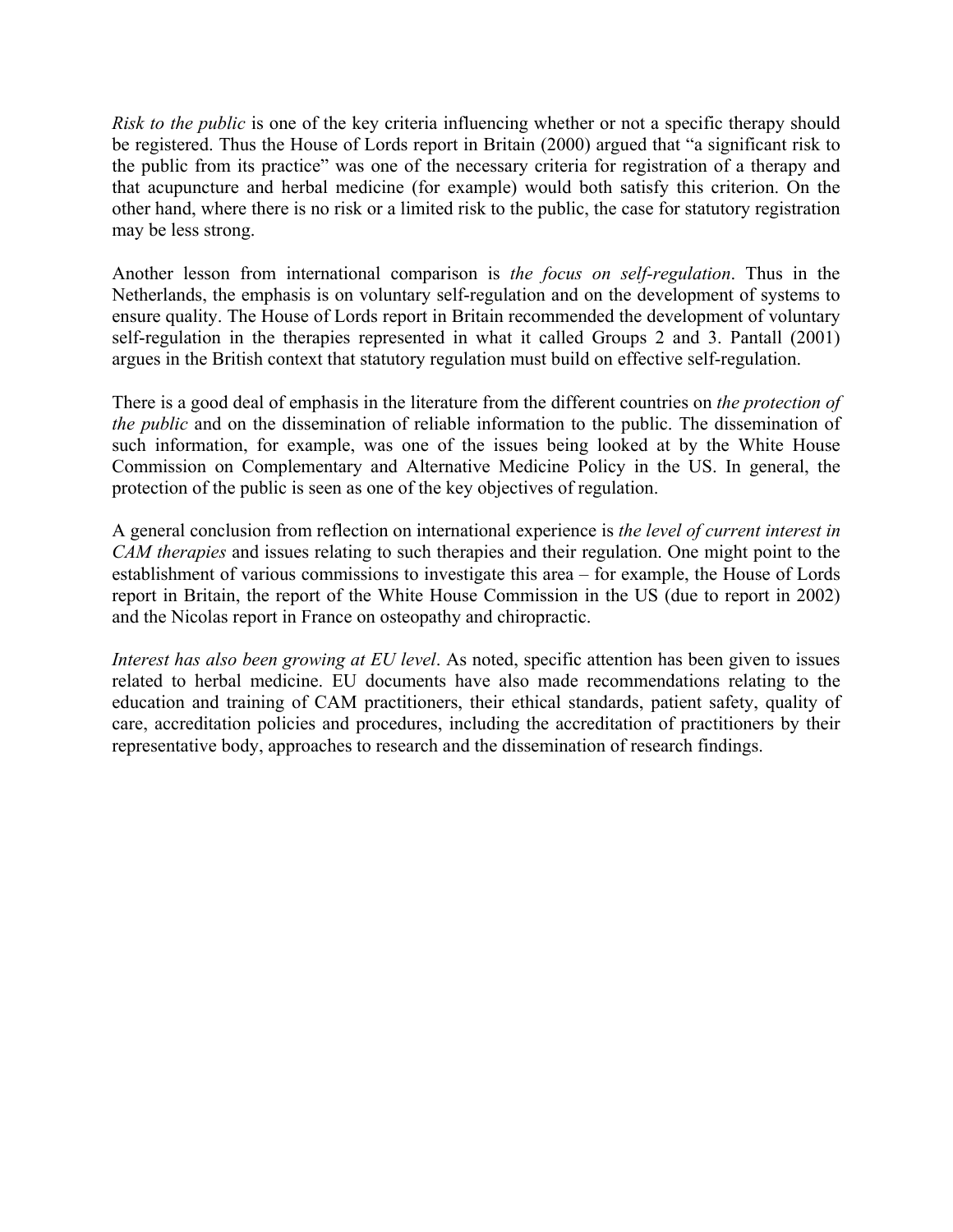### **Chapter 3 Analysis of the views of CAM practitioners**

Forty-four persons or associations replied to the questionnaire; in some cases, the submissions received were statements on issues related to CAM regulations rather than answers to the questionnaire as such but most submissions incorporated answers to the questions asked.

Respondents highlighted a range of issues (3.3) which would have to be considered if a system of statutory registration were to proceed – issues relating (for example) to CAM philosophy, the education and competence of practitioners, the resource implications of statutory registration and the funding by the State of CAM treatments.

Respondents argued that account must be taken in any regulatory system of the "holistic" nature of CAM therapies. For example, outcomes measurement in the CAM field would need to be different from what obtains in orthodox medicine and (as one respondent argued) the essence of complementary practice might be damaged if it were over-regulated.

On the other hand, respondents advocated greater standardisation of education and practice and highlighted the key role of the individual therapy/professional association(s) in setting standards.

Respondents drew attention to the resource implications of any system of regulation as well as of the development of educational programmes and accreditation processes. They also raised some concerns about the costs of registration for practitioners. Respondents also drew attention to what they saw as the need for the funding of CAM treatments by the State.

Most respondents were strongly in favour (3.4) of a greater degree of regulation of CAM practitioners and of increased self-regulation by CAM organisations. Most indicated (in response to a specific question) that they were in favour of statutory registration. They were not asked specifically however whether they had a preference for any other form of regulation. Respondents indicated however that many issues/concerns/requirements would have to be addressed if they were to give their full support to registration.

Several respondents mentioned (3.5) the proposal of the Department of Health and Children for a statutory system of registration for health and social care professionals. They saw these proposals as a useful basis for discussion about the regulation of CAM practitioners. A theme highlighted frequently by respondents was the vital role of professional associations/individual therapies in the regulation process – for example, in setting standards for their own practitioners and in developing appropriate codes of ethics.

CAM practitioners welcomed (3.6) the process of consultation on regulation and the start that had been made in the process but argued that much more needed to be done if the process were to move forward.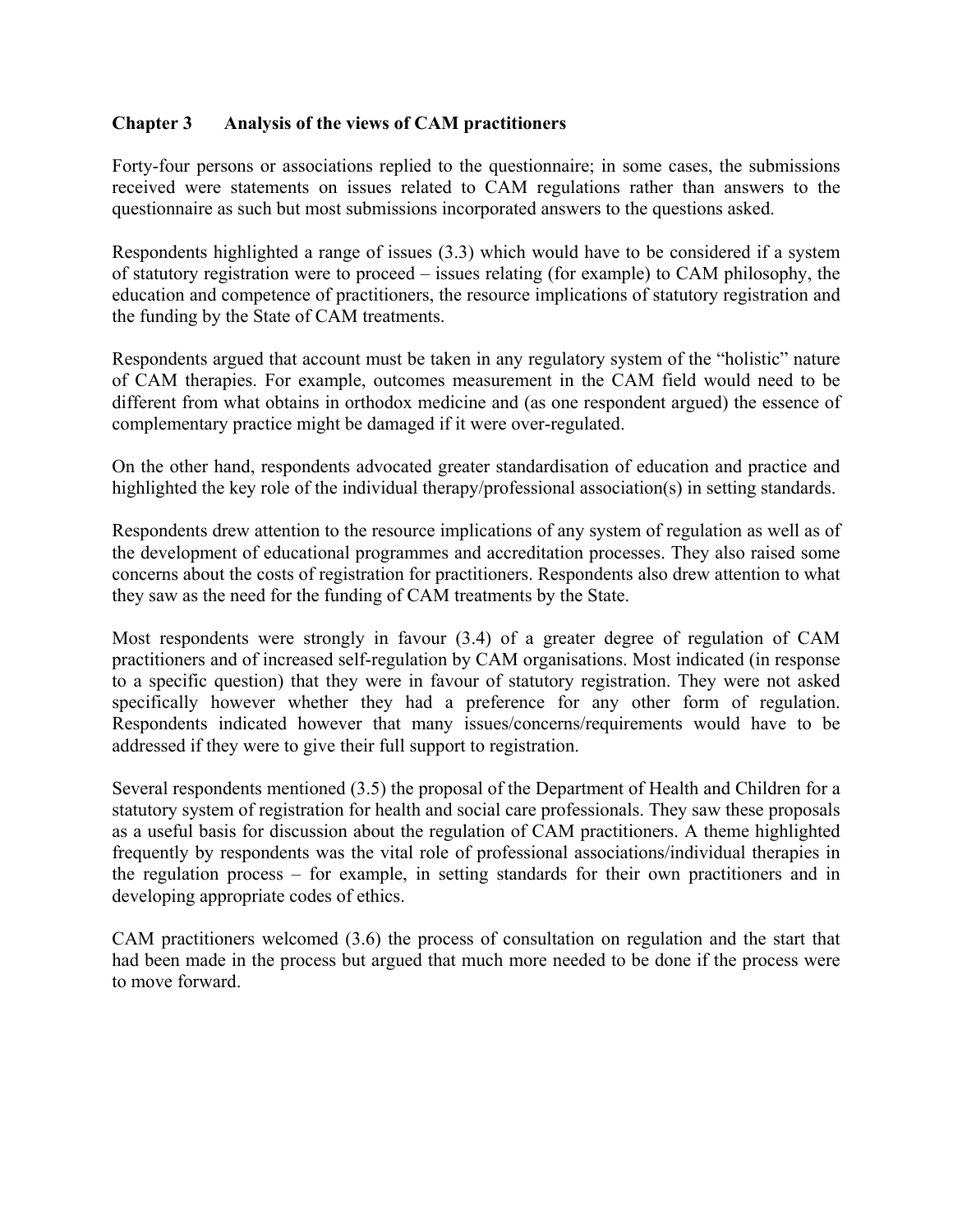### **Chapter 4 Discussion**

The discussion in this chapter is written in the context of key issues/elements relating to any registration scheme (as outlined in the 2001 Strategy and set out in chapter 2) - for example, the protection of the public, the evidence base for each therapy and the educational qualifications, training and experience of therapists.

It is important at the outset to recall the important distinction between regulation in general and statutory registration in particular. Statutory registration is not the only possible form of regulation. For example, a voluntary self-regulated system that enjoyed Government support is another significant regulatory option.

As noted in chapter 3, the views of respondents on regulation in general and statutory registration in particular must be interpreted with caution. The practitioners who participated in this study represent a small percentage of CAM practitioners in Ireland - though the views expressed represent in some cases the official views of various associations of therapists and thus, by definition, a bigger number of therapists.

The following is a summary of the recommendations in this chapter:

- The consultation process in Ireland should be continued and developed. While decisions on how that process should be organised are ultimately a matter for the Minister for Health and Children, this report recommends that a National Working Group be set up, as part of the consultation process, to examine and consider regulatory issues in Ireland and to communicate its findings and recommendations to the Minister. (4.2)
- In line with trends and developments in other countries, self-regulation (a process in which individual therapies develop their own statistics, educational programmes, codes of ethics, research programmes and competency standards) should be developed rapidly as a first step in the regulation process. The proposed National Working Group should assist and support individual therapies in this process. (4.2)
- The National Working Group should be broad-based and should advise the Minister on the way forward in relation to regulation and coordinate the gathering of key statistics on CAM therapies in Ireland and on the education of CAM practitioners. (4.3, 4.4 and 4.6)
- Statistics should be gathered on complementary therapies in Ireland. Such statistics/information should define the different therapies and their scope of practice and include the numbers practising such therapies and information on their representative/regulatory bodies. (4.4)
- Individual therapies/representative organisations should be encouraged to establish registers of qualified members where such registers do not exist already. Such information and the data outlined in 4.4 should also be made available to the public in Ireland.  $(4.5)$
- The National Working Group should, in cooperation with the individual therapies, gather information on the educational programmes being provided in various educational institutions for CAM practitioners; this information should incorporate an assessment of such programmes by an appropriate body such as the National Qualifications Authority. (4.6)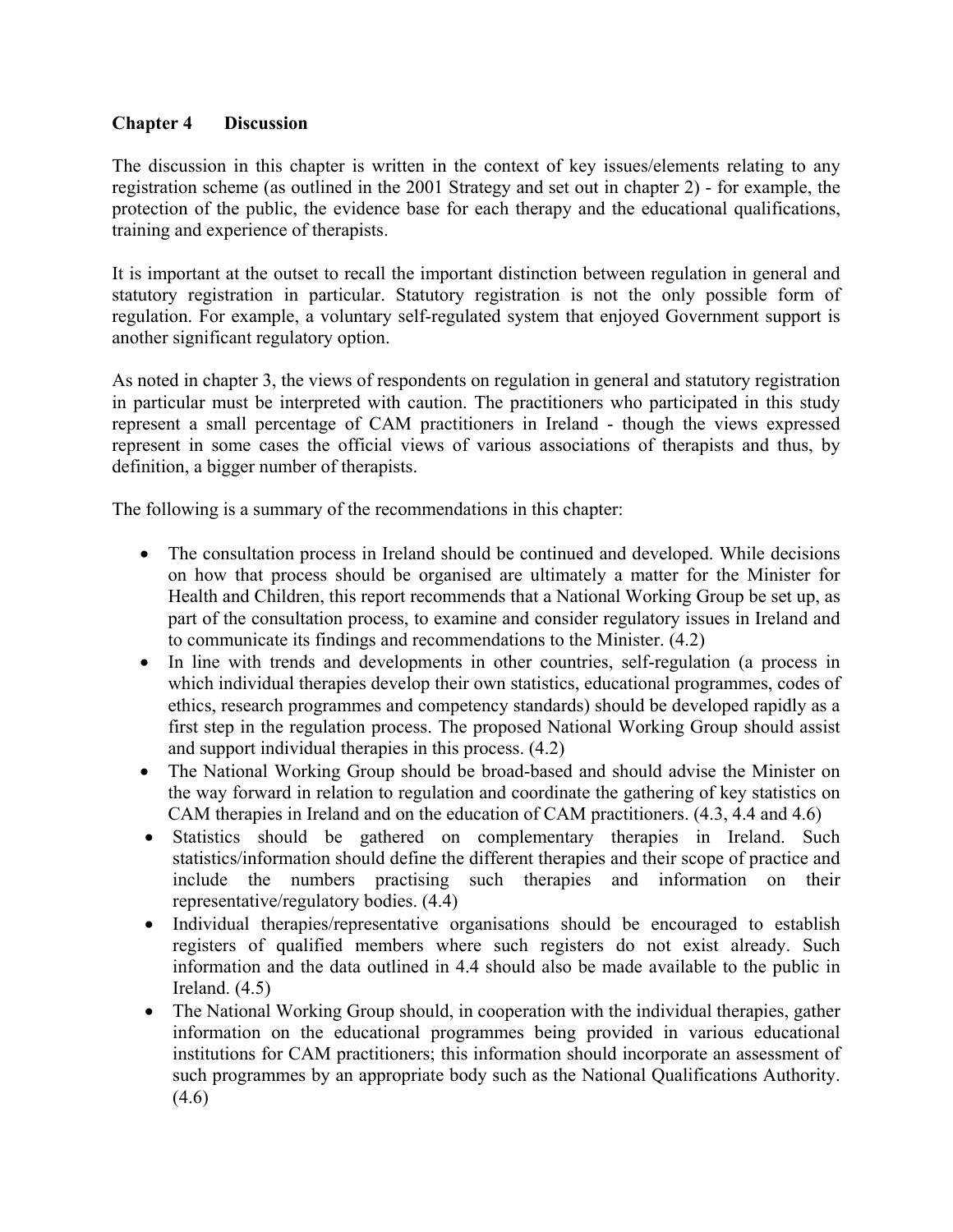- The National Working Group should seek to develop an agreed approach to CPD with the Department and the bodies representing the individual therapies if regulation were placed on a statutory basis in due course. A CPD system would be part of voluntary self-regulation in the first instance but should be considered for financial support from the Department. (4.6)
- A limited number of CAM therapies (that have achieved a high level of professional selfdevelopment) might be afforded the opportunity, once the system has been established, to apply to join the registration process currently being undertaken with a group of health and social care professionals. The proposed National Working Group should assist the proposed Health and Social Care Professionals Council in developing, for the benefit of CAM therapies that are considering applying for registration, some guidelines on the criteria governing such applications and on the requirements that they would have to meet. (4.7)
- Research should be carried out in Ireland on the efficacy/outcomes of CAM therapies and on the evidence base for each therapy. Detailed proposals for research programmes should be developed following consultation between the Department, the National Working Group, the Health Research Board and the individual therapies/representative bodies. The results of such research should be widely disseminated to CAM practitioners and to the general public. (4.8)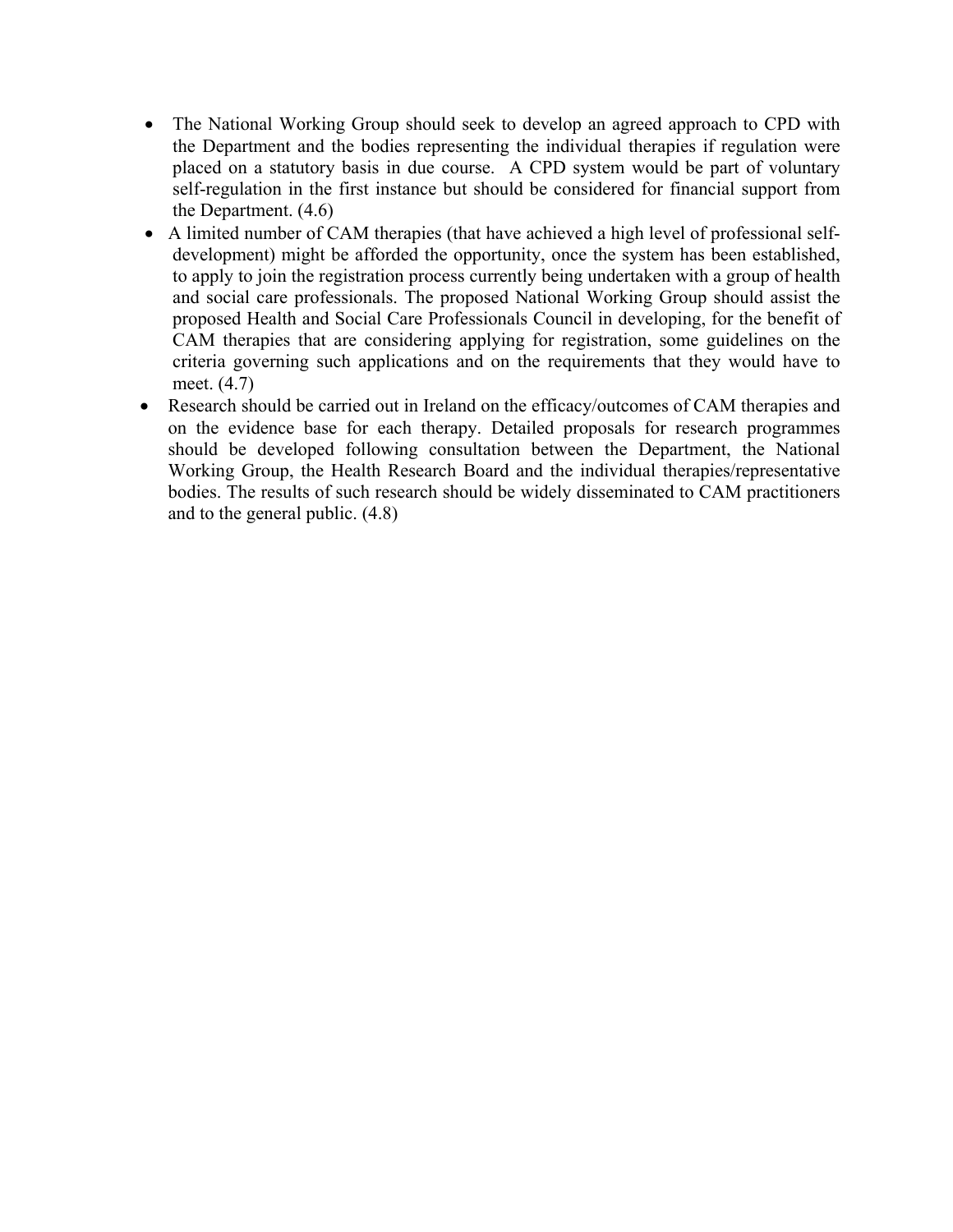### **CHAPTER 1: INTRODUCTION**

### *1.1 A Growing Interest*

This is a period of growing interest both in regulatory issues in the health sector in general and more specifically in issues related to Complementary and Alternative Medicine (CAM) and its regulation.

A few examples of this interest at home and abroad may be cited here. The National Centre for Complementary and Alternative Medicine in the US (2001) stated that the number of Americans using an alternative therapy rose from about 33 per cent in 1990 to more than 42 per cent in 1997. It added that Americans spent more than \$27 billion on these therapies on 1997: a total exceeding out-of-pocket spending on hospitalisation.

In Ireland, Dáil questions have been asked (for example, on 28 June and 23 October 2001) on the issue of the regulation of practitioners of CAM therapies. The Department of Health and Children has been proceeding towards legislation with its proposals for statutory registration for a group of health and social care professionals including, for example, social workers and physiotherapists, and the Minister has also indicated that he is committed to state regulation of the practitioners of CAM therapies. The Irish Medicines Board has developed a Herbal Medicines Project and has brought forward in {2001 Irish Medicines Board/Scientific Committee on Herbal Medicinal Products (IMB/SCHMP), 2001} a proposal for an interim national licensing scheme for such products.

The present document has been written in the context of this growing national and international interest and follows a Forum on regulatory issues that was held at the IPA in June 2001 and attended by many CAM practitioners. The Minister for Health and Children asked the Institute to build on the discussions at the Forum by preparing a report on possible options in relation to the regulation of CAM practitioners in Ireland.

The report requested by the Minister is set out in this document. The focus of the report is on regulatory and policy issues in general. It is not within the Institute's competence or brief to comment on more specific clinical or technical issues – for example, relating to the licensing of alternative medicines or the clinical advantages or risks associated with various therapies.

The report begins in this introduction with a consideration of definitional issues and an outline of the methodology adopted in the study. It then considers in chapter 2 regulatory trends in some other countries. Chapter 3 reports on the findings of a short questionnaire that was sent to some CAM practitioners in Ireland. Chapter 4 discusses the findings of earlier chapters and their implications and sets out a number of recommendations.

### *1.2 Definitions/terminology*

CAM therapies are extremely varied and complex and are practised by a very wide range of practitioners so it would be very difficult to find a totally satisfactory, all-encompassing definition.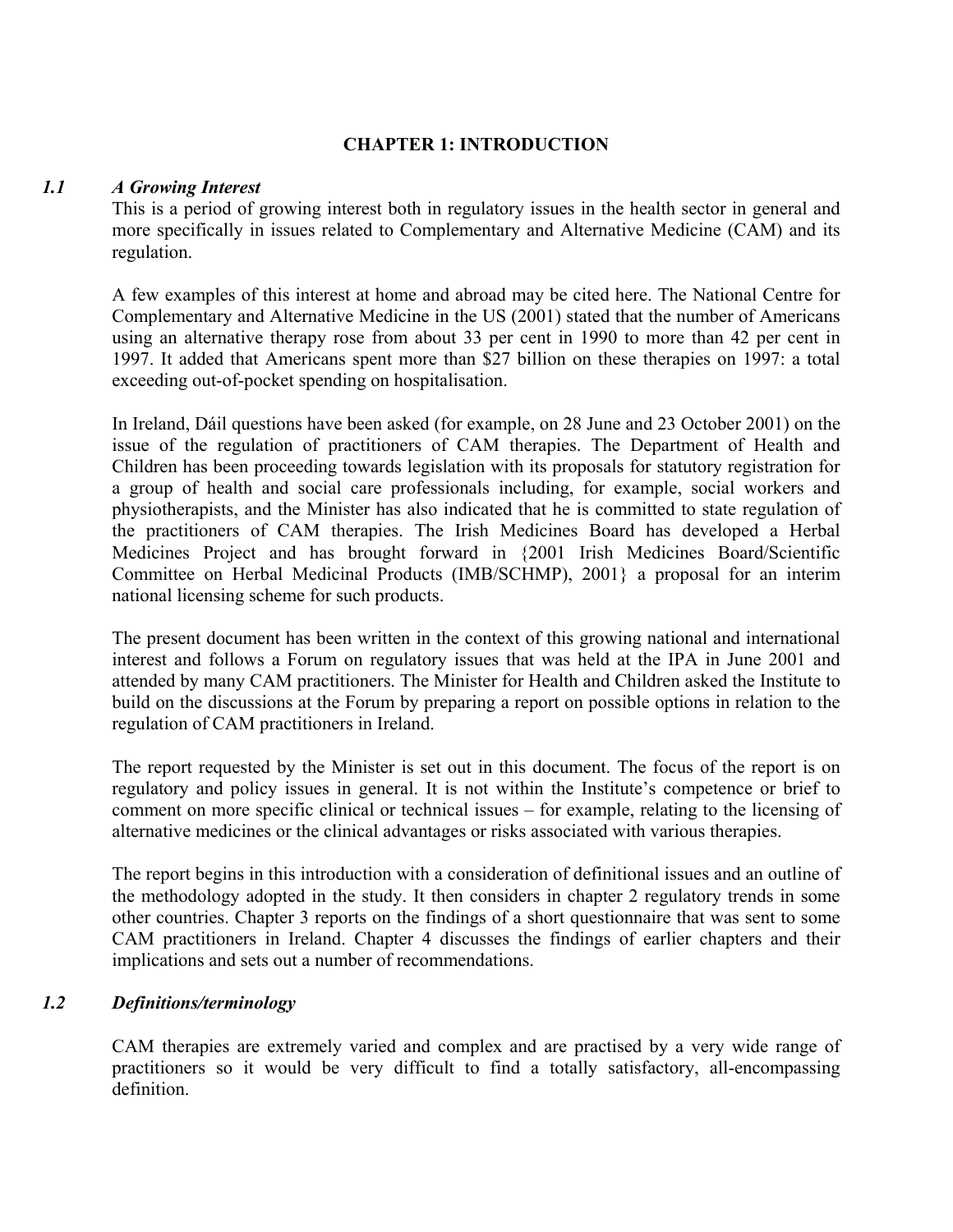The American National Centre for Complementary and Alternative Medicine (NCCAM, 2001) offers the following definition:

"CAM covers a broad range of healing philosophies (schools of thought), approaches and therapies that mainstream Western (conventional) medicine does not commonly use, accept, study, understand or make available. A few of the many CAM practices include the use of acupuncture, herbs, homeopathy, therapeutic massage and traditional oriental medicine to promote well being or treat health conditions.

People use CAM treatments and therapies in a variety of ways. Therapies may be used alone, as an alternative to conventional therapies, or in addition to conventional, mainstream therapies, in what is referred to as a complementary or an integrative approach.

Many CAM therapies are called holistic, which generally means they consider the whole person, including physical, mental, emotional and spiritual aspects". (p. 1)

In Britain, the report of the House of Lords (2000) states that CAM "embraces those therapies that may either be provided alongside conventional medicine (complementary) or which may, in the view of their practitioners, act as a substitute for it. Alternative disciplines purport to provide diagnostic information as well as offering therapy" (par.1.8)

This British report also cites a number of other definitions, including a definition from the British Medical Association, but adds that the CAM community "has been struggling for fifteen years to come up with a single definition of CAM agreed by all, but with no success" (par. 1.13)

Finally, any reference in the current report to the regulation of CAM therapies relates to *the regulation of the practitioners of such therapies*. As noted, the regulation of alternative medicines, for example, is outside the brief of this report.

### *1.3 A Note on Methodology*

The Minister for Health and Children, Micheál Martin TD has stated in the Dáil - for example, on 28 June and 23 October 2001 - that he is committed to the introduction of a system of state regulation for alternative and complementary therapists who work in the area of health and personal services.

As a first step in the consultation process on regulation, the Minister convened the forum, comprised of relevant representative groups and training providers, which was held on 20 June, 2001 in order "to examine and explore the practical issues involved in preparing a system of registration for these therapists".

At the request of the Minister, IPA personnel facilitated this forum. In the course of this forum, participants were divided into groups to discuss both their "positive reactions" and their "concerns" in relation to registration. A report based on these group discussions was afterwards forwarded to the participants and other interested parties for consideration. This report is set out in Appendix 1.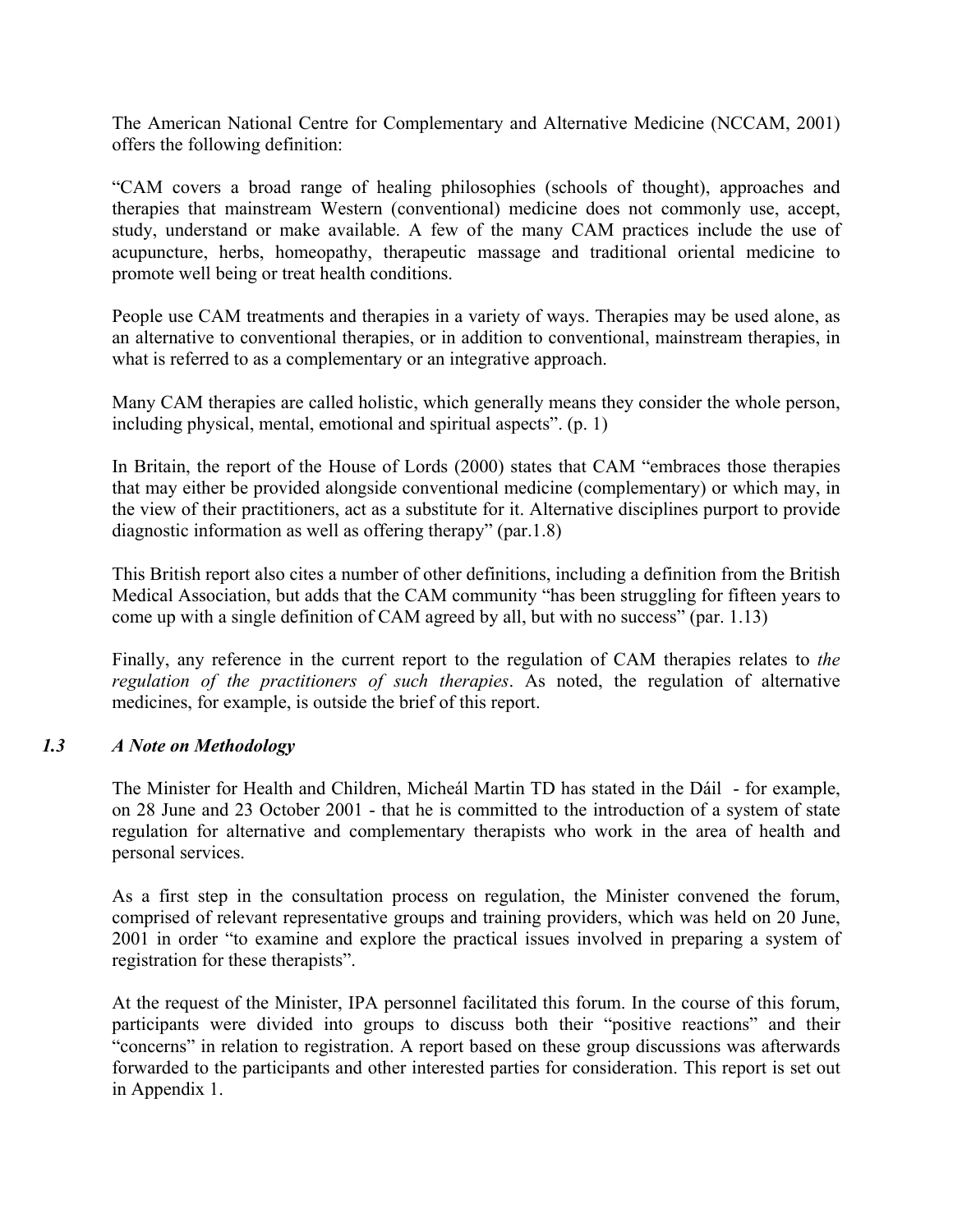A short questionnaire accompanying this report was sent in July to those who participated in the Forum and to other interested parties (particularly CAM practitioners and associations), which requested it. The questions asked in this questionnaire are set out in Appendix 2 – they covered respondents' views on the issues involved in preparing for a system of statutory registration, opinions in favour of or against statutory registration and respondents' comments on the views expressed at the June Forum. In some cases, respondents did not reply directly to the questionnaire but made detailed submissions on the issues relating to regulation. The original deadline of early September was extended to late October 2001 following requests from potential respondents. Comments made in both questionnaire replies and submissions are analysed in chapter 3.

Many of the issues and concerns identified in the questionnaire had already been raised in the group discussions at the June 2001 Forum in the IPA. The questionnaires provided scope, however, for more individual analysis and reflection: some individual responses were quite lengthy and covered a wide range of issues. In some cases, these responses came from individuals, in other cases from associations representing CAM practitioners. The names of those who participated in the questionnaire/submission process are given in Appendix 3 and the names of those who participated in the Forum in Appendix 4.

The persons who participated in the Forum in June were those identified by the Department of Health and Children on the basis of existing or prior contacts and who were in a position to accept a written invitation from the Department to attend the Forum in Dublin on the day in question. The Forum had also been advertised in the national press. Those who replied to the short questionnaire or made submissions were either the same individuals and associations which participated in the Forum or other individuals/associations which were not involved in the Forum but wished to participate in the consultative process.

The comments made at the Forum or in response to the questionnaires/ submissions do not constitute a representative national sample of the views of CAM practitioners in Ireland. It would not have been possible for the Institute, in the existing state of knowledge in Ireland, to carry out such a survey. No national statistics exist on the numbers of CAM practitioners in Ireland or on the associations that represent them. As the Minister for Health and Children told the Dáil on 23 February 2000 (in response to Question No: 168 from Dr Mary Upton TD), "practitioners who fall within the Complementary and Alternative Medicine category are not employed within the public health system and consequently the Department of Health and Children does not collect statistics on the numbers practising or maintain information on bodies which represent or regulate them."

Nor are there national definitions available on complementary therapies themselves: this report will recommend however (in chapter 4) that such definitions be developed as part of the regulatory process.

The IPA study nevertheless gives the views of a significant number of CAM practitioners and of associations that represent or regulate them. Over one hundred individuals/associations participated in the Forum and forty-four individuals/associations replied to the questionnaire/made submissions. While these numbers are relatively small in relation to the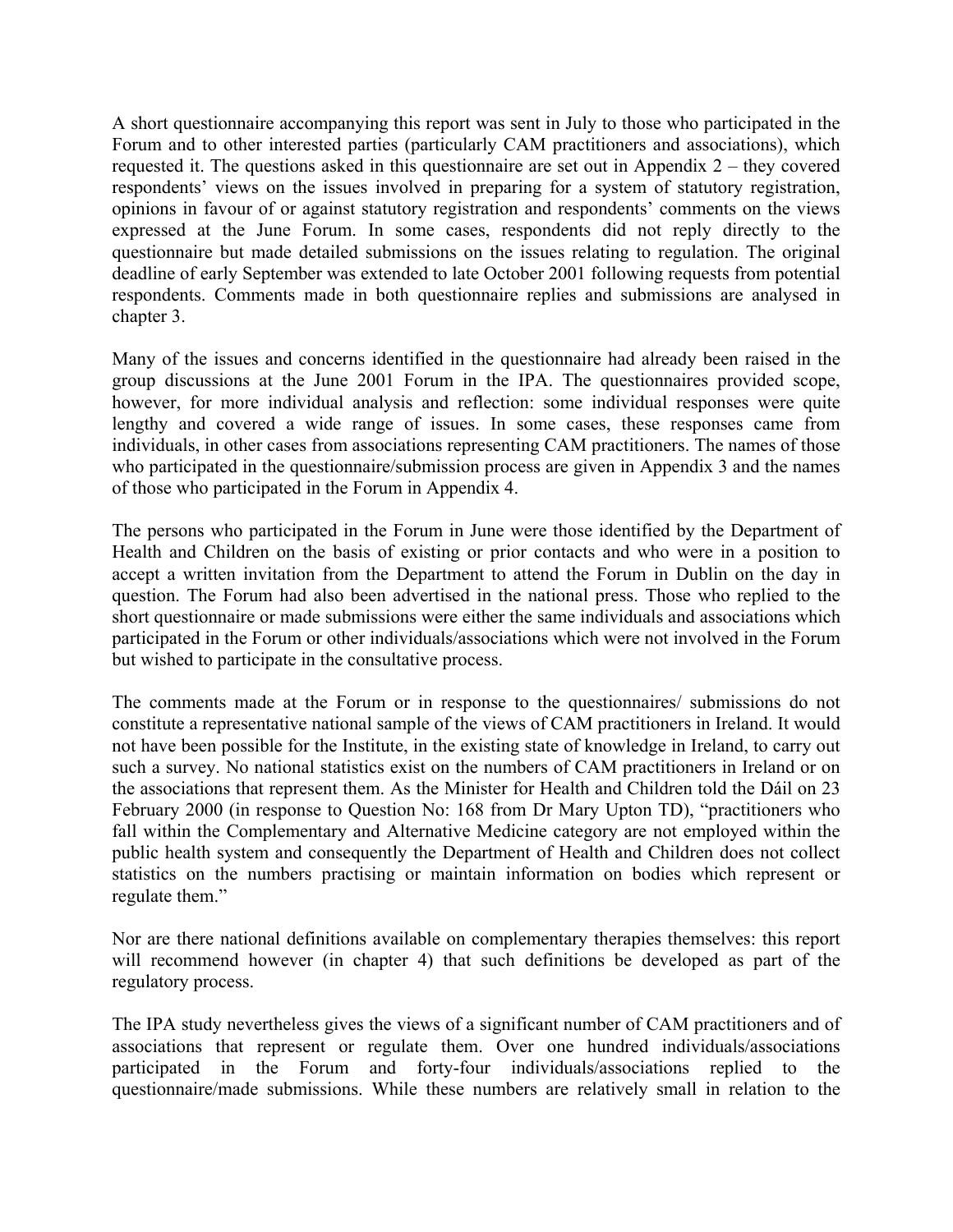possible overall number of CAM practitioners in Ireland (which is likely to run into the thousands), it may be noted that these responses incorporate the views of several associations that represent many practitioners.

Bodies represented at the Forum, for example, included (among many others):

- The Irish Society of Homeopaths (over 300)
- The Irish Chiropractic Association (85 to 100)
- The Irish Osteopathic Association (100)
- The Shiatsu Society of Ireland (50)
- The Association of Naturopathic Practitioners (over 150)
- The Association of Irish Acupuncturists (400)
- The Acupuncture and Chinese Medicine Association (400)
- The Association of Irish Reflexologists (1500)
- The Federation of Irish Complementary Therapy Associations (FICTA 12 associations and approximately 4,000 therapists)
- The Irish Association of Physical Therapy (120)
- The Irish Association of Creative Arts Therapists (IACAT approximately 65 fully qualified and over 50 IACAT accredited members)
- Yoga Therapy Ireland (500)

The figures in brackets provide estimates of the number of practitioners in each association in 2001 and were supplied by associations or individuals at the time of the Forum.

Individual therapies represented included homeopathy, chiropractic, osteopathy, physical therapy, herbal medicine, Chinese herbal medicine, traditional Chinese medicine, acupuncture, kinesiology, naturopathy, rebirthing, bio-energy, reflexology, aromatherapy, counselling and hypnotherapy, vortex healing, rolfing, creative arts therapies, the therapy of scenar practitioners, annwn healing, shiatsu, reiki, yoga, massage therapy, sports massage, endorphin release therapy, holistic medicine, aura soma and physiology and rehabilitation. In some cases slightly different terms are used for similar therapies.

The IPA study may be seen to some extent as an exploratory study. Its focus was more on the range of current perceptions on regulation among CAM practitioners than on their prevalence as such – it sought, in other words, to report on the various opinions held by CAM practitioners rather than to identify what percentage of practitioners held a particular opinion. As the study does not constitute a random sample of practitioners, there is no attempt generally to identify the exact number of respondents who held a particular view. Nevertheless, where there were some indications of consensus among practitioners, the study does attempt to register this consensus.

A limitation of the IPA study is that the questionnaire replies/submissions reflect overwhelmingly (with the exception of a GP with an interest in complementary therapies) the views of CAM practitioners/associations. The views of other interested parties – for example, the medical and nursing professions and regulatory bodies, the Irish Medicines Board or the general public – are not covered in this study but should clearly be sought as part of a wider consultation process.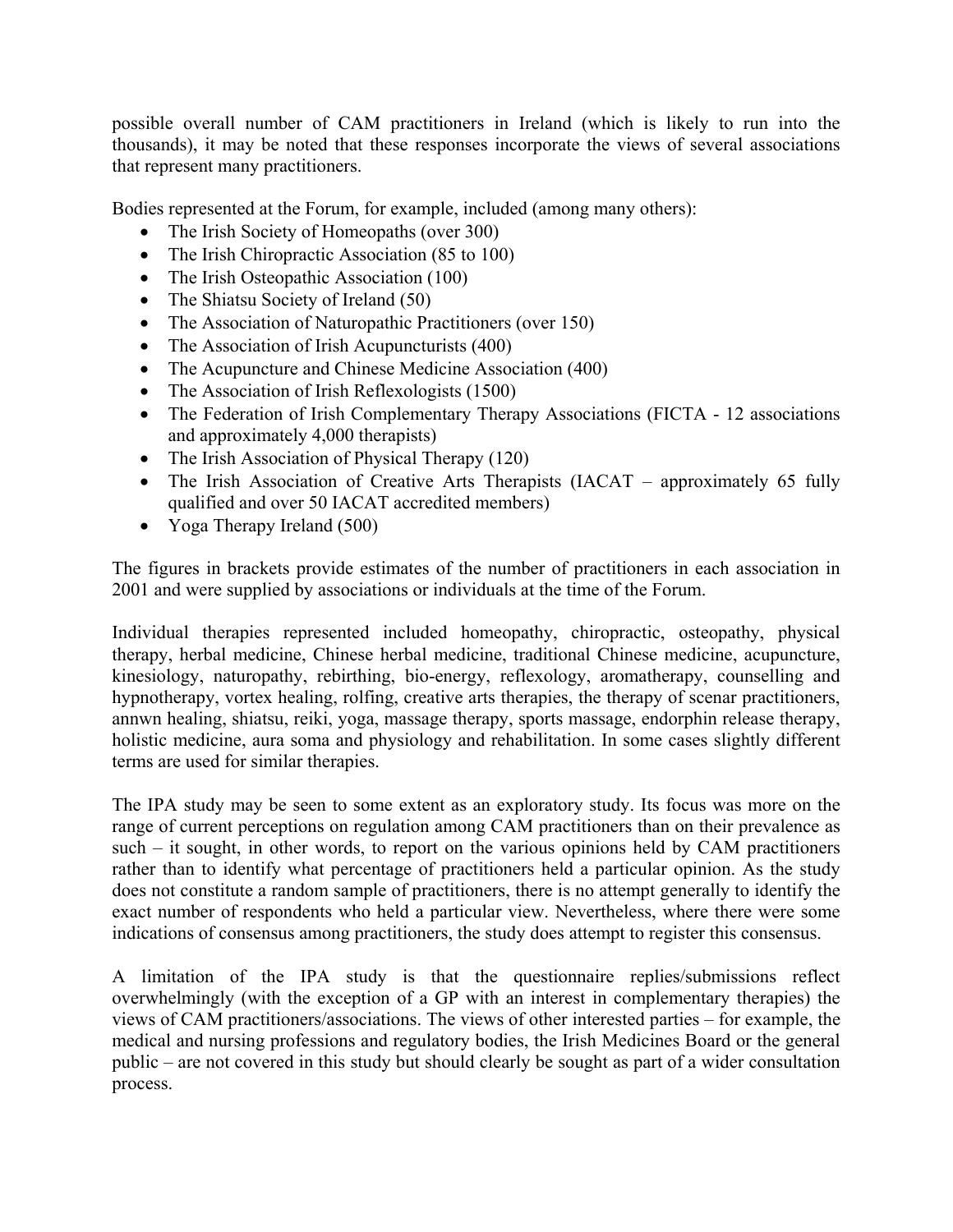The IPA study also includes a chapter on international regulatory trends (chapter 2). Proposals for the regulation of CAM therapies in Ireland will clearly need to take account of regulatory trends in other countries.

The chapter offering concluding thoughts and recommendations (chapter 4) seeks to reflect on the implications of the data gathered by this study – notably, the information on the views of CAM practitioners (reported in chapter 3) and on the regulatory trends identified in other countries. (Chapter 2)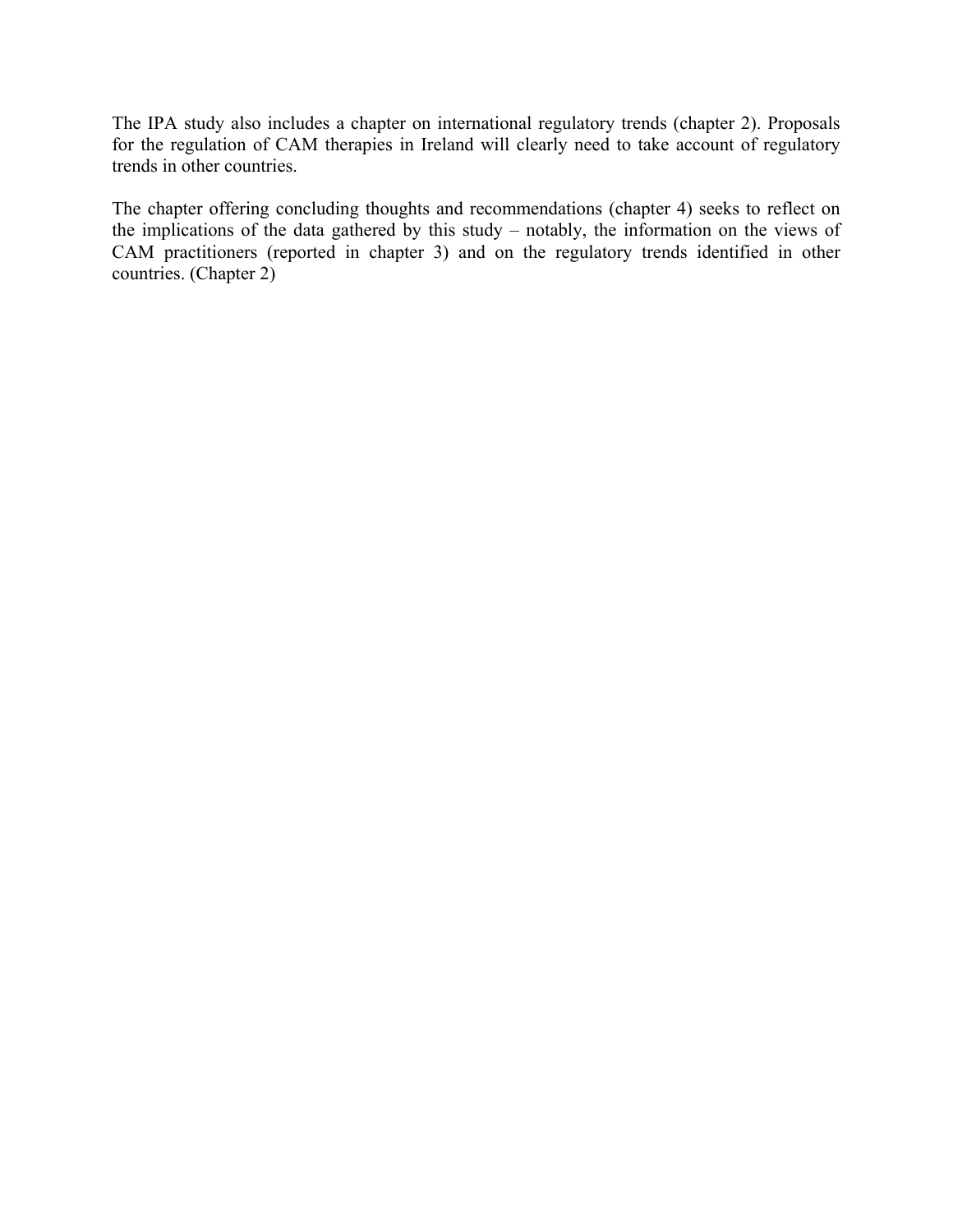### **CHAPTER 2: INTERNATIONAL TRENDS IN REGULATION**

### *2.1 Introduction*

This chapter reports on international trends in regulation for CAM practitioners. It is based partly on the information set out in a series of national reports that were commissioned by the Department of Health and Children in 2001. It begins with a brief overview of the Irish policy context.

In an Irish report on "therapy" professionals such as physiotherapists, Bacon (2001) has offered some general reflections, from the perspective of economics, on the case for and against regulation: "Regulation becomes desirable when the costs of the regulation are less than the costs that would exist in …an unregulated market". Problems in a free market might include "the uncertainty that would surround the viability of running courses and the difficulties of ensuring high and standard training" However, it is also possible that the costs of regulation can "exceed the costs that are avoided through not having an unregulated outcome" - that is, where there is a situation of over-regulation or inappropriate regulation. (pp. 32-33)

Bacon's comments indicate that the arguments for (and against) regulation must be made rather than simply assumed. This chapter suggests that there is a growing international consensus on the need for the regulation of CAM practitioners and that, within this consensus, arguments relating to the importance of the protection of the public have a particular weight.

### *2.2 Irish policy context*

In Ireland, with its common law traditions, CAM practitioners are free to practise their therapies but there is no state regulation of such therapies or practitioners. The Minister for Health and Children, Micheál Martin TD has stated in the Dáil (for example, on 23 October, 2001) that he is committed to the introduction of a system of state regulation for alternative and complementary therapists who work in the area of health and personal services. Official commitment to regulation was underlined in the 2001 Health Strategy, *Quality and Fairness A Health System for You,* which sets out a strategic direction for the first decade of the twenty-first century. The Strategy refers to the establishment of a forum involving representatives of different therapies "to explore how best to provide for a system of registration".

Any registration scheme, the Strategy adds, will need to take account of

- the categories of therapists to be covered
- the evidence base for each therapy
- the educational qualifications, training and experience of therapists
- the scope of practice involved
- the protection of the public and promotion of a quality service, including the efficacy of the therapies offered
- regulations governing alternative therapists in other countries
- the current proposals for statutory registration of health and social care professionals in Ireland. (Action 106, p. 120)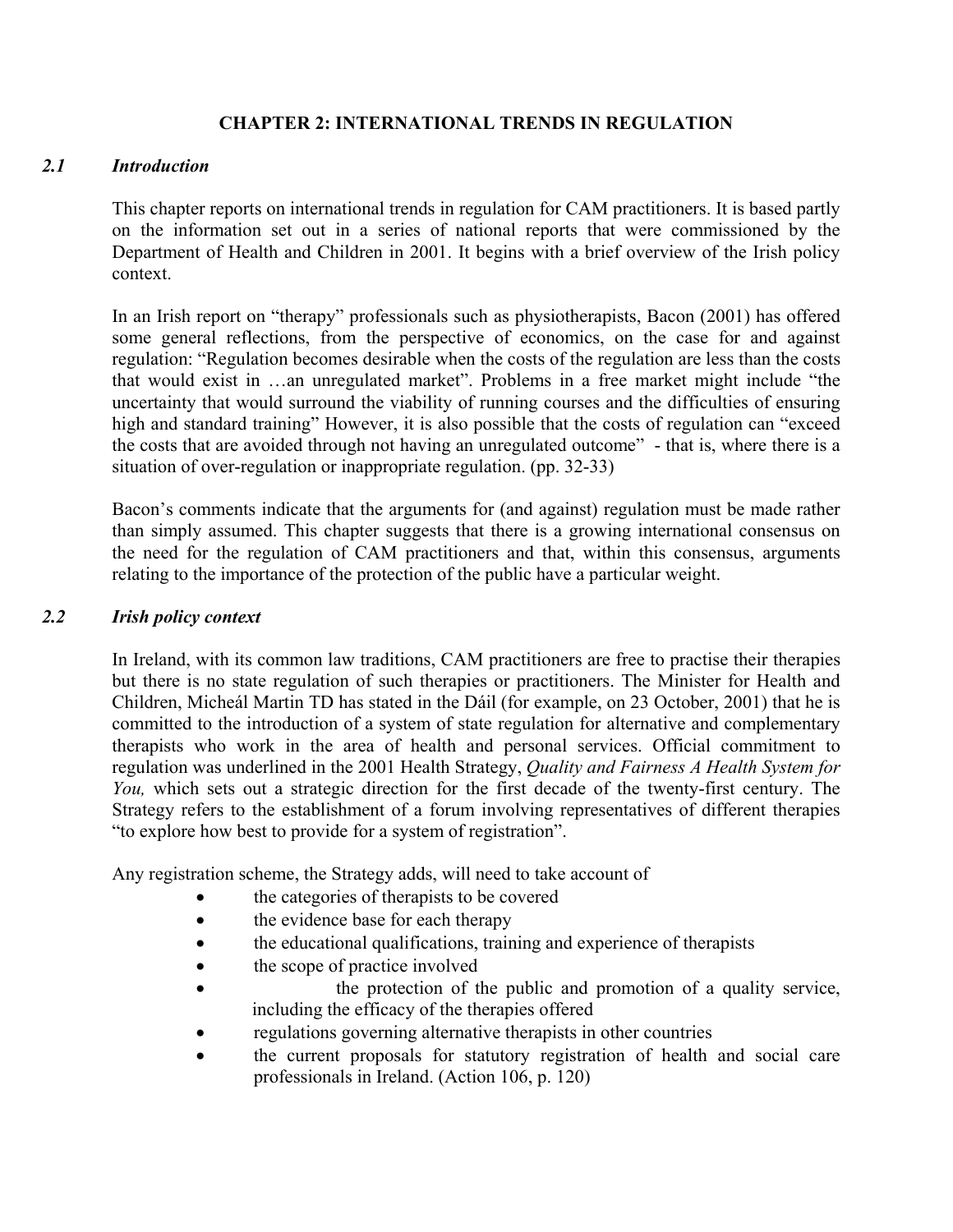As the Strategy suggests, work by the Department on the regulation of CAM therapies must build on the work already taking place in relation to the regulation of health and social care professionals in Ireland – including physiotherapists, occupational therapists, social workers, care workers and others.

The document of the Department of Health and Children on *Statutory Registration for Health and Social Care Professionals – Proposals for the Way Forward* (Department of Health and Children, October 2000) proposes that fourteen different professions be registered under a system of statutory registration for health and social care professionals. However, the Minister will be empowered to increase, if appropriate, the number of professions to be subject to statutory registration in the future.

According to information provided by the Department in February 2002, the main elements of the system of statutory registration will be a Health and Social Care Professionals Council (that is, a Registration Council) for the system overall with a Registration Board for each of the professions to be registered. There will also be a set of common statutory committees to support the registration process: a Preliminary Proceedings Committee, a Professional Conduct Committee (previously described as a Fitness to Practise Committee) and a Health Committee.

Draft Heads of a Bill (the outline of an Act) have been prepared on the basis of the proposals contained in the Department's October 2000 document. It is anticipated that these draft Heads of a Bill will be submitted to Government for approval in the course of 2002.

According to the Department, one of the functions of the Registration Board would be to set the scope of, and limits to, the type of professional practice to be carried out by the profession. The Department also envisaged that competence-based Continuous Professional Development (CPD) would be a compulsory element of the registration scheme and that the Department would be prepared, in principle, to financially support an agreed system of CPD for health and social care professionals. The Department's Discussion Document notes that all systems of statutory registration in Ireland are *self-financing -* that is, funded from the contributions of registered members.

Some specific issues have arisen in Ireland in relation to herbal medicines. Developments in the regulation of medicines (which are outside the scope of this study) will clearly have an important influence on the overall regulatory environment. In 1999, following a recommendation from the Irish Medicines Board, the Department of Health and Children confined the herbal substance St John's Wort to prescription control. Reference was made in chapter 1 to the work of the Irish Medicines Board (IMB/SCHMP, 2001) in establishing a Herbal Medicines Project and bringing forward a proposal for an interim national licensing scheme for herbal medicine products. The Board has also developed a database of traditional and herbal medicine products, which included in late 2001 a total of 2246 products.

The Board noted that the issue of the registration of non-medical practitioners was outside the remit of its Herbal Medicines Project. Nevertheless, it pointed to the need for such practitioners to have legitimate access to traditional medicinal products, herbal substances and herbal preparations for the treatment of patients under their care (par. 3.2.3) The IMB/SCHMP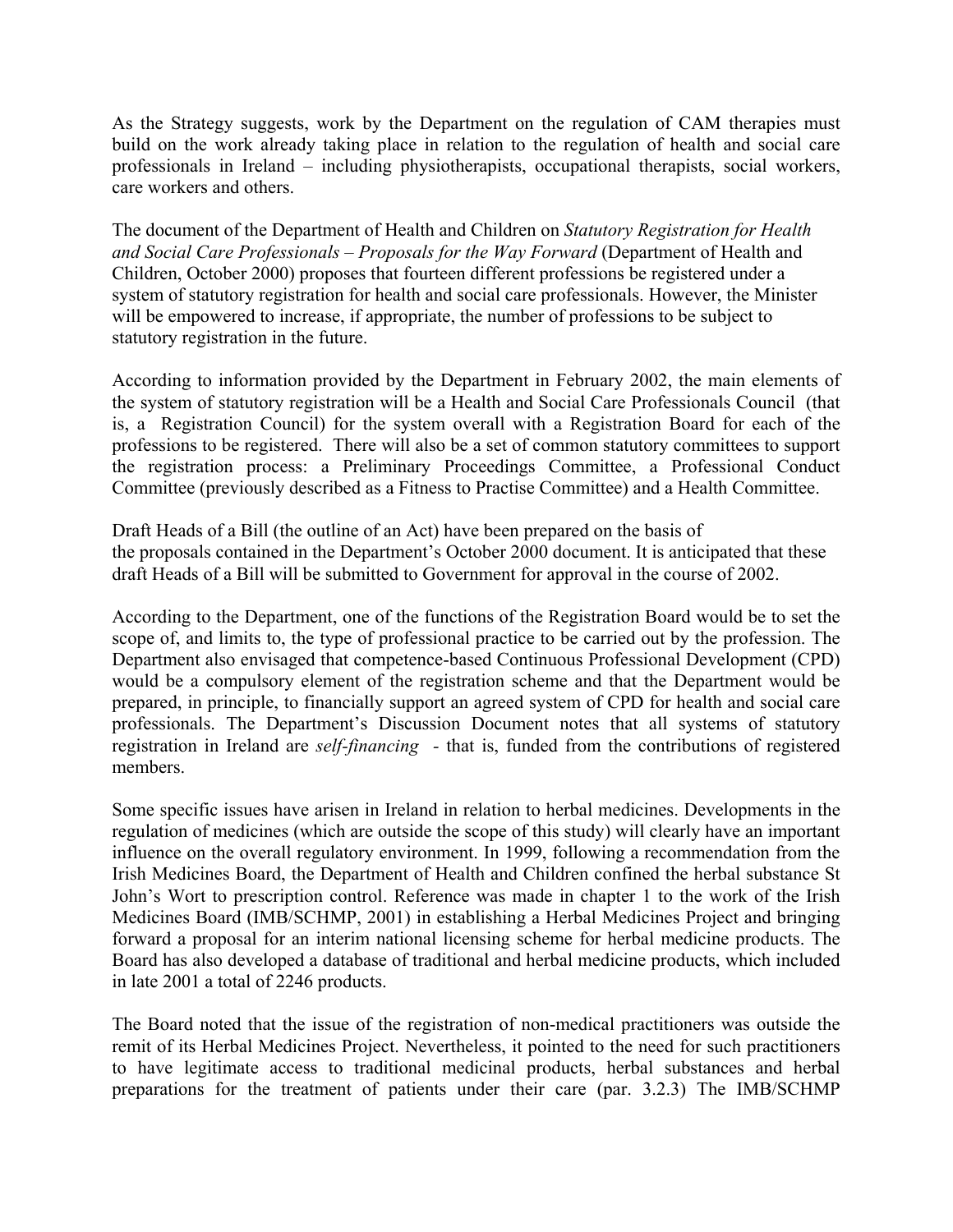recommended exemptions for herbal practitioners from its proposed regulations in relation to licensing:

"In relation to medical herbalists, it is our understanding that extemporaneous preparation of complex mixtures of herbal substances and /or preparations is central to the practice of medical herbalism. Statutory self-regulation of this professional group would better safeguard public health by ensuring that practitioners, for whom exemptions from these regulations are proposed, have appropriate training. The IMB/SCHMP believe that an interim national licensing scheme should not require that herbal practitioners obtain a Manufacturer's Licence and/or a product registration/authorisation for herbal preparations extemporaneously compounded by them for individuals under their care" (par. 3.2.3)

The IMB/SCHMP report referred to a draft directive of the European Commission (2001) on Traditional Medicinal Products and expressed reservations about some of its proposals while noting that any Irish policies would need to be in harmony with EU directives and policy.

In a response to the IMB/SCHMP report, the Acupuncture and Chinese Medicine Organisation (ACMO, 2001) criticised its recommendations on a number of grounds. The ACMO argued, for example, that "the proposals could result in the unnecessary restriction of the availability of effective, safe and affordable medicines (as defined) to the detriment of and disregard for the rights of the public" (p. 1)

### *2.3 United Kingdom*

The Select Committee of the House of Lords on Science and Technology (2000) commissioned a major report on *Complementary and Alternative Medicine*, which was published in 2000. Some of the key arguments and findings of this report are set out below.

The House of Lords report classifies practitioners of complementary and alternative therapies into three groups:

- Group 1: Professionally Organised Alternative Therapies or the "principal disciplines": acupuncture, chiropractic, herbal medicine, homeopathy and osteopathy
- Group 2: Complementary Therapies: therapies which are most often used to complement conventional medicine and "do not purport to embrace diagnostic skills" (for example, massage, counselling, meditation and healing, stress therapy) (par. 2.1)
- Group 3: Alternative Disciplines which "purport to offer diagnostic information as well as treatment and which, in general, favour a philosophical approach and are indifferent to the scientific principles of conventional medicine, and through which various and disparate frameworks of disease causation and its management are proposed. This group includes "long-established and traditional systems of healthcare" (Ayurvedic medicine and Traditional Chinese medicine) and "other alternative disciplines which lack any credible evidence base" (for example, crystal therapy, kinesiology, iridology) (par. 2.1)

In relation to Group 1, two professions have already achieved statutory regulation in Britain – the osteopaths through the Osteopaths Act of 1993 and the chiropractors through the Chiropractors Act of 1994.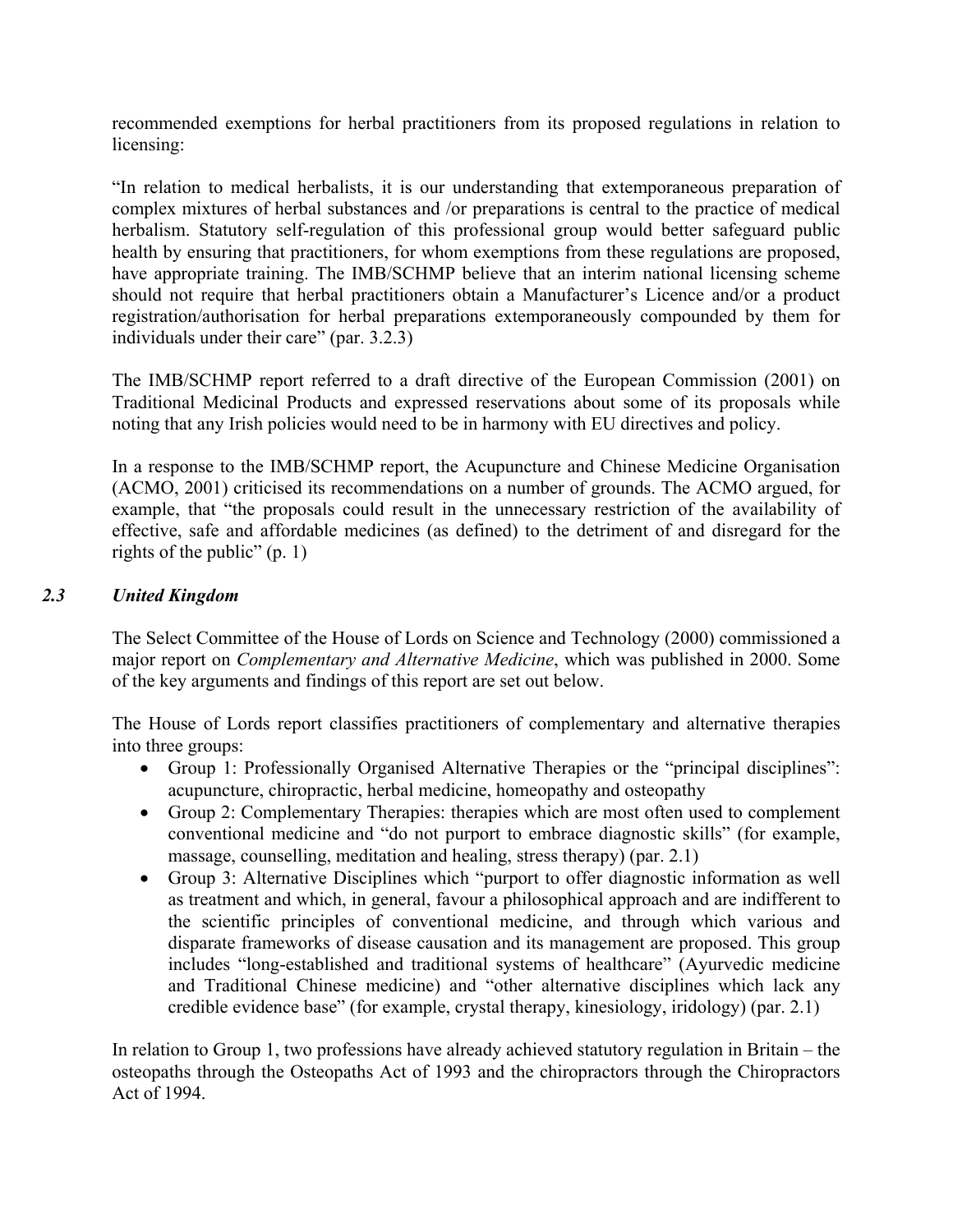The House of Lords report (2000) also points to the possibilities offered by a new piece of legislation, the Health Act 1999, which provides two main opportunities for healthcare professions aspiring to achieve statutory recognition:

- The opportunity for a single body representing the entire profession to apply for statutory regulation by Order in the Privy Council, in contrast to pursuing its own Act of Parliament (as the osteopaths and chiropractors had done).
- The opportunity to come under the new Health Professions Council, which has replaced the Council for Professions Supplementary to Medicine (CPSM) and has the ability (like the CPSM before it) to register new groups.

The House of Lords report (2000) notes that the Health Professions Council will have increased powers in areas such as accountability (new disciplinary powers) and the protection of title: "noone can use the title of any of the professions within the Council's remit unless they are on the Council's register". (par. 5.48)

The House of Lords (2000) argues that the provisions of the Health Act are a step forward in easing the path of health professions that wish to achieve statutory recognition but that there is some uncertainty about how it would be decided which of the two routes under the Act would be more appropriate for any given therapy.

The report argues that the practitioners of *acupuncture* and *herbal medicine* should apply for statutory regulation under the Act. The report argued that both therapies meet the necessary criteria for registration of a therapy:

- There is a significant risk to the public from its practice
- There is a sufficiently well-organised voluntary regulatory system and a consensus among its members that statutory regulation is the desired next step for the profession
- The therapy in question has a credible evidence base to support its claims. (par. 5.54)

This would mean that all but one of the Group 1 professions would be statutorily regulated and the report adds that such regulation may "ultimately" be appropriate for the remaining profession in group 1: the *non-medical homeopaths*.

In relation to the professions in Groups 2 and 3, the House of Lords (2000) recommends that each profession "must strive to come together under one voluntary self-regulating body … and some may wish ultimately to move towards regulation under the Health Act once they are unified with a single voice" (par. 5.55)

Following the House of Lords report, the British Medical Association (2000) expressed support for the report's recommendation of statutory regulation of acupuncture and herbal medicine and called for stricter regulation of CAM therapies.

Pantall (2001) reviewed the response by the British Government to the House of Lords report. Speaking in the House of Lords in March 2001, Lord Burlison argued that each of the professions must put in place a sound regulatory framework that will raise standards and protect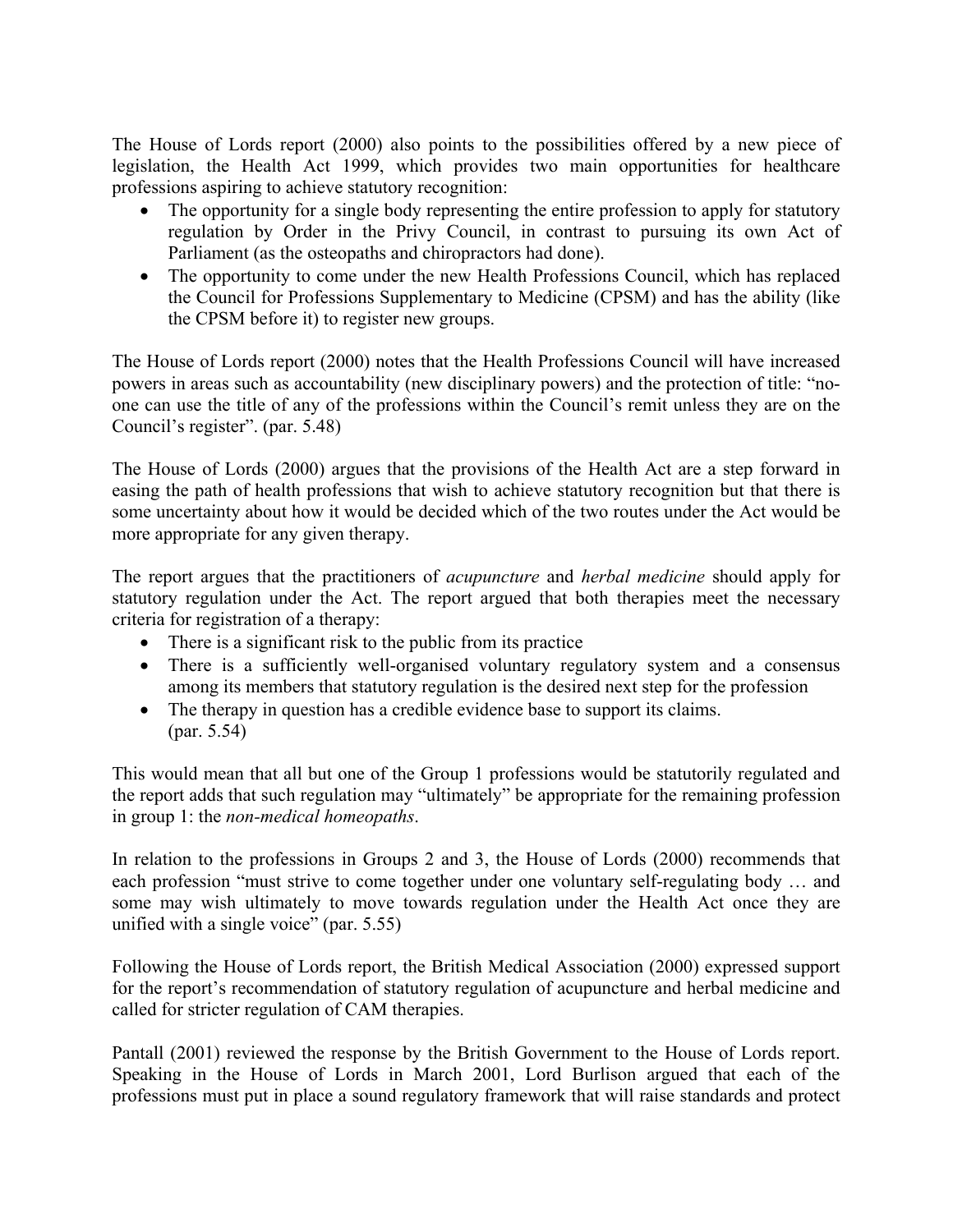patients. The Government agreed with the report that only those therapies that are fully regulated could be made available to NHS patients. Although it will take time to put strong regulation in place, improved sources of information will educate the public as to what they can expect from practitioners (for example, in relation to qualifications)

Pantall (2001) summarises as follows the key lessons to be learnt from the British experience to date:

- Statutory regulation needs to be built on a base of existing, effective self-regulation
- The purpose of regulation is to protect the public
- The evidence base for efficacy of treatment needs to be built up and central research funding is necessary
- The public needs accessible guidance in the form of improved authoritative information.

### *2.4 France*

There are strict rules in France in relation to the practice of medicine. Bellanger (2001) states that only doctors are entitled to practise health care and to treat illness though certain other professions are allowed to carry out specific medical or paramedical activities.

Special recognition has been given in France to two CAM therapies: acupuncture and homeopathy. Bellanger (2001) notes that among CAM therapies, only these two therapies are recognised and may be legally practised, but only by medical doctors. For these therapies, training validated by a diploma is legally recognised.

Both therapies are covered under the French social security system but restrictions on coverage mean that some practitioners operate privately and this limits the growth of these CAM therapies. Homeopathic medicinal products are regulated in a similar way to other drugs. To be reimbursed, homeopathic products must be registered on a national list of prescription drugs and must be prescribed by a doctor.

Doctors who practise other CAM therapies (for example, osteopathy or chiropractic) would appear to be in a legal limbo in France in relation to their CAM work and the same applies to CAM practitioners who are not medically qualified. However, Bellanger notes, demand for such therapies is increasing and practitioners have their own organisations.

Considerable debate is taking place in France on the way forward for therapies such as osteopathy. Thus an osteopathy website (http://www.osteopathie-france.net/) noted that Bernard Kouchner, then Secretary of State for Health and Social Action, set up in 1999 a commission under the chairmanship of Professor Guy Nicolas to examine current issues in osteopathy and chiropractic. Following the work of this Commission, a parliamentary commission passed in October 2001 an amendment regulating the professional use of the title of osteopath and chiropractor and reserving the use of these titles to those with appropriate diplomas. The aim of this amendment, according to its proposer, Bernard Charles, was to provide more effective protection to service users. This measure is due to get further parliamentary time early in 2002. (See http://www.osteofrance.org/zonetextenews.html and

http://www.osteopathie-france.net/Information/reconnaissance\_projet.htm)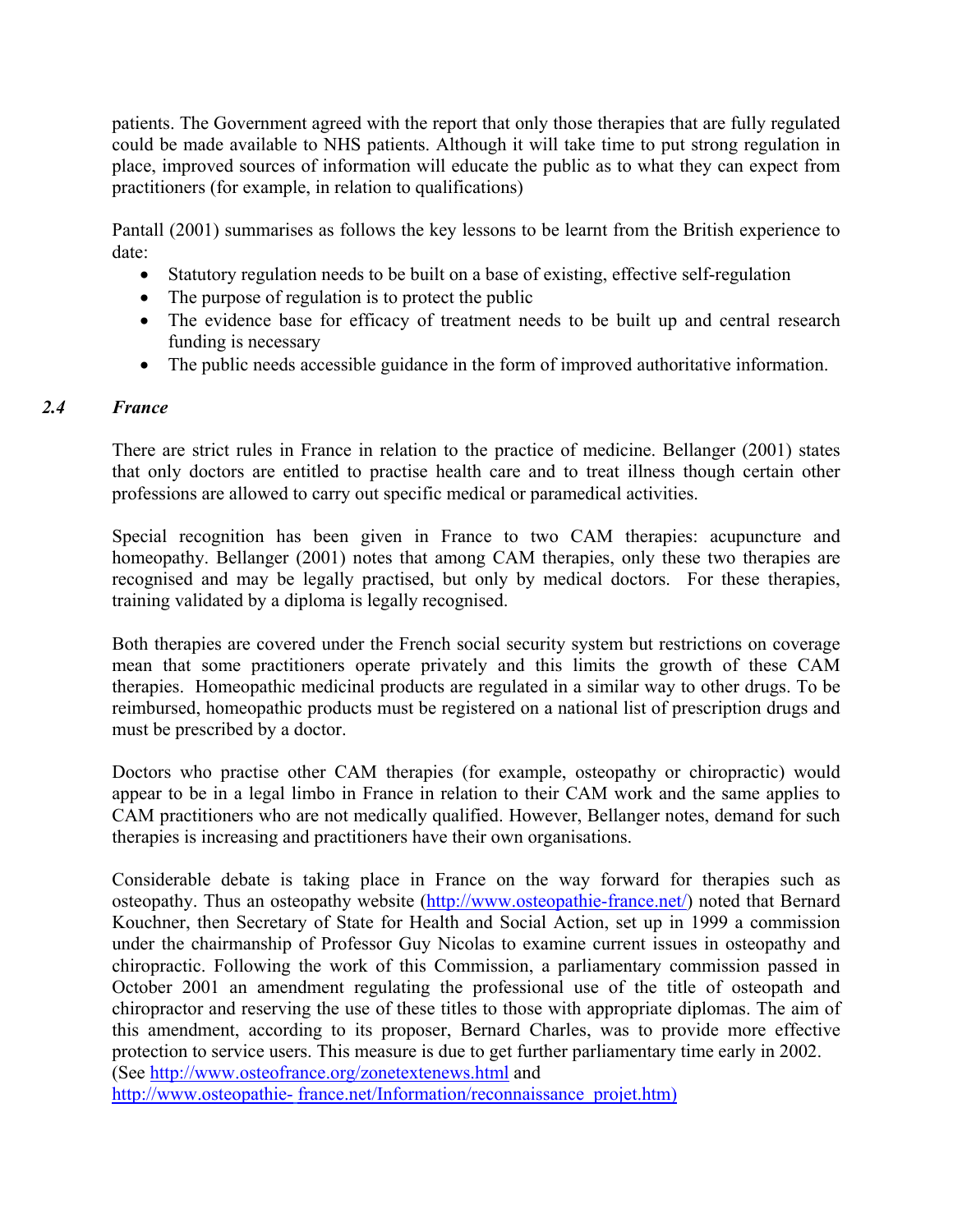### *2.5 The Netherlands*

In the Netherlands, before 1997, alternative practitioners were tolerated but had no official legal status. Since the Individual Health Care Professions Act of 1993, which came into effect in 1997, doctors have lost their monopoly and "alternative practitioners are no longer considered to be illegal" (Sluijs and Bakker, 2001 p.1) but are not formally regulated.

In relation to alternative practitioners, the focus has been on voluntary self-regulation and on the development of systems to ensure quality. The Government has given priority to a quality policy in health care in general and the aim of this quality policy is to encourage health care providers to develop quality systems.

A quality framework has been established for alternative practitioners. It includes 36 criteria developed in agreement with patient organisations, health insurers and the health inspectorate. The areas covered include education, vocational training and continuing education, the register of qualified members, the application of alternative treatments, guidelines on practice organisation, codes of conduct, relationships with other health care providers, disciplinary rules and complaints procedures and quality assurance. An independent research organisation is monitoring the progress which organisations are making in the implementation of this quality policy.

Sluijs and Bakker (2001) give some examples of progress being made by organisations representing alternative practitioners. They note, for example, that 82% of CAM organisations had a register of qualified members in 2000 - as opposed to only 63% in 1996. They conclude that the organisations of alternative practitioners are making progress with the implementation of the quality policy but that much work remains to be done.

### *2.6 Sweden*

In Sweden, health care professionals are those professionals certified by the National Board of Health and Welfare, a government agency. According to Jordin (2001), the significance of certification is that the health care profession can independently and without professional supervision work with patients, make diagnoses and initiate therapy.

In 1991, chiropractors were certified, followed by naprapaths (who treat conditions such as back pain and sciatica). If the clinic in which such practitioners work gets a public contract, they may be reimbursed by the government. If they are working without public subsidies, they can set their own fees.

### *2.7 Spain*

In Spain, there is no official recognition of alternative practitioners and there is no explicit regulation of their activities and practices. According to de la Mata (2001), the Spanish General Medical Council states that only fully qualified doctors may provide medical treatments, whether alternative or not.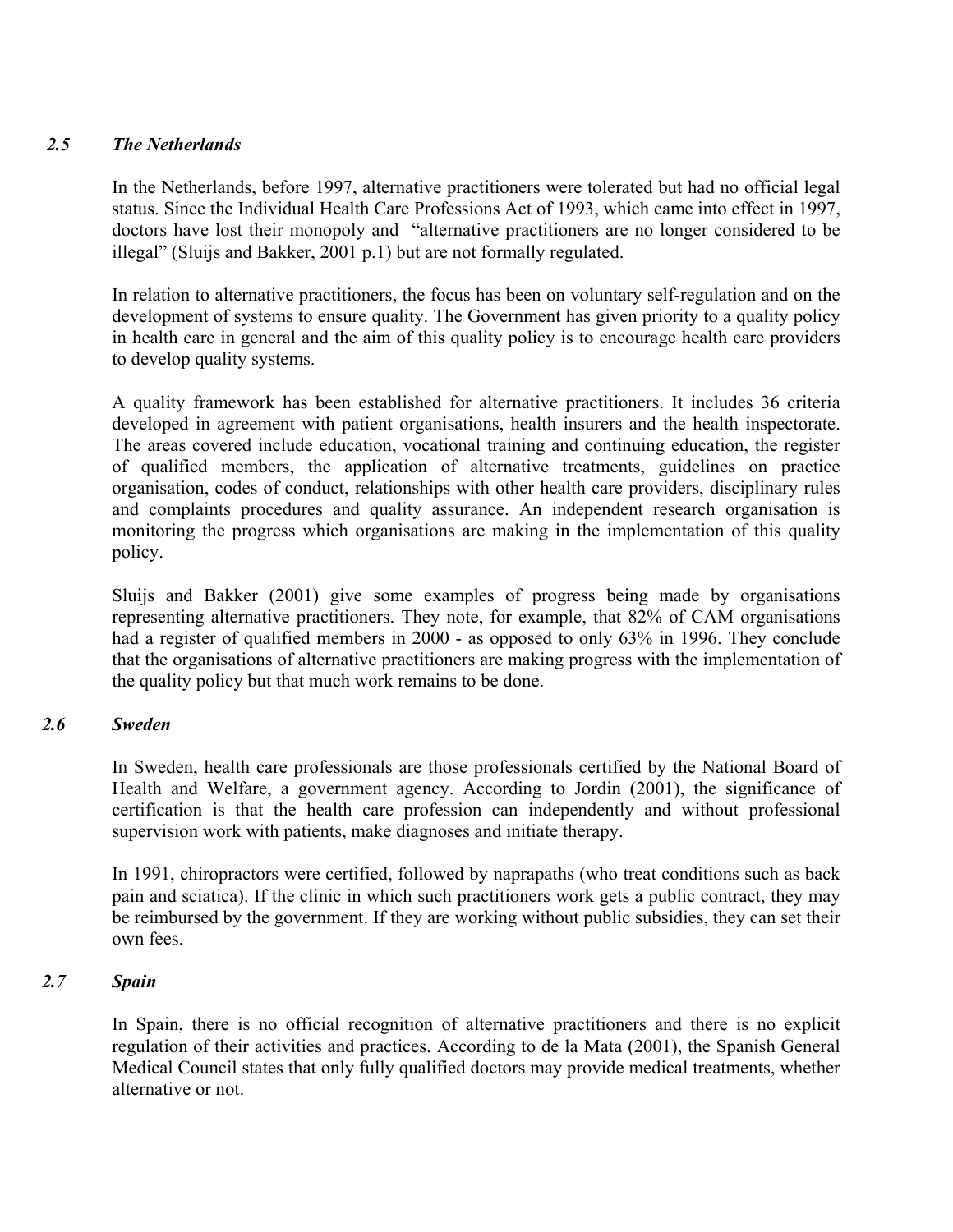There is a special Section of acupuncturists, homeopaths and "naturist" doctors on many Provincial Medical Councils but such "alternative doctors" are not represented on the national General Medical Council.

In July 2000, a General "Naturist" Medical Council was set up representing around 52 CAM therapies including acupuncture and homeopathy but the Ministry of Health and Consumer Affairs decreed in September 2000 that this Council was not legal.

De la Mata (2001) indicates that there is significant conflict in Spain about the rights of alternative practitioners and some uncertainty about the legal position. Thus one legal judgement of May 2000 indicated that it is not unlawful to practise acupuncture but that there would be breach of the law if the person involved (for example) used procedures reserved to doctors or presented himself as a doctor or advertised guaranteeing a cure.

### *2.8 Belgium*

Until recently, Belgium had no specific legislation on CAM therapies: they were neither recognised nor explicitly forbidden. An Act on "non-conventional practices" in April 1999 was based on the assumption that certain CAM therapies are sufficiently legitimate to justify the elaboration of a proper legal framework. According to Eeckloo (2001), the act does not automatically result in the registration of specific CAM therapies; but provides the framework that can lead to the registration both of CAM therapies and individual practitioners. The act explicitly identifies four "market leaders" in the CAM world: homeopathy, acupuncture, osteopathy and chiropractic.

The steps in the registration procedure include

- the official recognition of a professional association for a given therapy
- the establishment of a "chamber" or consultative body" to advise on the registration of the therapy and the individual registration of the practitioners – chamber members include on an equal basis both medical doctors and CAM practitioners nominated (usually) by a recognised professional association
- the establishment of a "joint committee" (with a fifty-fifty split between doctors and CAM therapists) responsible for implementation of the Act.

If registration is to proceed, the agreement is required of both the chamber and the joint committee.

The Act set up chambers for homeopathy, acupuncture, osteopathy and chiropractic but also stated that other practices could also qualify for registration.

Eeckloo (2001) concludes that the Act incorporates important principles and may be seen as a step forward but that there have been severe implementation difficulties with it, partly because of its cumbersome structures. He noted that the Minister's proposed next step would be to proceed to the recognition of professional associations for homeopathy, acupuncture, osteopathy and chiropractic.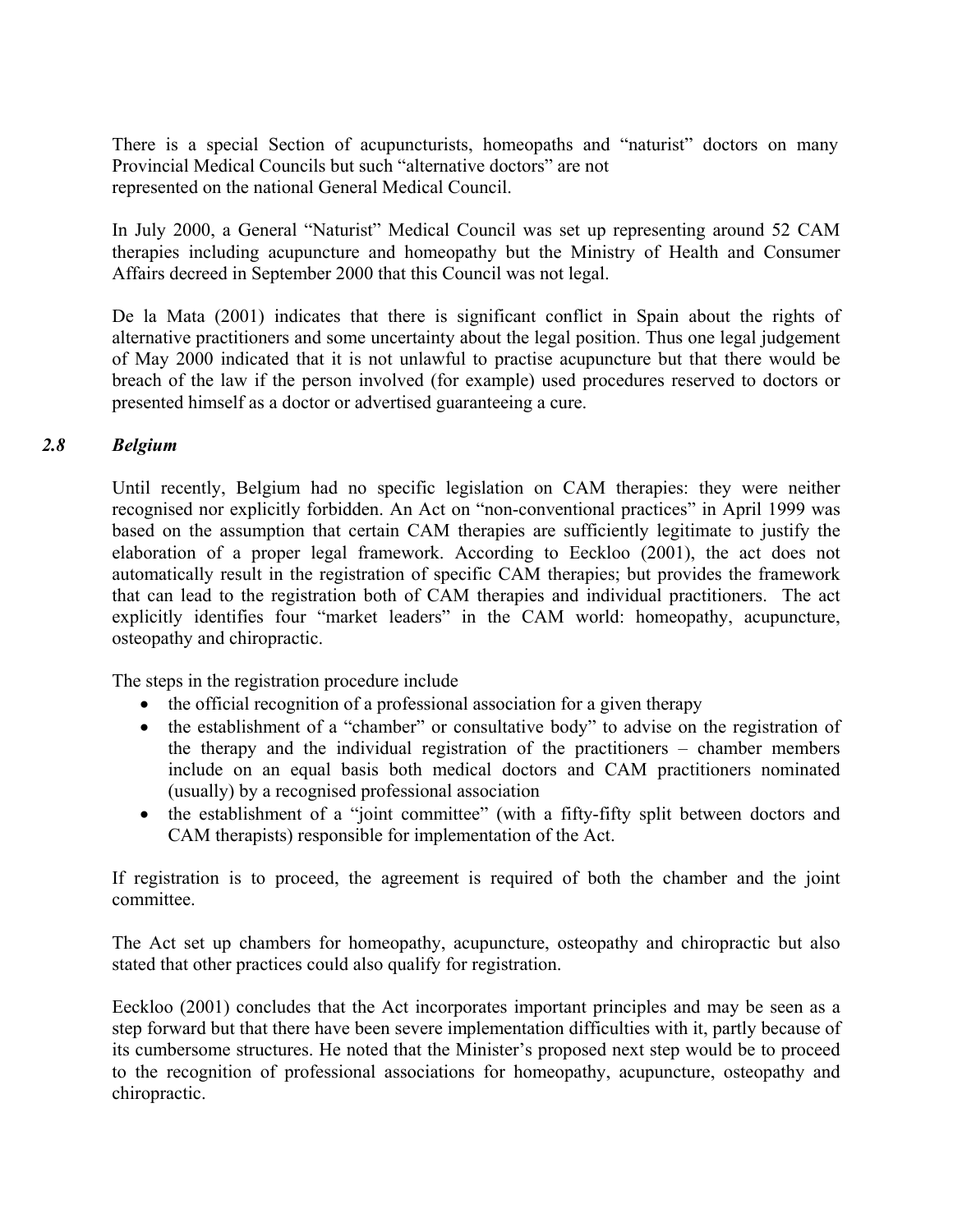### *2.9 European Union*

Interest has been growing in the European Union in CAM therapies and in issues related to the regulation, efficacy, research basis and funding of such therapies.

Some of the key issues arising have been set out in the European Parliament (1997), the European Commission (1999) Long and Connolly (2000) and the European Herbal Practitioners Association (2001). Long and Connolly (2000) draw attention to two aspects of "regulation": regulation "to exist" and thus by implication to practise (covering issues such as the freedom to practise and to treat patients) and regulation "to enable integration" and to practise as a recognised partner in the health care setting (covering issues such as funding and reimbursement and the development of links with other parts of the health care system).

The European Parliament (1997) passed a resolution (the "Collins Resolution") which called on the Commission:

- "to launch a process of recognising non-conventional medicine"
- to carry out a thorough study into the safety, effectiveness, area of application and the complementary or alternative nature of all non-conventional medicines with a view to their eventual legal recognition
- to draw up a comparative study of the various national legal models to which nonconventional medical practitioners are subject
- (in formulating European legislation) to make a clear distinction between nonconventional medicines that are "complementary" and those that are "alternative" medicines in the sense that they replace conventional medicine".

(As cited by Long and Connolly, 2000)

The European Commission (1999a) published two years later the final report of the COST (Cooperation in Science and Technology) project on "unconventional medicine". The objective of the COST project, which was established in the early 1990s, was to foster international EUwide collaboration in research on CAM therapies.

Some of the key findings of the COST report were that there is an increasing official recognition that complementary medicines can play an important role within health care systems; that tolerance towards alternative practitioners/non- physicians is increasing and that training in complementary medicine is becoming more accepted and recognised; and that there is a growing trend to extend the funding of CAM therapies by public sources or private insurance.

The COST report identified two key legal issues in the EU as being (a) licensing a therapist to practise complementary medicine and (b) the reimbursement by social security systems of treatment by CAM practitioners.

In relation to licensing, COST developed the following categorisation:

• *monopolistic* systems – where only the practice of modern, scientific medicine is recognised as lawful, with the exclusion of, and sanctions against, all other forms of healing and practitioners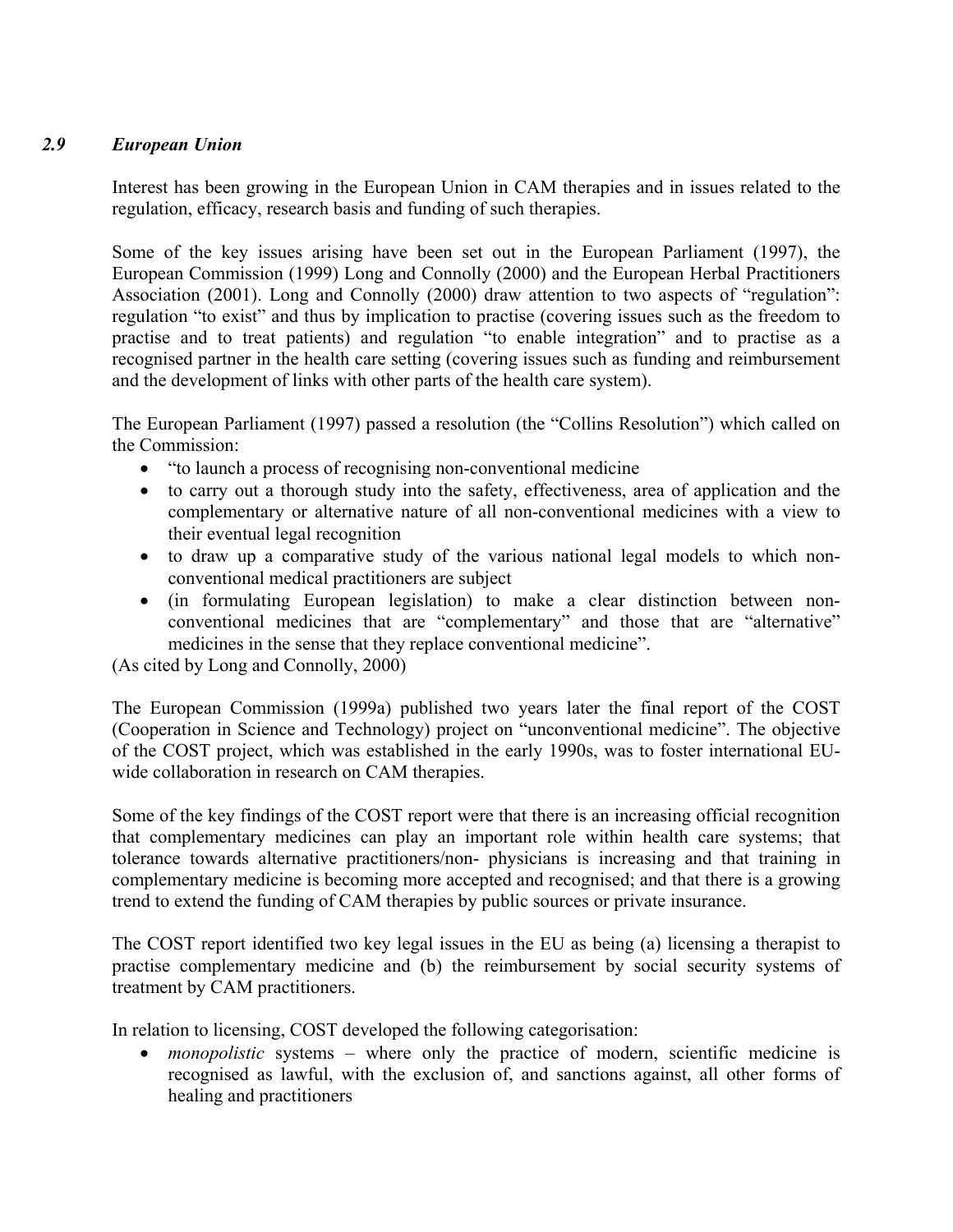- *tolerant* systems where only the system based on modern, scientific medicine is recognised, although the practitioners of various forms of complementary medicines are tolerated, at least to some extent, by law
- *mixed* systems where there are some monopolistic and some tolerant characteristics.

Ireland, Germany and Britain fell into the "tolerant" category while countries like France, Spain and Belgium were classified as monopolistic and Denmark, Finland and Sweden were among the examples of a "mixed" system.

In relation to reimbursement, the EU report stated that there was a trend towards the extension of the coverage/reimbursement of CAM therapies in the countries of the Union.

The COST report made a series of recommendations in relation to education and training – for example, the inclusion of elements of the medical curriculum in the training programmes of CAM therapists; commitment to the highest ethical standards in research and practice; guarantees on the safety of patients; and quality. Specific recommendations included the establishment of a "board of recognition" or professional board by CAM organisations to approve the methods used by therapists; explicit and verifiable procedures to accord approval to training and practice within a particular therapy; the necessity of satisfactory qualifications for CAM practitioners; a national register of all trials; the creation of an advisory board to support people wishing to undertake scientific research in CAM; and the definition by CAM practitioners of methods and criteria for approving research protocols.

The State in each country, the report said, needed to protect citizens against unjustifiable claims and quackery while at the same time recognising their freedom to choose from a variety of healthcare options.

### *(Further information on the 1999 COST document is included in the "Update" note linked to this document)*

The European Commission (1999b) published a report that it had commissioned on the status of herbal medicines in the EU. According to the European Herbal Practitioners Association (EHPA, 2001), the report found that most Member States were not applying EU medicines legislation to herbal medicines because the laws had proved unworkable. This report was followed by a draft Traditional Medicines Directive (TMD) in April 2001, which "absolves herbs that have a long history of safe use from having to demonstrate efficacy or safety" (EHPA, 2001 p. 6)

The EHPA added, however: "The TMD poses potential problems for practitioners of traditional medicine in most Member States because it clearly classes herbs as medicines so that in future it will be hard for herbalists to argue that they are prescribing herbs as food supplements. Because the TMD is limited to herbal *products*, the thousands of herbs used by herbal practitioners that are not sold over the counter as products will remain in a grey area outside the legislative framework"

In Ireland, the IMB/SCHMP report, which was mentioned earlier in this chapter, expressed some concerns about this directive for example, that it might discriminate against products that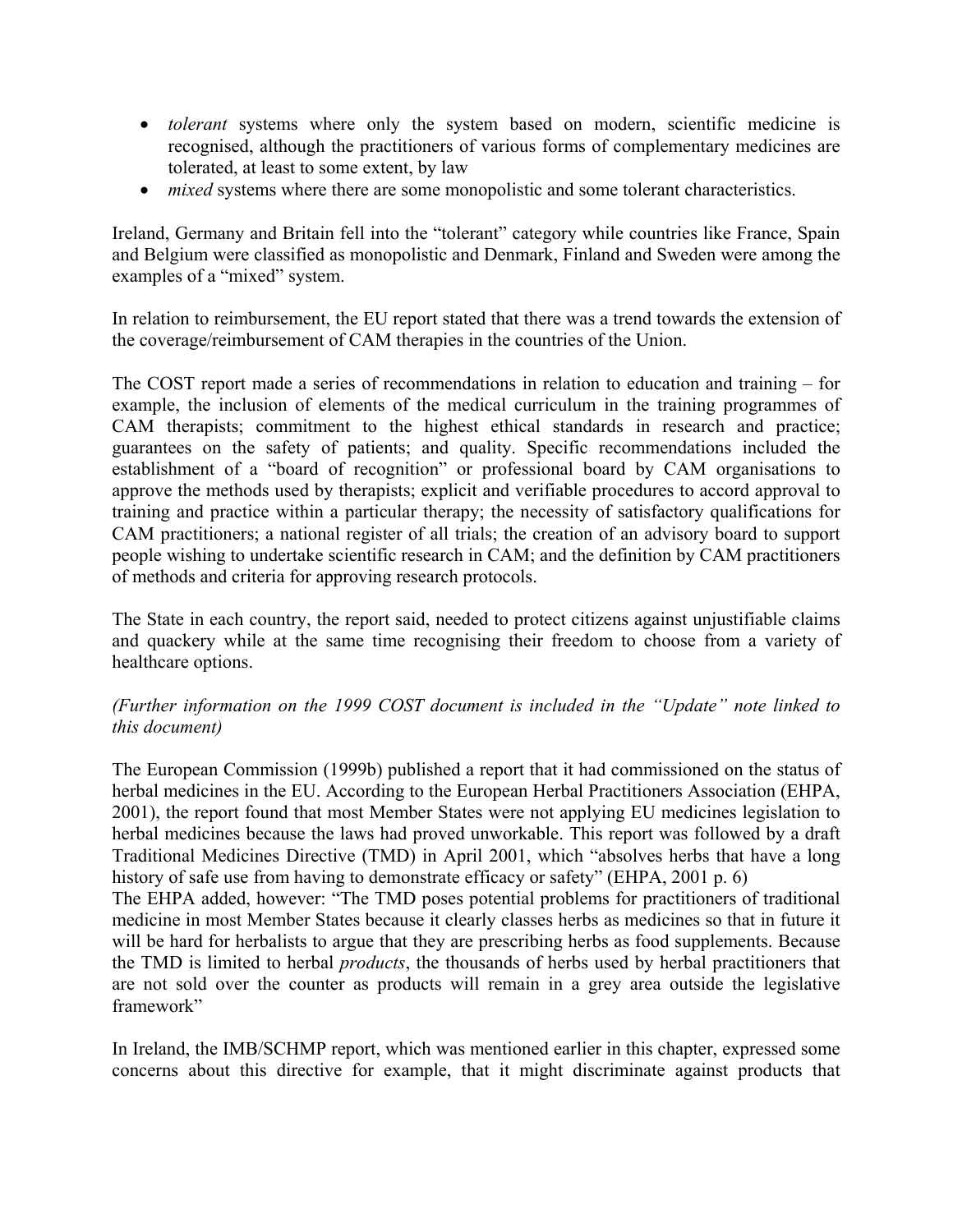originate in non-EU traditions – for example, Chinese Herbal Medicine Products and Ayurvedic (Indian) Medicinal Products.

The IMB/SCHMP report noted that a third draft had been published in May 2001 and would be going to the Council of Ministers and the European Parliament for comment.

### *2.10 United States*

According to the National Centre for Complementary and Alternative Medicine or NCCAM, (2000), the number of Americans using an alternative therapy rose from 33 per cent in 1990 to more than 42 per cent in 1997. A survey published in 1994 and cited by NCCAM found that 60 per cent of doctors from a wide range of specialties recommended alternative therapies to their patients at least once.

In 1998, the Congress established the NCCAM at the National Institutes of Health (NIH) to stimulate, develop and support research on CAM for the benefit of the public. The NCCAM Clearinghouse is the public's point of contact and access to information about CAM.

Zhang (1999) states that three quarters of the states license or regulate the practice of acupuncture by non-medical doctors. The website of the California Acupuncture Board (www.dca.ca.gov/acup) notes that acupuncture began to be regulated in California in 1972.

In a submission to the IPA for this report, the Irish Association of Holistic Medicine referred to what it saw as a useful way forward: the Freedom of Access to Healthcare Act, 2001 of the State of Minnesota which "allows the unregistered but regulated practice of an open-ended list of complementary/holistic/alternative medicine (CAM) and provides for a state office of unregistered practitioners to monitor complaints".

 In 2000, the US President established the White House Commission on Complementary and Alternative Medicine Policy. According to its website (http://www.whccamp.hhs.gov), its brief was to look at:

- o The coordination of research to increase knowledge about CAM products,
- o The education and training of health care practitioners in CAM,
- o The provision of reliable and useful information about CAM practices and products to health care professionals, and
- o Guidance regarding appropriate access to and delivery of CAM.

The Commission reported in March 2002. *Its main findings are listed in the "Update" document linked to this report.* 

### *2.11 Conclusions*

As will be seen from this short survey, national responses vary from country to country and there is certainly not a uniform approach to regulation. In general, though, it may be suggested that countries are moving very cautiously in this area.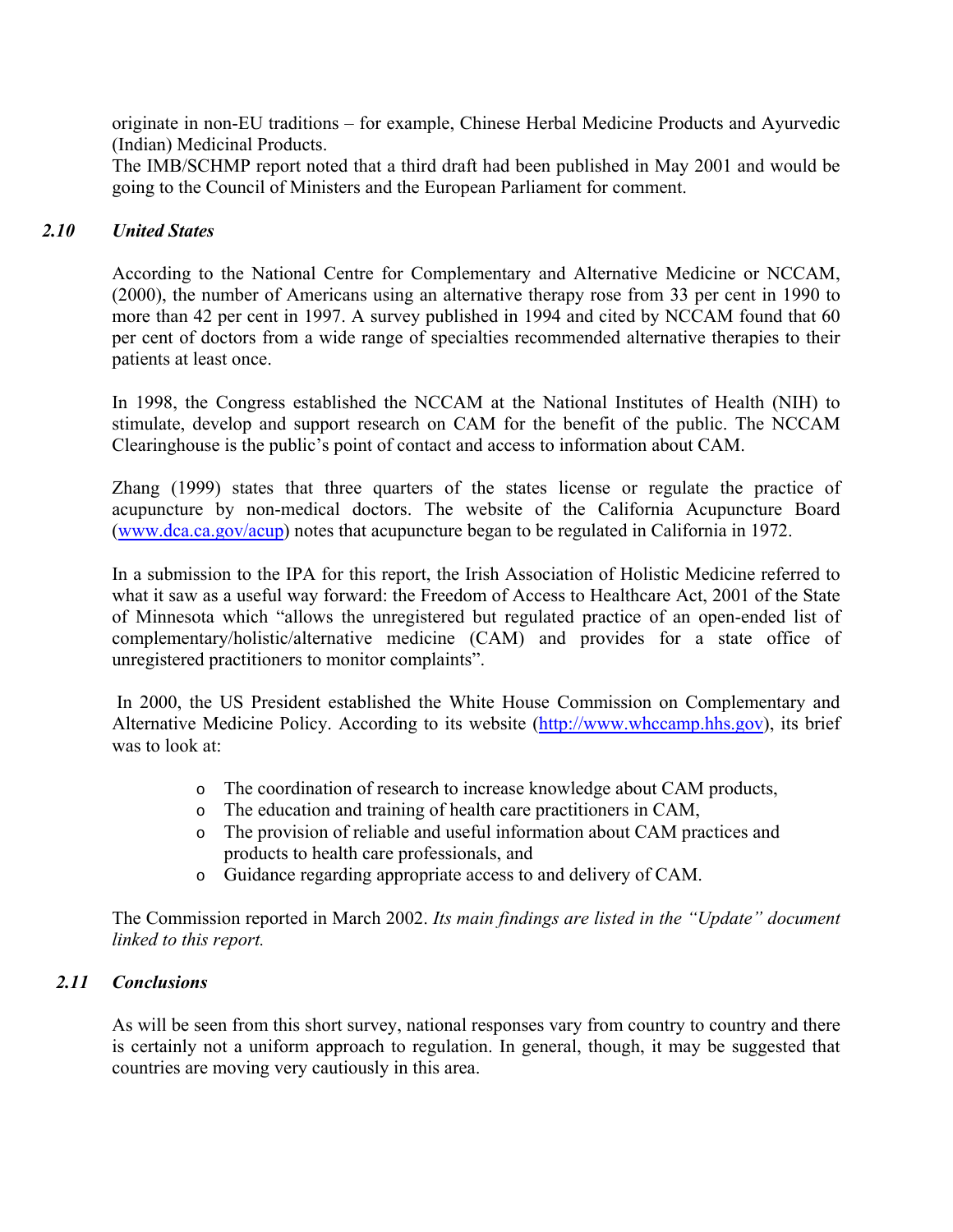In the national experiences surveyed, there is no example of a system of statutory registration for all or even a large number of therapies.

There is more freedom for CAM practitioners to practise in "common law" countries such as Ireland and Britain than in some countries with a "civil law" tradition such as France and Spain, where only medical doctors may practise certain CAM therapies.

In many countries, there is *a special recognition for particular therapies* that are seen as particularly "advanced" or in a good position to benefit from regulation – one may point to chiropractic or osteopathy in Britain, chiropractic and naprapathy in Sweden, and homeopathy, acupuncture, osteopathy and chiropractic in Belgium. Homeopathy and acupuncture have a special recognition in the French system but may be practised only by medical doctors. France has recently given consideration to the regulation of osteopathy and chiropractic. In Spain, only fully qualified medical doctors may provide medical treatments, whether alternative or not.

*Risk to the public* is one of the key criteria influencing whether or not a specific therapy should be registered. Thus the House of Lords report in Britain (2000) argued that "a significant risk to the public from its practice" was one of the necessary criteria for registration of a therapy and that acupuncture and herbal medicine (for example) would both satisfy this criterion. On the other hand, where there is no risk or a limited risk to the public, the case for statutory registration may be less strong.

Another lesson from international comparison is *the focus on self-regulation*. Thus in the Netherlands, the emphasis is on voluntary self-regulation and on the development of systems to ensure quality. The House of Lords report in Britain recommended the development of voluntary self-regulation in the therapies represented in what it called Groups 2 and 3. Pantall (2001) argues in the British context that statutory regulation must build on effective self-regulation.

There is a good deal of emphasis in the literature from the different countries on *the protection of the public* and on the dissemination of reliable information to the public. The dissemination of such information, for example, is one of the issues being looked at by the White House Commission on Complementary and Alternative Medicine Policy in the US. In general, the protection of the public is seen as one of the key objectives of regulation.

A general conclusion from reflection on international experience is *the level of current interest in CAM therapies* and issues relating to such therapies and their regulation. One might point to the establishment of various commissions to investigate this area – for example, the House of Lords report in Britain, the report of the White House Commission in the US (due to report in 2002) and the Nicolas report in France on osteopathy and chiropractic.

*Interest has also been growing at EU level*. As noted, specific attention has been given to issues related to herbal medicine. EU documents have also made recommendations relating to the education and training of CAM practitioners, their ethical standards, patient safety, quality of care, accreditation policies and procedures, including the accreditation of practitioners by their representative body, approaches to research and the dissemination of research findings.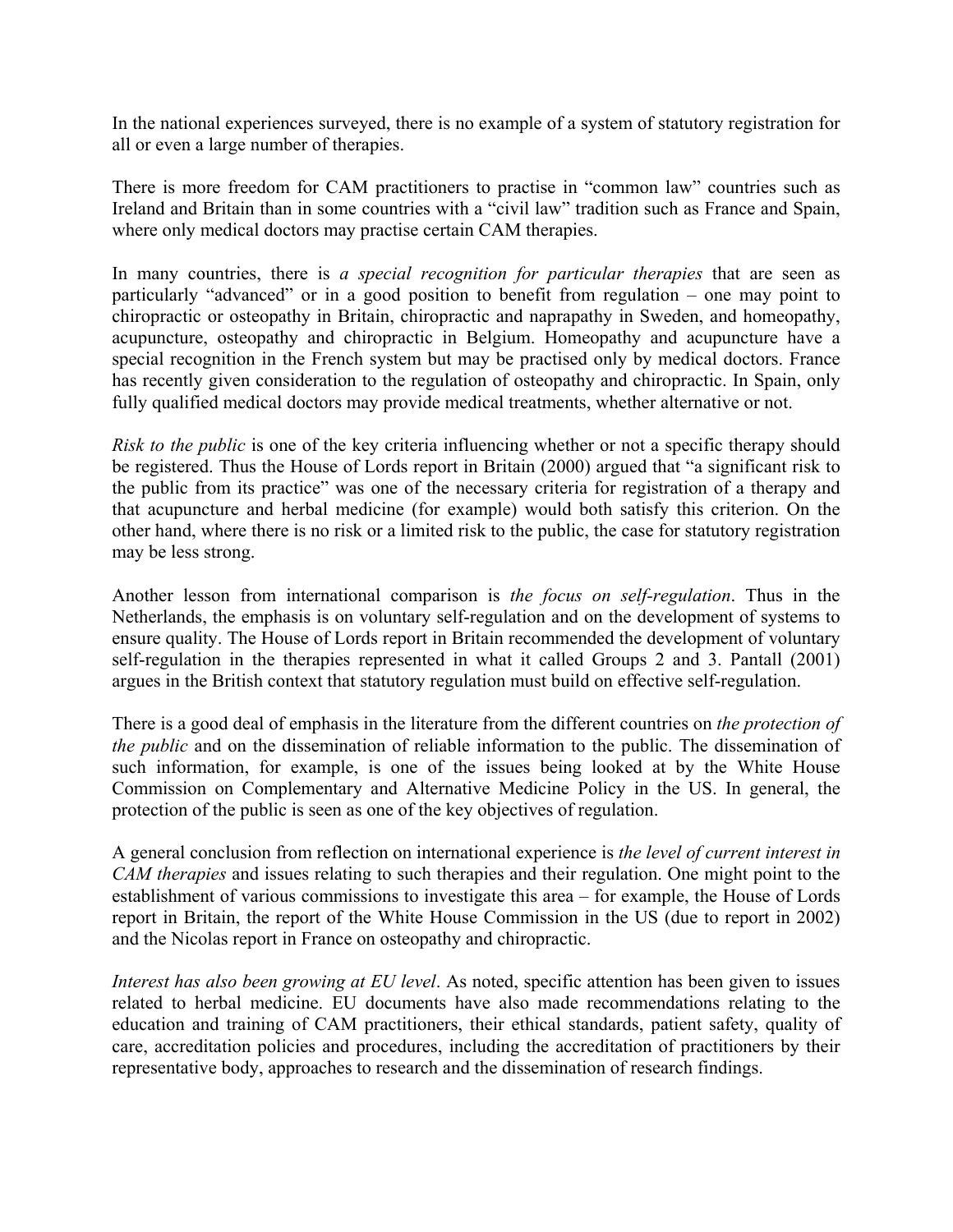### **CHAPTER 3: ANALYSIS OF THE VIEWS OF CAM PRACTITIONERS**

### *3.1 Introduction*

Forty-four persons or associations replied to the questionnaire; in some cases, the submissions received were statements on issues related to CAM regulations rather than answers to the questionnaire as such but most submissions incorporated answers to the questions asked. In one case, a submission provided detailed information on the therapy in question but did not comment directly on regulatory issues. As many replies/submissions were quite lengthy and the analysis which follows is quite detailed, a summary is offered in 3.2 of the views of CAM practitioners that are outlined in this chapter.

### *3.2 Summary of the views of practitioners*

Respondents highlighted a range of issues (3.3) which would have to be considered if a system of statutory registration were to proceed – issues relating (for example) to CAM philosophy, the education and competence of practitioners, the resource implications of statutory registration and the funding by the State of CAM treatments.

Respondents argued that account must be taken in any regulatory system of the "holistic" nature of CAM therapies. For example, outcomes measurement in the CAM field would need to be different from what obtains in orthodox medicine and (as one respondent argued) the essence of complementary practice might be damaged if it were over-regulated.

On the other hand, respondents advocated greater standardisation of education and practice and highlighted the key role of the individual therapy/professional association(s) in setting standards.

Respondents drew attention to the resource implications of any system of regulation as well as of the development of educational programmes and accreditation processes. They also raised some concerns about the costs of registration for practitioners. Respondents also drew attention to what they saw as the need for the funding of CAM treatments by the State.

Most respondents were strongly in favour (3.4) of a greater degree of regulation of CAM practitioners and of increased self-regulation by CAM organisations. Most indicated (in response to a specific question) that they were in favour of statutory registration. They were not asked specifically however whether they had a preference for any other form of regulation. Respondents indicated however that many issues/concerns/requirements would have to be addressed if they were to give their full support to registration.

Several respondents mentioned (3.5) the proposal of the Department of Health and Children for a statutory system of registration for health and social care professionals. They saw these proposals as a useful basis for discussion about the regulation of CAM practitioners. A theme highlighted frequently by respondents was the vital role of professional associations/individual therapies in the regulation process – for example, in setting standards for their own practitioners and in developing appropriate codes of ethics.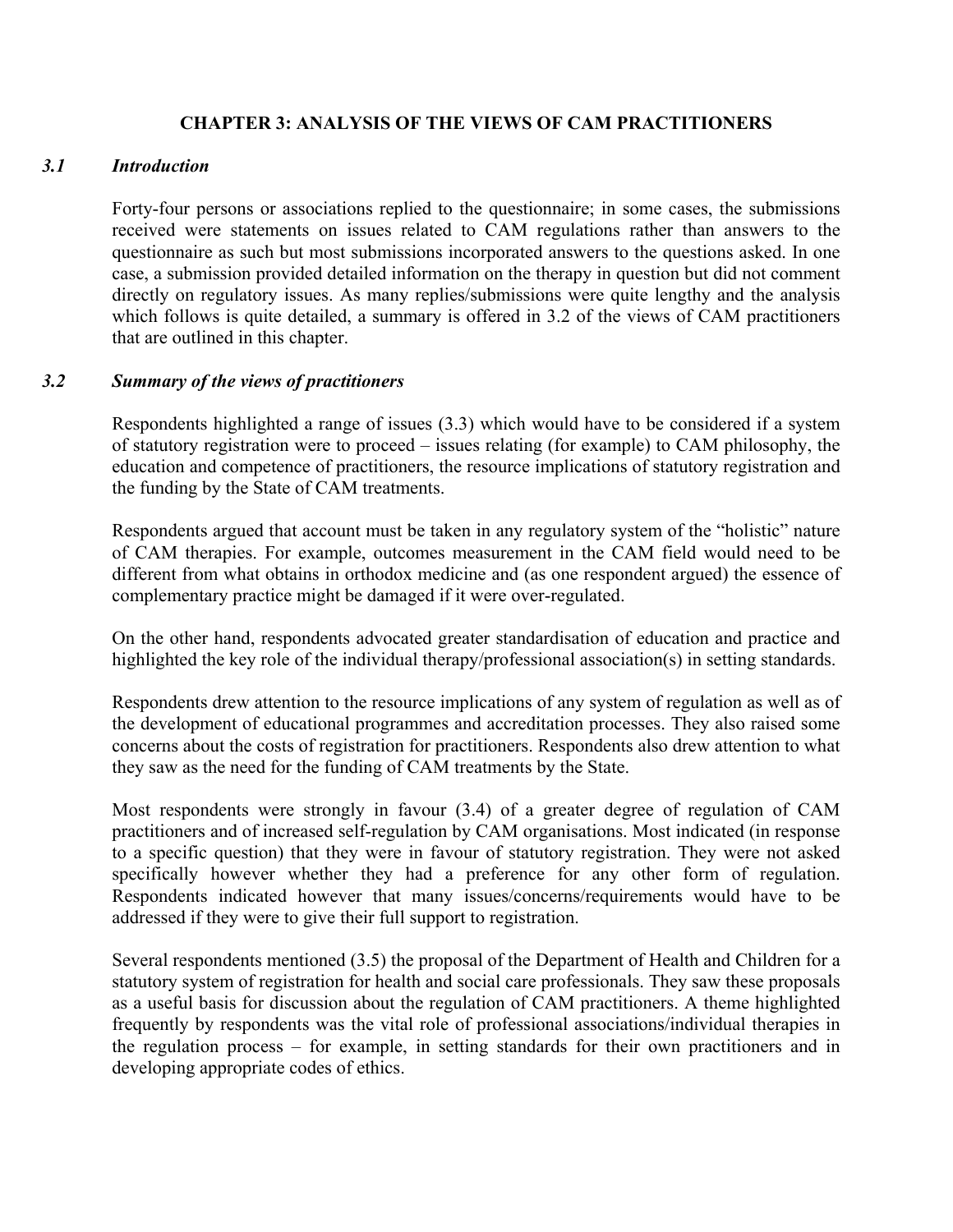CAM practitioners welcomed (3.6) the process of consultation on regulation and the start that had been made in the process but argued that much more needed to be done if the process were to move forward.

# *3.3 The issues involved in preparing for a system of statutory registration for complementary and alternative therapies*

In relation to the first question, (on issues related to statutory registration), many of the issues and concerns identified had already been raised in the group discussion at the June 2001 Forum in the IPA. The questionnaires provided scope, however, for more individual analysis and reflection: some individual responses were quite lengthy and covered a wide range of issues.

While it would not be possible to list here all the issues mentioned, recurring key issues related to:

- CAM philosophy, terminology and definitions
- The competency, scope of practice and code of ethics of each therapy and therapist
- The education of therapists and the accreditation of such education
- The resources required for a system of registration
- The recognition of therapies by the State services and the funding of such.

Most of these issues are inter-related - for example, there is a clear link between the competency of practitioners and their education. Nevertheless, they will be considered separately below.

Other issues identified by respondents to the first question related specifically to the organisation of a system of registration and will be considered in a later section. Thus respondents highlighted key objectives of a system of regulation such as the protection of the public; and issues such as the method of organisation of a system of regulation and the criteria which would be adopted for the inclusion of therapies in, and the exclusion of therapies from, any regulatory system.

### *3.3.1 CAM philosophy, terminology and definitions*

Issues of philosophy, terminology and definitions were highlighted in many responses with some respondents arguing that these issues would have to be clarified in advance of any moves on regulation. Respondents referred frequently to the philosophical differences between CAM and orthodox, scientific medicine.

The "holistic" *philosophy* of CAM therapies was stressed: these therapies (it was argued) sought to draw on the self-healing capacity of the body; they emphasised personal responsibility and fostered a co-operative relationship among those involved, leading towards "an optimal attunement of body, mind, emotions and spirit."

The holistic nature of CAM therapies was contrasted with modern scientific medicine – which one respondent characterised as a rigid, administration-driven model, "which saw the human body as a machine to be analysed in terms of its parts."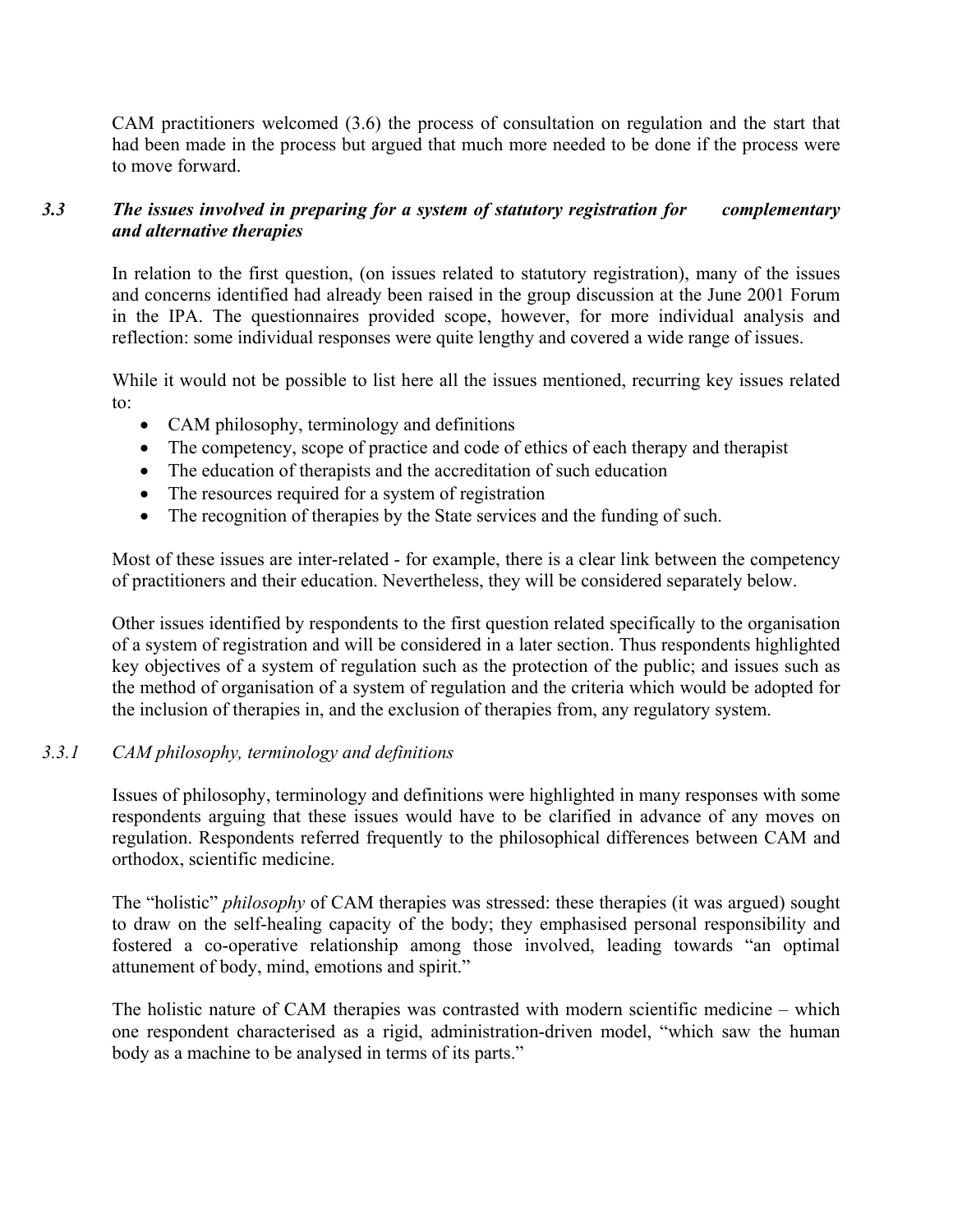One submission stated: "The vast majority of practices described as alternative/complementary are based on an Holistic model. Such a model is not similar to the model on which modern medicine is based. An abbreviated version of the different underlying philosophies could be stated as follows: 'I think therefore I am' – Descartes/Newton (modern medicine/scientific model); 'I am therefore I think" - Goethe/Steiner (holistic model).

One implication of these differences was that the values of orthodox medicine should not dominate in any regulatory system. Thus one respondent, who highlighted the "diverse" approaches of "traditional medicine and CAM", expressed concerns about a weighting in favour of "traditional medicine" on any proposed registration council and raised issues about fairness in decision-making: "Who decides what therapies to include? Who decides what are valid outcomes of therapeutic practices?"

Another implication for respondents of the differences between CAM and orthodox medicine was that the measurement of the efficacy of CAM practices needed to be related to the philosophy of such practices and that such measurement would be different from what applies in medicine. One respondent stated: "Seeking to prove how Holistic practices work in terms of modern medicine/science would be extremely difficult…For example, how can you demonstrate that a person suffering from an incurable illness, who derives a feeling of wholeness through the practice of Reiki, has been affected by that Reiki practice? How do you measure quality of life?"

One submission which highlighted the differences between CAM and conventional medicine nevertheless argued that the 1990s had seen a gradual convergence of the orthodox and "nonconventional" systems with a developing sense of complementarity between both systems.

In relation to *definitions*, a general comment from one submission was that it would be very difficult to produce a very precise definition of CAM therapies: "It is currently unrealistic to attempt an exact definition of those therapies found outside mainstream conventional scientific medicine (i.e., the orthodox medical or psychiatric system) as they are extremely diverse".

*Terminology* and its implications also received some attention from respondents. A detailed submission from the Institute of Phytobiophysics (Ireland) suggested that "complementary medicine" was a more appropriate term (than alternative medicine), "especially as we move towards a greater medical pluralism." This term "depicts therapists as partners to, though different in nature to, modern scientific medicine" The Institute advocated use of the term "energetic or vibrational therapies" (or "vibrational medicine") as all such therapies "attempt to varying degrees to recruit the self-healing capacity of the body"

One reflection on terminology distinguished between the terms "therapy" and "medicine". This respondent suggested the umbrella term "Complementary and Alternative Practitioners" which would encompass two categories of registration: complementary and alternative medicine (CAM) and complementary and alternative therapy (CAT). This distinction would have some practical implications in relation to regulation. For example, acquired rights and "grandparenting" (the recognition of the competences acquired by those who qualified in the past before more developed qualifications became available) would be acceptable in relation to certain therapies but would not be acceptable in relation to complementary and alternative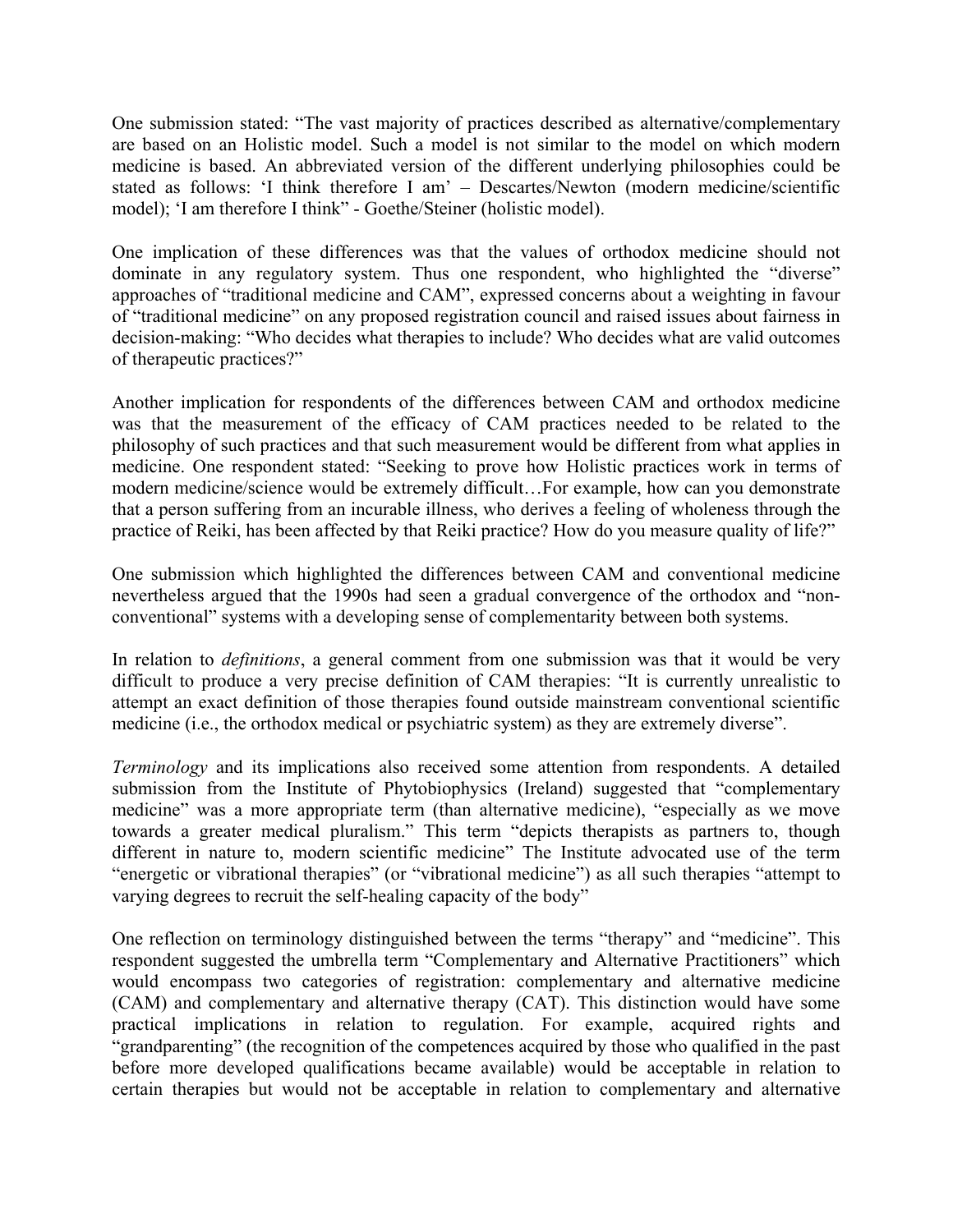medicine: "as in any medical practice, a sound and creditable course of study and training is essential."

One submission noted that the term "Complementary and Alternative Medicine" does not apply to Reiki or to the majority of therapies that come under the CAM banner: "Reiki practitioners do not diagnose or prescribe and nothing is ingested by clients. We do not practise medicine. The word therapy as the title of the sector needs to be included in the legislation."

This submission continued:

"One of the main concerns arising out of the initial consultation meeting was the need to preserve the holistic ethos or basis of complementary therapies. This is what differentiates the therapies from mainstream health care and what makes them effective and attractive to consumers. It is vital that any system of regulation is designed so that the essence of complementary therapy is not damaged or lost. The involvement of the professional association is an important safeguard in addressing this concern."

### *3.3.2 The competency, scope of practice and code of ethics of each therapy and therapist*

Issues related to standards and scope of practice received significant attention from respondents. Many respondents referred to one or more of the following issues: acceptable levels of *competence*; clarity about *scope of practice*; and the development of an acceptable *code of ethics* in any given CAM therapy.

In relation to *competence,* respondents advocated standardising practice and education or, as one respondent argued, the importance of setting proper standards and suitable qualifications.

The issue of the *scope of practice* was also mentioned in some responses. Thus one respondent suggested that the definition of the types of treatment offered by each therapy was very important.

A viewpoint commonly expressed was that the professional association had a crucial role to play in setting standards. One respondent argued that each member of a registered association would have to adhere to rules laid down by its governing body.

Issues arise here where there are multiple organisations in the same therapy. Some respondents highlighted the issues of "breakaway organisations" or of new organisations seeking recognition.

One respondent maintained that there was a need "to embrace an open inclusive attitude towards all existing organisations" in a particular field (Bodywork and Movement Modalities) but also suggested that there was a need to define "services, practices, products, job prospects and career structures." This response continued: "We need to agree and implement standards – without imposing a qualification on people. Perhaps offer a period of time for transition to new standards."

This is related to the "grandparenting" issue: what sort of recognition is to be offered to practitioners who trained in the past and might not have the qualifications deemed necessary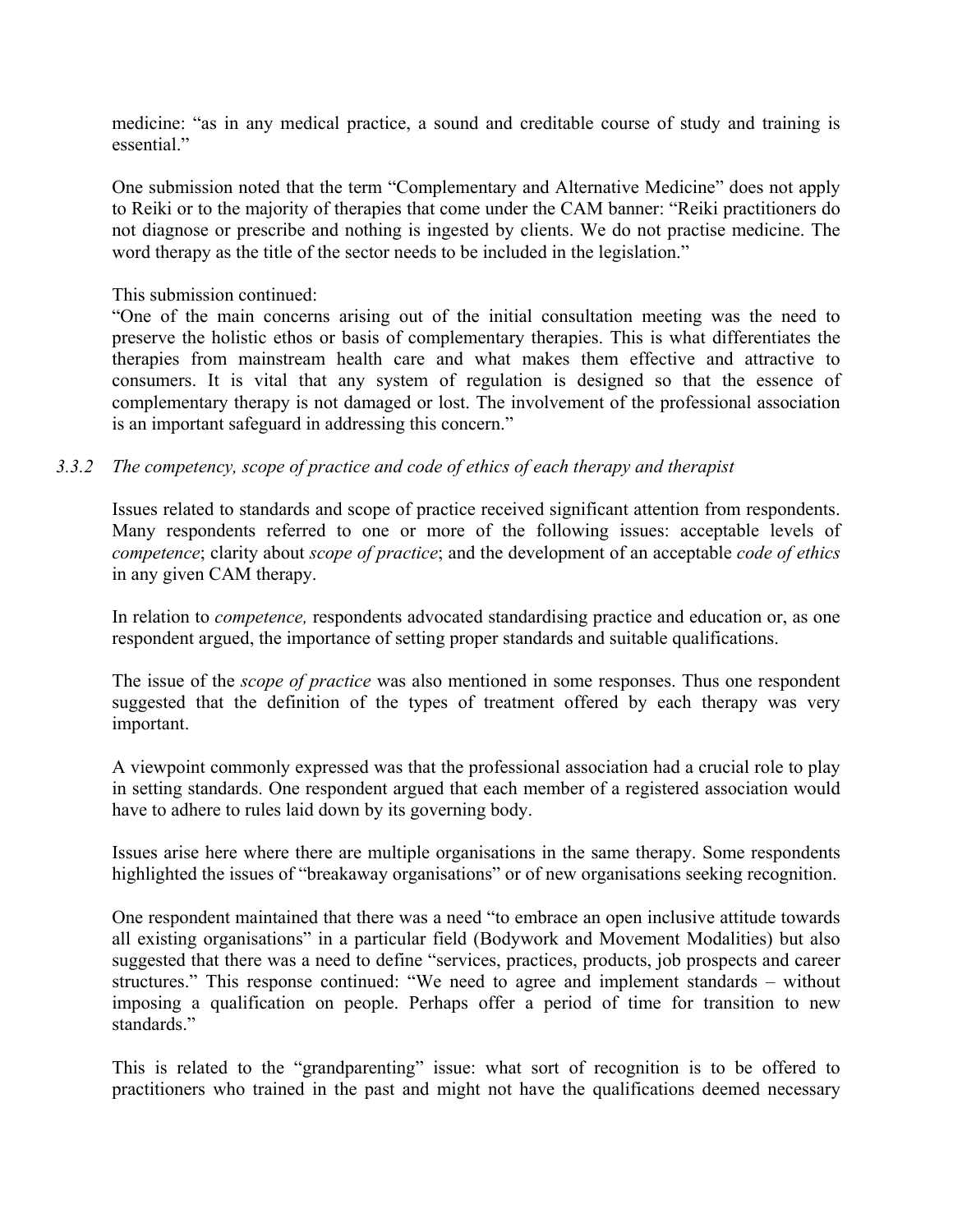today? As noted earlier, one submission argued that stricter criteria needed to be applied to complementary and alternative medicine than to complementary and alternative therapy.

One submission suggested that grandparenting should be considered but that "in order for a person to be recognised as a qualified practitioner, an assessment would need to be carried out by a recognised body in that field".

Specific issues on competence were raised by some respondents – for example, an alleged refusal of some practitioners in a specific therapy to upgrade their education in line with international standards.

Respondents tended to be reserved about the involvement of doctors in the assessment of the competence of CAM practitioners. Any medical practitioners involved in the registration process, one respondent suggested, would have to demonstrate that they have a proper understanding of Holistic practices.

A few submissions highlighted differences between different therapies – thus one response maintained that some therapies (such as homeopathy) were more structured and organised than others. The implication here was that such therapies might be ready more quickly for registration than other therapies.

Several respondents also stressed the importance of appropriate *codes of ethics*. Thus one submission stated that therapies needed to agree on common codes of practice and ethics and common disciplinary procedures.

### *3.3.3 The education of therapists and the accreditation of such education*

*Education* is clearly related to competence since the definition of acceptable competences will have obvious implications for educational requirements: a point recognised by a respondent who called for the standardisation of teaching and practice.

Several respondents advocated the standardisation of educational programmes and academic qualifications and the development of structures for continuing professional development.

Specific issues were also raised under this heading – such as the acceptance of international standards or the recognition of foreign qualifications. Thus one response called for the adoption of WHO recommendations on baseline training for non-medical and medical acupuncturists.

In relation to the recognition of foreign qualifications, one respondent cautioned against introducing requirements in Ireland which would create difficulties for those trained elsewhere. Some British - based therapists, this submission continued, are currently exploring selfregulation in the UK as a means of satisfying statutory requirements there: "we would obviously hope that any complementary therapists registered in the UK or elsewhere in the EU would be eligible to practise in Ireland without necessarily having to undertake additional registration requirements." This argument was made in the context of a shortage of therapists in some areas and of the need, in Ireland, to recruit therapists, both conventional and complementary (the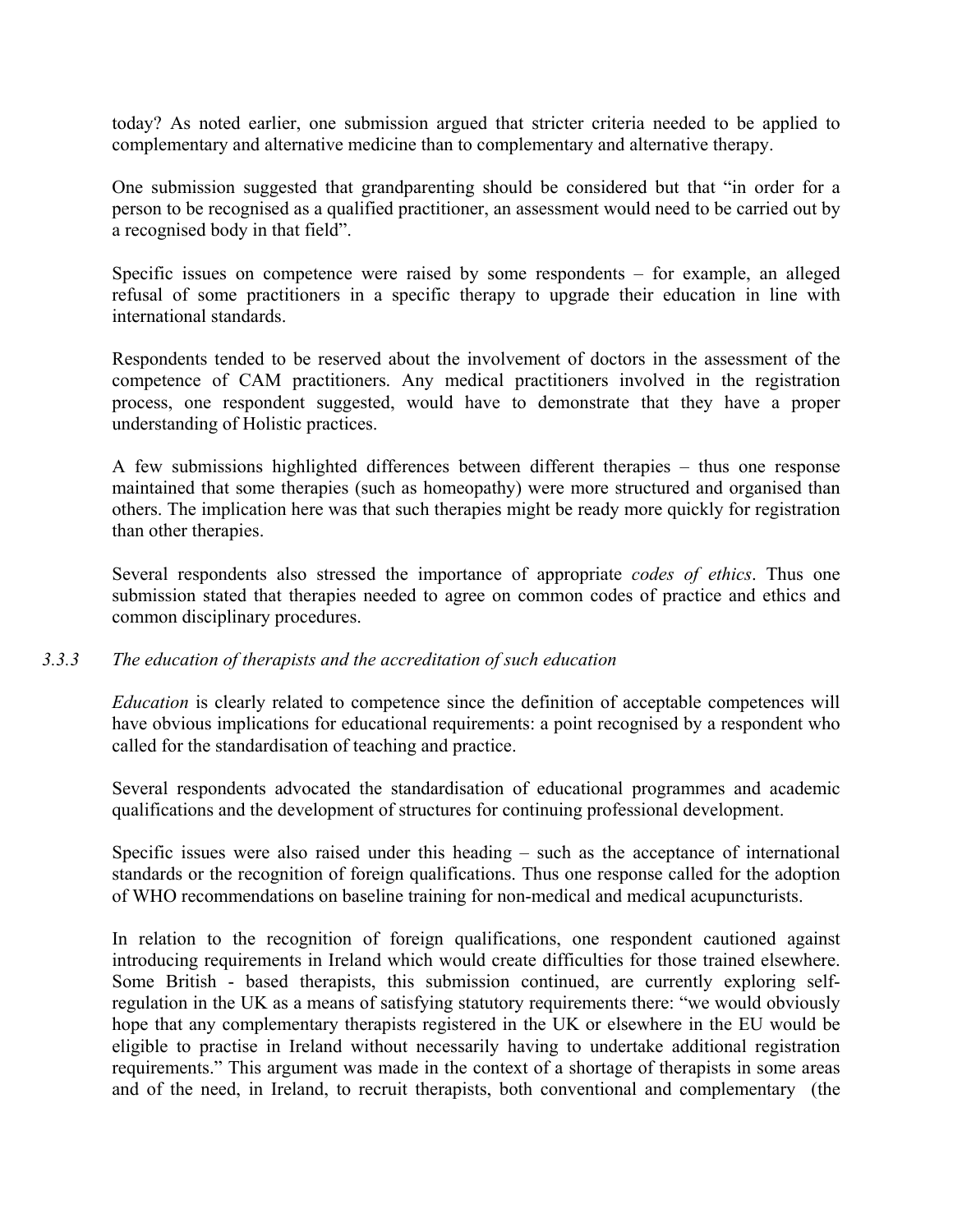complementary therapists including music therapists, art therapists, massage and movement therapists).

If Irish standards (in one perspective) risked being too high, might they also risk being too low? An issue could arise where qualifications available abroad were deemed more advanced than those already acquired by Irish practitioners. Thus an Australian respondent referred to the qualification offered in a specific therapy by an Australian-based college. While some Irish practitioners of this therapy were graduates of the Australian college, other Irish practitioners had "refused offers" to upgrade their education to come into line with recognised practice. This submission argued that the therapy in question was eager to maintain everywhere else in the world the same high standards that had been established in Australia and that it also wished to promote consistency among its practitioners so that there is a high degree of public understanding of what exactly is on offer from practitioners of this discipline.

Issues related to the national standardisation of training structures and accreditation processes were highlighted in the submission from the Federation of Irish Complementary Therapy Associations (FICTA). This submission referred to the White Paper on Adult Education which was published in 2000 (Department of Education and Science, 2000). It highlighted one of the White Paper's recommendations – that is, that a National Adult Learning Council be asked to liaise with the Department of Health and Children and with practitioners of complementary and alternative therapies on the feasibility of developing certification and accreditation processes for programmes in complementary therapies.

This submission argued that it was premature of VECs and third level institutions to provide courses in CAM therapies until the national consultation process was complete. It further argued that the Department of Health and Children should initiate dialogue which the National Qualifications Authority of Ireland and the professional associations on training structures, accreditation processes, the evaluation of prior learning and student access to state education funds.

### *3.3.4 Resources required for a system of registration*

Cost and resource issues were noted by several respondents, for example, the resources needed to facilitate registration and those required for educational development and accreditation; and those that professional associations would require if they were to play their part in a registration system.

One respondent raised the issue of whether the costs of regulation would put practitioners out of practice. Many members, this respondent stated, are practising part-time "and a steep increase in professional fees may prove prohibitive". Many members, this comment continued, also practise "multitherapies" and are "concerned at the potential costs of paying several times." A similar point was made by another respondent who stated that costs issues could cause problems, particularly if payment were to be required for the regulation of each therapy: some people might object to paying £IR100 per year for each therapy "as many therapists use 3-4 therapies together."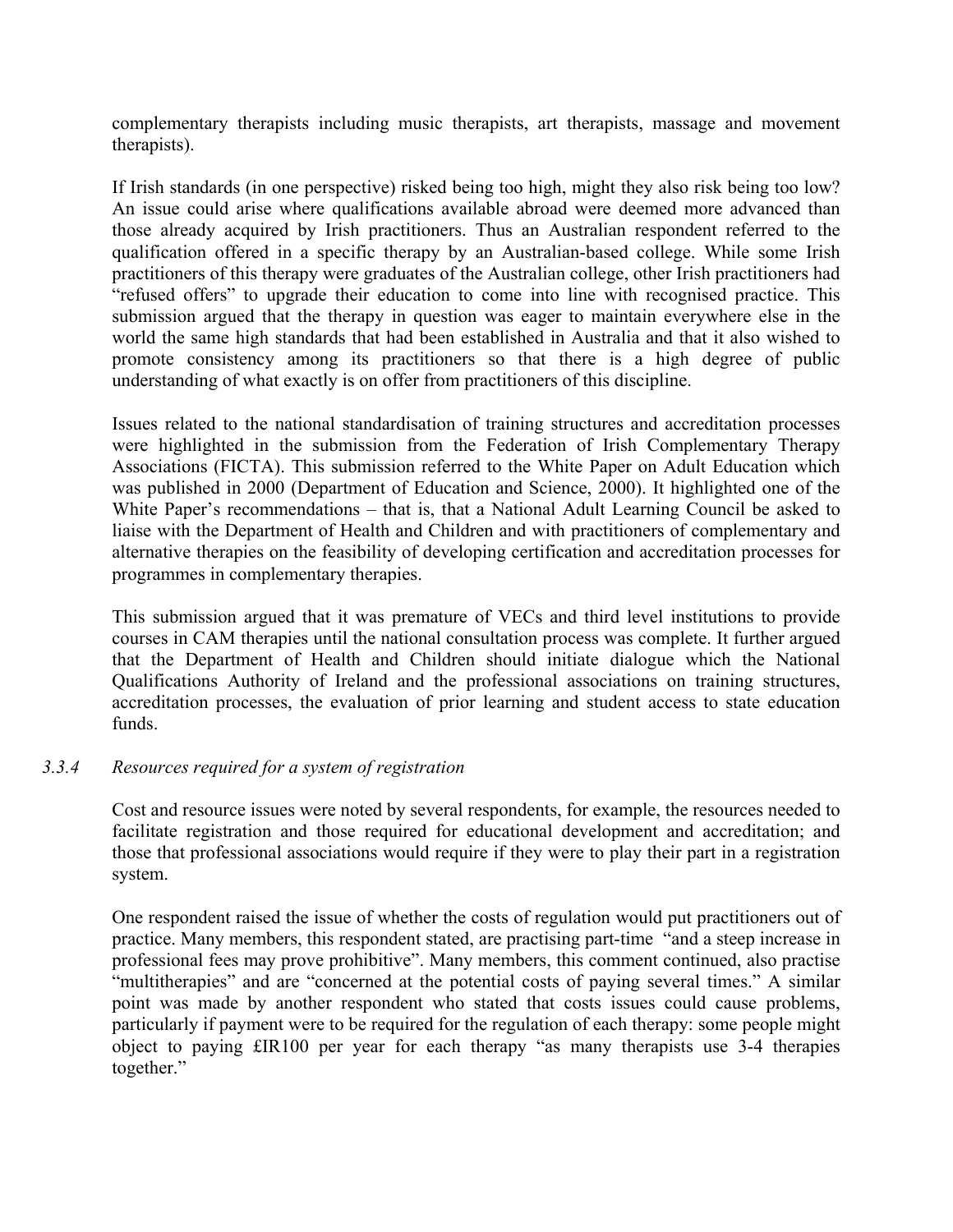Another submission maintained that the cost of registration should be borne by the Department for fifty years in the form of grants to each professional organisation. The value of the grant would be related to the number of practitioners of the therapy and to the number of clients using the services of those therapists.

### *3.3.5 The recognition of therapies by the State services and the funding of such*

Some respondents referred to the issue of the recognition of CAM therapies by the State and to the related issue of the funding of the services of CAM practitioners by the State. One stated: "Holistic Health Practitioners would like recognition which would ensure availability to medical card holders and VHI and BUPA cover".

Another suggested that some CAM therapists should be seen as being on a par with a GP or Hospital Consultant – though he added that this would not be true of all practitioners. This would have implications for access to funding – for example, medical card patients might get part of their expenses refunded. There should also be recognition by the State for therapies that reduce pressures for admission to hospital.

A submission from the Acupuncture and Chinese Medicine Organisation (ACMO) stated that "members of the ACMO wish to be recognised as health care professionals by the Department of Health and Children…. We would also like to ask the Department to consider employing acupuncturists in hospitals and clinics thereby making acupuncture available to the wider public."

### *3.4 Views in favour of, or against, statutory registration for complementary and alternative practitioners.*

Respondents were asked whether they were in favour of, or against, statutory registration for complementary and alternative practitioners. The vast majority of those who sent replies or submissions (thirty-five replies or submissions) stated that they favoured statutory registration.

Several respondents expressed positive comments about the Department's current proposals on statutory registration for a group of health and social care professionals. These proposals were seen as a possible model for CAM practitioners as well or at least as constituting a basis for discussion between the Department and such practitioners.

In view of the methodological limitations of this study (outlined in chapter 1), the very positive comments received about statutory registration need to be interpreted with some caution as a reflection of the views of CAM practitioners generally in Ireland.

A few limitations may be highlighted here which have relevance to the analysis of responses to this question. First, the numbers surveyed represent a very small percentage of CAM practitioners in Ireland - though it should be added that the views expressed also represented in some cases the official views of various associations of therapists. Second, it is possible that those who participated in the IPA survey on registration were likely to be more favourable to such registration than the generality of their colleagues; those opposed to such registration may have been less likely to participate. Third, some of those who responded "yes" to this question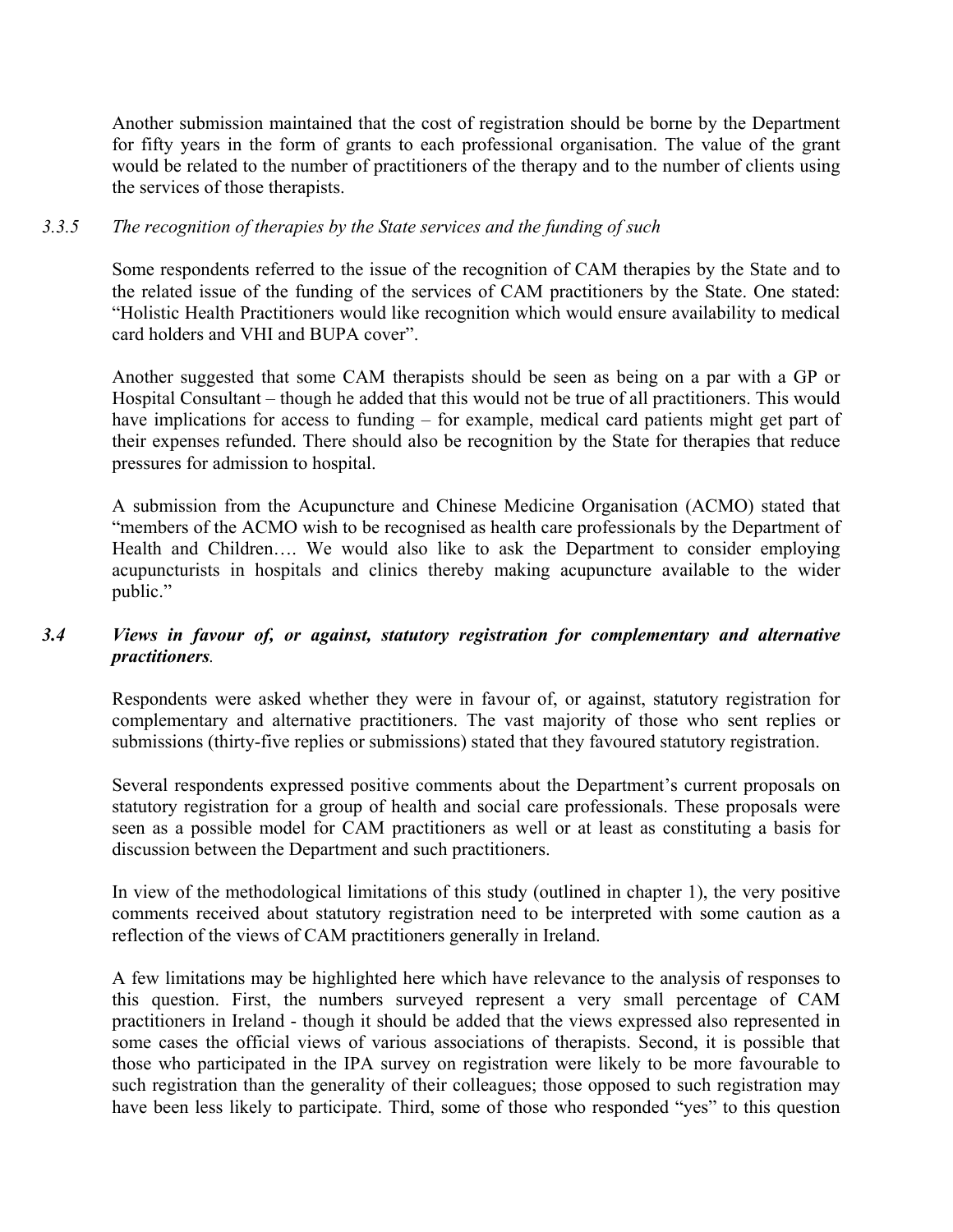seem to have been responding "yes" to more regulation rather than necessarily to a system of registration as such. Thus one submission expressed support for "self-registration and regulation of related therapies according to agreed statutory procedures." It is not clear that this proposal would necessarily amount to professional registration in the traditional sense.

Several respondents stressed that the philosophical differences between CAM therapies and conventional medicine must be reflected in any system of regulation.

Apart from these philosophical issues, respondents mentioned a wide range of issues/conditions/requirements relating to statutory registration and indicated that these requirements/conditions/concerns would have to be addressed if they were to give their full support to registration. Some of these comments are listed in Appendix 5.

Only two respondents stated that they were totally opposed to statutory registration. Nevertheless, their views were carefully thought out and merit a mention here. One of these positions was somewhat nuanced: the respondent in question (a creative arts therapist) did not totally rule out such registration in the long term but argued in effect that much more time was needed for consultation and reflection and that associations needed to develop their own systems/criteria first. The other respondent who replied "no" to this question articulated one of his concerns as follows: "Will practitioners be more limited in their freedom to practise?"

Another respondent from the therapy of massage did not give a clear "yes" or "no" answer. She argued that what she called "statutory self-regulation" was not a realistic option for the majority of CAM therapies in the foreseeable future. Voluntary self-regulation, she maintained, "when set up and administered well, can provide patients with real safeguards." However, she added: "It may be appropriate to consider statutory self-regulation for those professionals whose practice might put the patient at risk of harm from inadequately trained practitioners." She added that professions like acupuncture, homeopathy, osteopathy and chiropractic should be given priority in this context.

Six other responses were either unsure, did not comment directly on the issue, gave a very conditional "yes" to this question or argued against statutory registration in effect without spelling out this position.

One of these six submissions, from the Shiatsu Society, stated that within the society, members needed more time to discuss the implications of statutory registration: "There is no consensus as yet for the way forward". This submission called for more information days to be organised by the Department and asked whether a good system of voluntary self-regulation might be sufficient for Shiatsu "which is not an internal medicine."

A response from the Irish Reflexologists' Institute gave a conditional "yes" to the question of statutory registration: "Our primary concern is that we should not be compared to mainstream medicine. A way has to be found to categorise what we do, which does not exclude the many gifted healers who have no training whatsoever".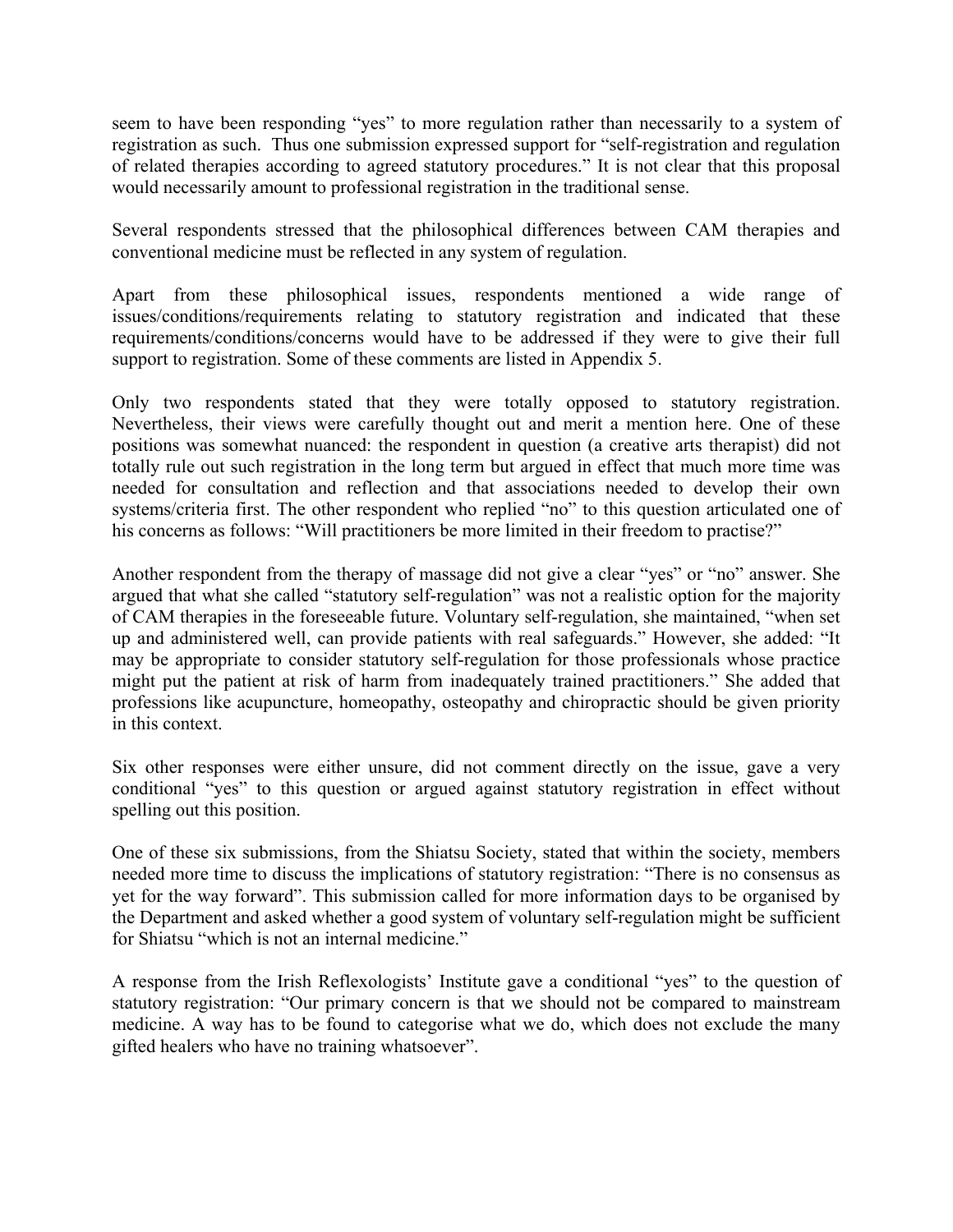A response from the Irish Association of Holistic Medicine proposed a US model for Ireland. According to this submission, "the State of Minnesota in 2001 adopted a Freedom of Access to Healthcare Act which allows the unregistered but regulated practice of an open-ended list of complementary /holistic/alternative medicine (CAM) and provides for a state office of unregistered practitioners with the function of monitoring complaints."

This example of regulation of practitioners does not amount to statutory registration in the sense in which it is being discussed in this document but undoubtedly constitutes an interesting model of regulation. As the submission noted: "Minnesota's Freedom of Access act is not a licensing act. Its purpose is: 'To protect the freedom of the individual to choose and receive the healing treatment that the individual desires and deems to correspond with his/her own view of health and disease, and which the individual deems to be effective in securing his/her own wellness; and to encourage and promote the practice of all healing methods; and to protect the right of health practitioners to practise complementary and alternative health care".

### *3.5 The organisation of registration/regulation*

Forty-four replies/submissions were received, many with detailed suggestions on the possible organisation of registration so any summary of those suggestions will necessarily be somewhat selective.

Several respondents referred positively to the proposals of the Department of Health and Children (2000) for *a statutory system of registration for health and social care professionals*  (such as physiotherapists) As noted in chapter 2, the elements proposed by the Department included a Registration Board for each individual profession and a Registration Council for the system overall.

Although these proposals refer specifically to a defined group of health and social care professionals, respondents who discussed them generally considered that they also provide a useful basis for discussion about regulation of CAM practitioners.

In relation to the *role and method of operation of the regulatory body,* one submission suggested that it should identify what therapies and how many therapies existed in Ireland and establish a "bona fide" list of therapies with a "licence to operate" certificate being provided for selected therapies which had achieved the required regulatory standards.

Some respondents highlighted the importance of *the election of practitioners* (usually representing a specific Professional Association) to any proposed Registration Council.

One point on which there was some difference of opinion related to the *process of registration as such*: should professional associations or individual practitioners or both register with the Regulatory Council?

One detailed submission suggested that each professional body should register with the Regulatory Council and that each individual should also register, indicating the percentage of his or her time allocated to each therapy for which he or she was registering as a practitioner. Each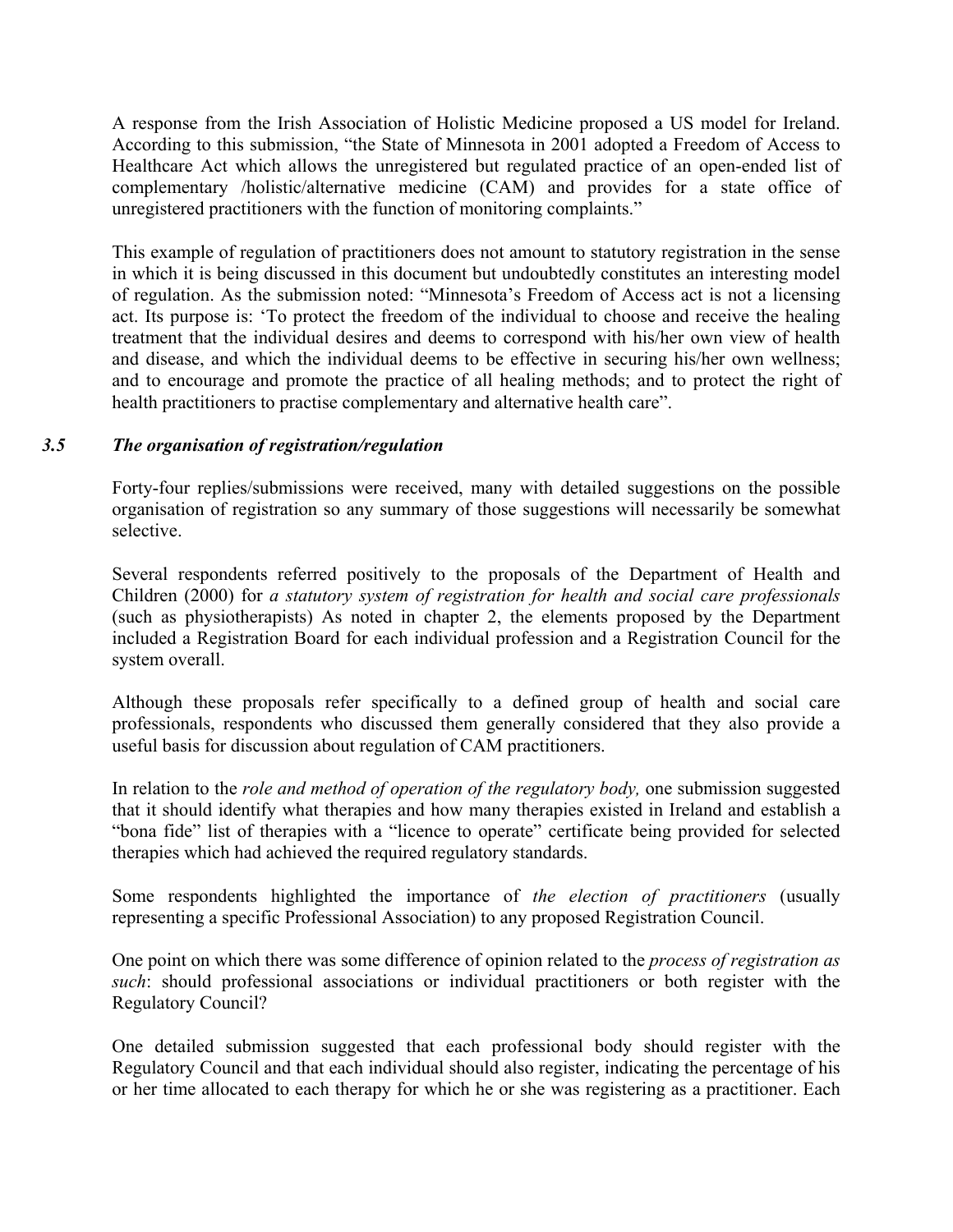professional association, regardless of the number of its members, should have just one vote in elections to the Regulatory Council; this was to prevent domination of the regulatory process by therapies with large numbers of practitioners.

Another submission argued, however, that practitioners should register with their professional association and that the association should affiliate to the Registration Council and oversee its individual members.

Another suggestion was that all practitioners be required to register first with the association representing the therapy and pay a fee to that association. However, if individual practitioners were registering directly with the Registration Council, they should be required to have the recommendation of their professional body.

There were some common threads in comment on specific organisational issues. Thus a number of respondents argued that there should be *a single registration fee* for each therapist – even where the individual practitioner was practising many therapies.

Another recurring issue was that of how to deal with the question of *multiple organisations in a specific therapy*. Several respondents suggested that where there were several professional associations, they should merge for the purposes of registration.

A theme highlighted frequently was *the vital role of professional associations/individual therapies* in setting standards for their own practitioners and developing a code of ethics. The professional association was seen to have a vital role in the registration process in general; respondents also referred to the importance of professional associations being represented on any Registration Council.

A submission from Bio-Testing and Therapy International stated: "We think it is a good thing to have some sort of central regulatory body but we feel that each different therapy should be responsible for the regulation of its own therapy within suggested central guidelines."

Respondents were not asked specifically whether all therapies should be treated in a similar manner; but most appeared to assume that no distinctions should be made between therapies either on the basis of numbers of practitioners or on the basis of the state of development of the therapy.

Thus one comment from a spinology practitioner argued that each CAM representative should be allowed to participate on an equal basis in the Registration Council. However, this respondent disagreed with the suggestion that each discipline should pay the same collective registration fee to the regulatory council – "this would actively discriminate against disciplines such as our own which has fewer members".

If most submissions seemed to work on the assumption of equality between therapies, a few suggested that the regulatory process should distinguish between more developed and less developed therapies. Thus one reply indicated that the regulatory process should work through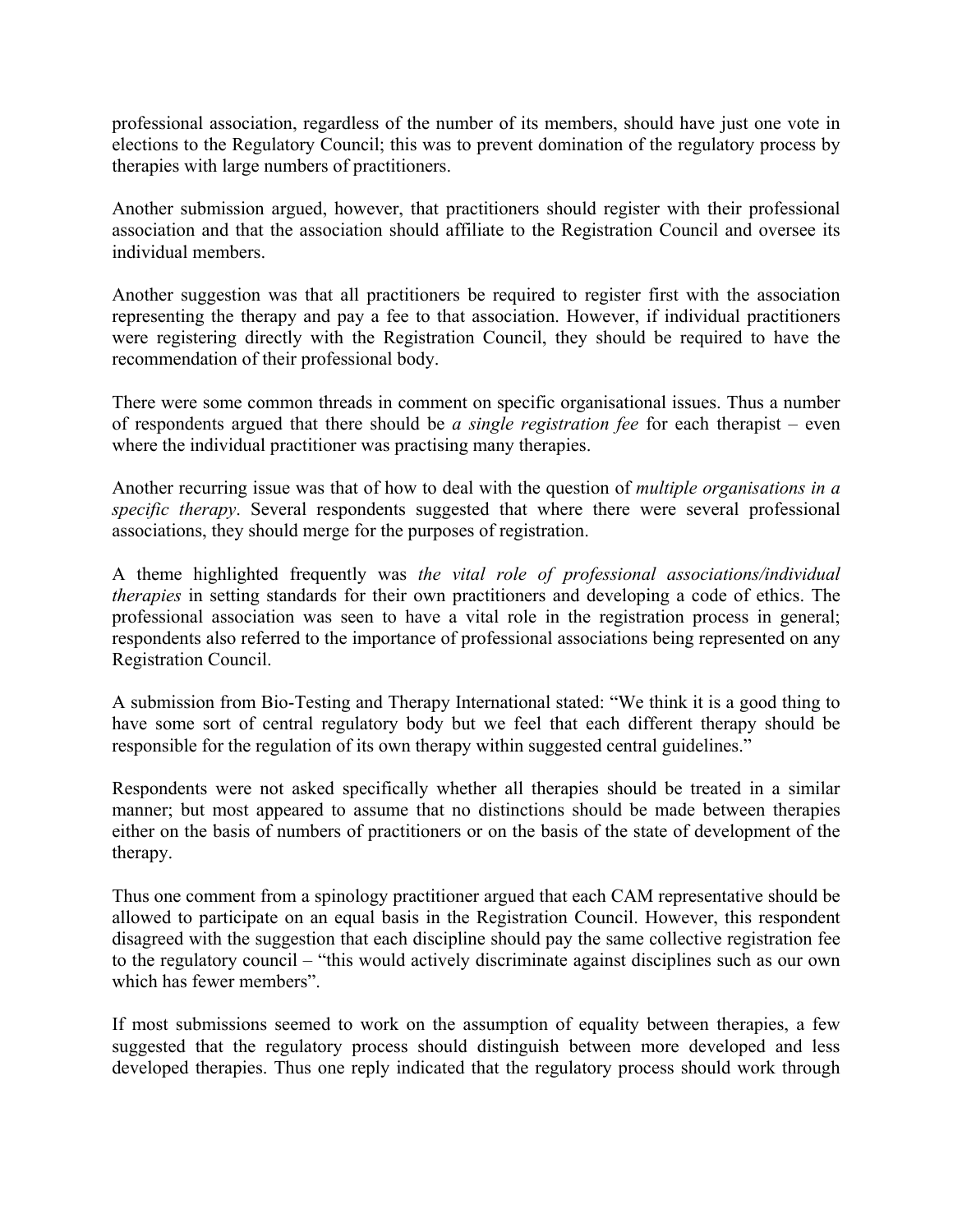those bodies of therapies that are already united in their professionalism – the implication appearing to be that not all therapies were equally professional.

One questionnaire reply referred to the threefold British classification of therapies in the 2000 House of Lords report mentioned in chapter 2 (House of Lords, 2000) and suggested that this "House of Lords" model would be a useful one to follow. This submission raised the question: "Some professions are more structured and organised than others. Will these professions have the possibility for regulation before others?" This submission argued that homeopathy, osteopathy, acupuncture, herbal medicine and chiropractic are "a primary care system of medicine". It added that this might cause problems for some CAM practitioners "who consider that that all of the therapies are equal". Another submission from a homeopathy practitioner also commended the House of Lords report as a model.

A creative arts/music therapist argued that the creative arts therapies (music, arts, drama and dance movement) belong more with the physiotherapies and clinical psychology than with CAM therapies.

Another submission, from the Institute of Clinical Hypnotherapy and Psychotherapy, argued that "there is a case for separating therapies that incorporate extensive training and exams from the spiritual therapies that are non-academic and involve a gift rather than training."

A few submissions expressed some uncertainty about the best way forward and suggested that more time was needed for discussion. One stated: "Within the Shiatsu Society members want more time to discuss the implications of SSR {statutory registration}. There is no consensus as yet for the way forward. Other information days organised by the DOH are needed at which more of our members can attend… Before SSR can be achieved it is necessary to have a strong system of voluntary self-regulation including CPD {continuous professional development.}"

As noted earlier, only two submissions were definitely opposed to statutory registration. One respondent from the therapy of naturopathy stated that regulation should be solely by the associations: "In fact we do not regulate much as CAM practitioners are not a threat to the public". A Music Therapist, who was critical of a perceived lack of communication from the Department about the consultation process on regulation, stated: "I am not totally against statutory registration. I'm just not sure to date where the real energy for bringing it about comes from. It seems organisations have to do a lot of extra work for the "imposition" of a system they didn't ask for - and will cost us members a lot of time, energy and money…In the short term, existing Associations/national organisations should be allowed the leeway to formulate and present their own systems /criteria for the Department of Health and the health boards".

In some cases, it was not clear that the implications of certain recommendations had been fully worked through. Thus one submission stated that "we favour self-regulation for Yoga because we consider that any other regulatory format could result in over-regulation and academic constraints which would be detrimental to the spiritual aspect" However, this submission also indicated support for a system of statutory registration and specifically for the current Department proposals for Health and Social Professionals. It was not entirely clear how those two positions could be reconciled.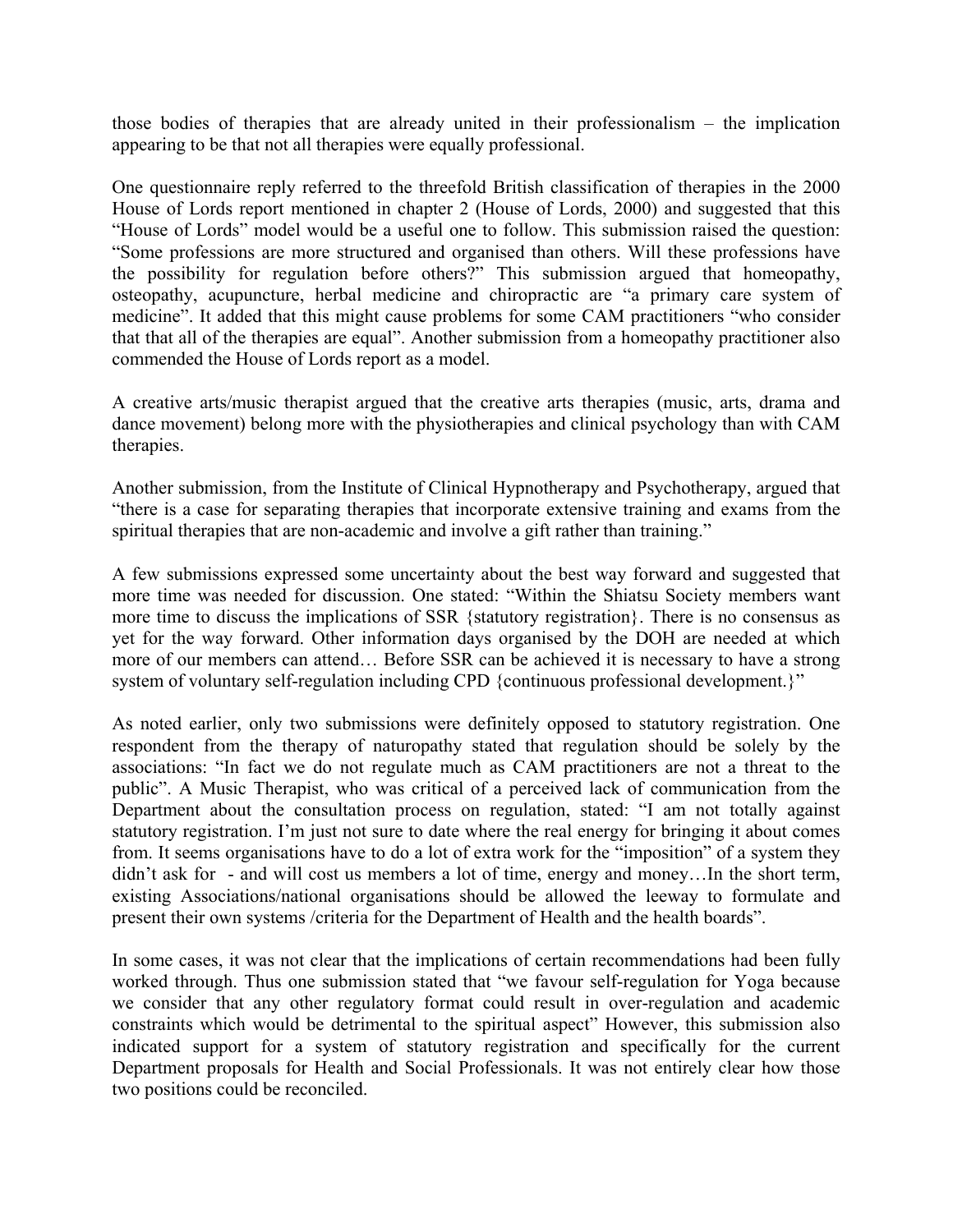### *3.6 Comments on the views expressed at the IPA Forum in June 2001*

There was a general consensus that the Forum at the IPA represented a significant beginning in the process of consultation, even if more work now needed to be done and more clarification and more discussion were required. One respondent maintained that while fears were natural, it was now appropriate to put regulation in place.

A comment from the Irish Reflexologists' Institute (based on discussion at their AGM) stated: " We support the general consensus agreed amongst those who attended, on the concerns and issues raised on that day. Our primary concern is that we should not be compared to mainstream medicine"

A respondent from the Irish School of Homeopathy described the Forum as "an extremely useful first step": "Though the views were varied, the general consensus was that it is time for regulation of the various therapies."

A respondent from the therapy of Rebirthing Psychotherapy stated that the Forum was well organised and that a great deal of ground was covered. She summarised her impressions of the Forum as follows: "My impression of the views expressed at the Forum is that there is support for statutory registration/regulation, but concern about what that *actually* means in practice." She also referred to a willingness to enter in good faith into the consultation process, to an acknowledgement by participants of the advantages of regulation for CAM practitioners and to a deep concern "that regulation/registration would lead to our therapies being so structured … as to cease to be alternative".

In responding to the views expressed at the Forum, one respondent stated: "We feel that regulation should not restrict the growth of CAM but allow each Association/Therapy to expand".

Some of the comments on the Forum related to the *future consultation process*. A respondent from the Acupuncture Foundation commented: "As an organisation we welcome this initiative. We hope the momentum will be kept up". A submission from the therapy of Aura-Soma Colour stated: "The attendance at the Forum represented only a tiny fraction of alternative practitioners or their organisations in Ireland. Therefore any future forum should include an *expert* speaker on the platform who can adequately articulate views on the Holistic model" and who would have had time to prepare his or her presentation.

Criticism was expressed by a homeopathy practitioner who stated: " I am disappointed that it has taken so long to set up a follow-up. I understood that the next Forum would be in September." A respondent from Bio-Testing and Therapy International stated that its members were not aware of the June Forum.

A submission from FICTA stated: "It is essential to the successful development of a suitable regulatory system that the issues raised at and subsequent to the introduction of the Discussion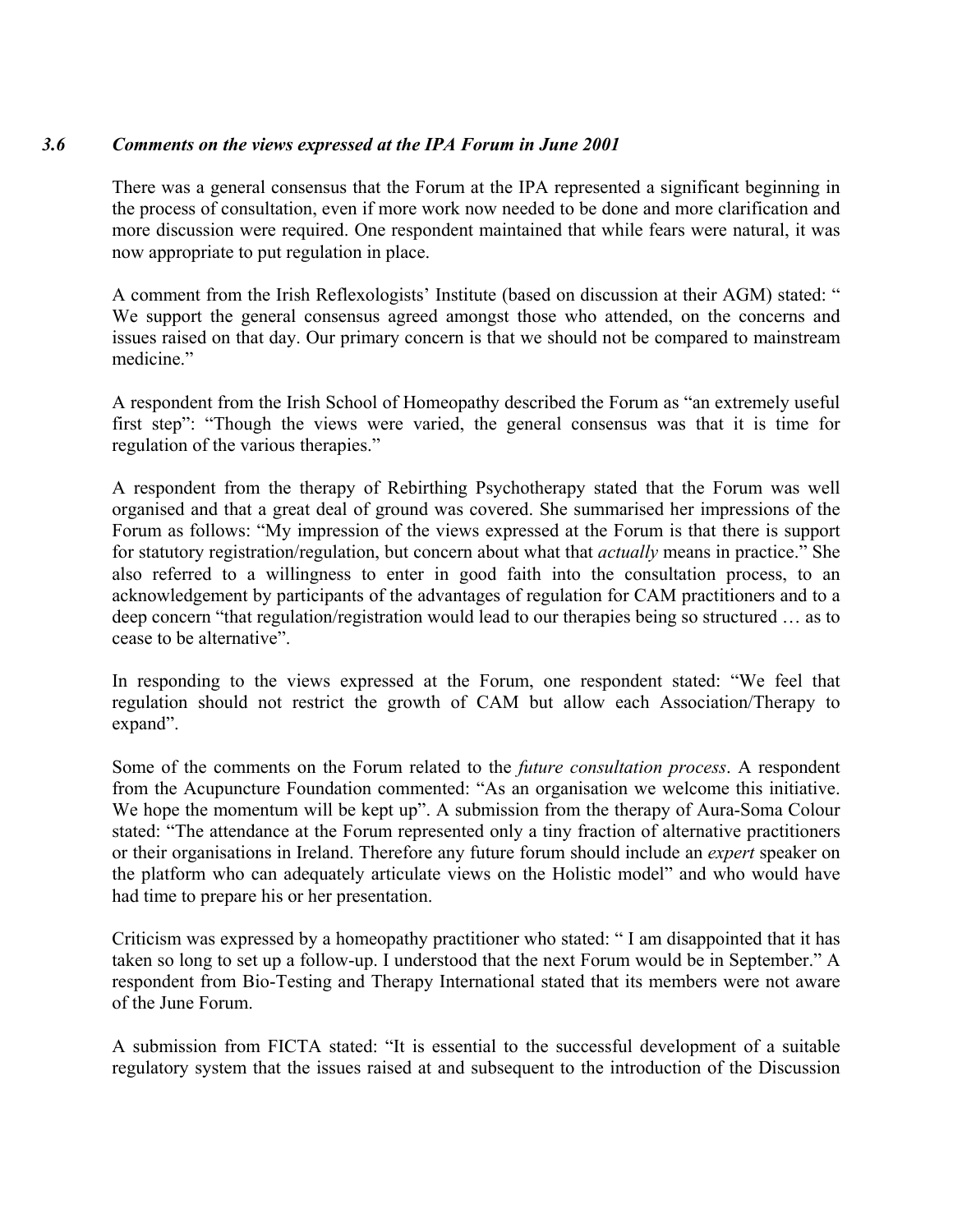Document {a reference to the Department's regulatory proposals for various health professions} on June 20 in Dublin be discussed in full with the professions involved".

# *3.7 Conclusion*

The views of respondents were summarised in 3.2. They reflect a very positive attitude towards regulation in general and towards the consultation process. Many respondents saw the June Forum as a useful and constructive beginning but considered that much more consultation and discussion would be required if progress were to be made on regulation.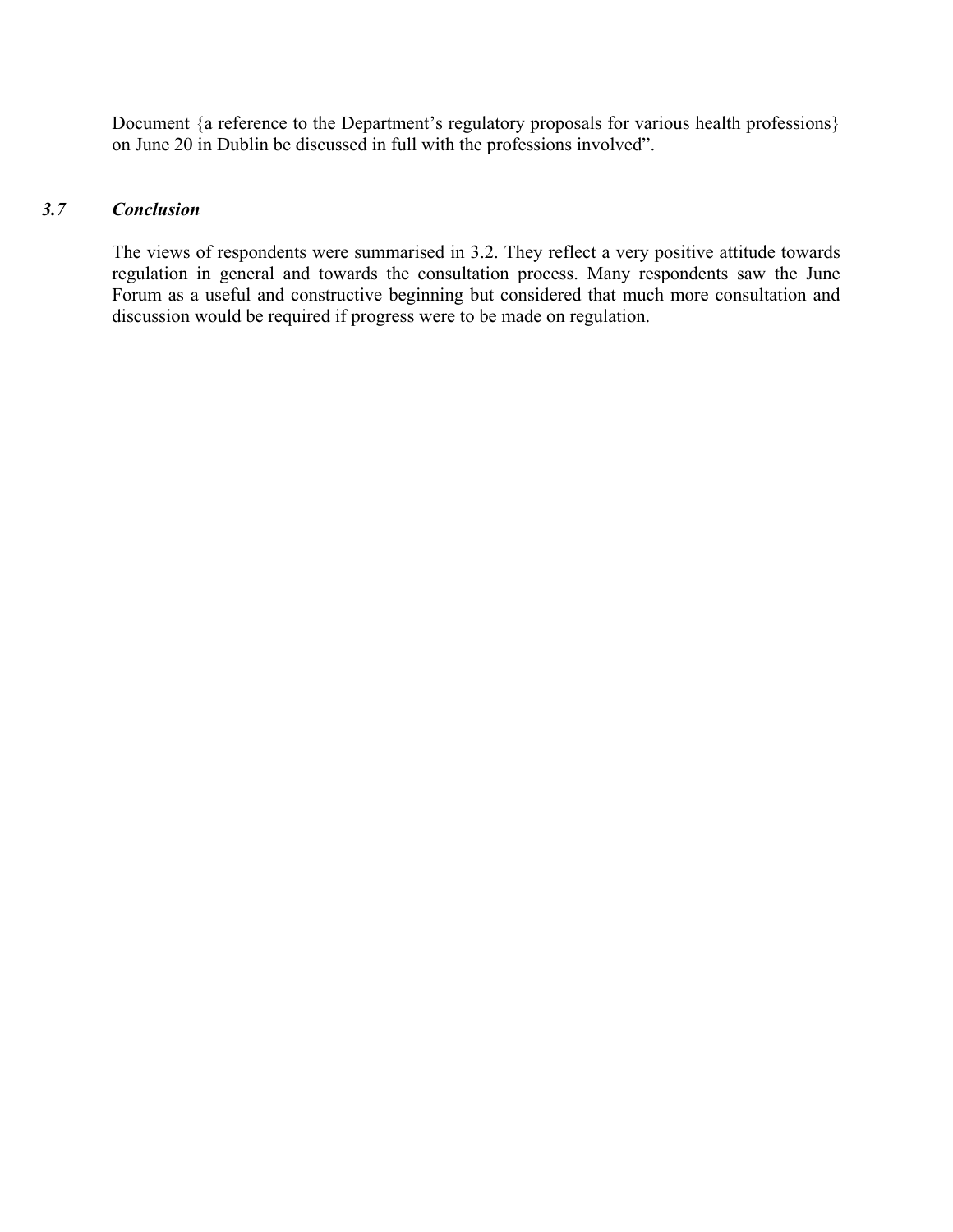### **CHAPTER 4: DISCUSSION CHAPTER**

#### *4.1 Introduction*

This chapter will discuss some of the implications of the findings of earlier chapters for the regulation of practitioners of CAM therapies in Ireland. It will also offer some recommendations in relation to possible ways forward.

The discussion which follows is written in the context of key issues/elements relating to any registration scheme (as outlined in the 2001 Strategy and set out in chapter 2) - for example, the protection of the public, the evidence base for each therapy and the educational qualifications, training and experience of therapists.

It is important at the outset to recall the important distinction between regulation in general and statutory registration in particular. Statutory registration is not the only possible form of regulation. Thus a voluntary self-regulated system that enjoys Government support is also a significant regulatory option. An examination of international experience suggests indeed (see chapter 2) that it may be the more effective regulatory option for many therapies at the present time. The literature also suggests that statutory regulation must build on excellent self-regulation (see par. 4.2 below).

As noted in chapter 3, the views of respondents on regulation in general and statutory registration in particular must be interpreted with caution. The practitioners who participated in this study represent a small percentage of CAM practitioners in Ireland - though the views expressed represent in some cases the official views of various associations of therapists and thus, by definition, a bigger number of therapists. Those who participated in the IPA survey on registration may have been more favourable to such registration than the generality of their colleagues; those opposed to such registration may have been less likely to participate. Some of those who declared themselves in favour of statutory registration (in response to a specific question on this topic) may have been responding "yes" to more regulation rather than necessarily to a system of registration as such. This point is illustrated by one response favourable to statutory registration which also expressed support for "self-registration and regulation of related therapies according to agreed statutory procedures." It is not clear that this proposal would necessarily amount to statutory registration in the usual sense.

These qualifications having been noted, it is important to summarize briefly the views of those who participated in this study. Respondents were asked specifically in the survey for their views on the statutory registration option that had been discussed at the IPA Forum in June 2001. Most respondents were favourable to such registration but they also articulated some concerns in relation to it and argued that much work would need to be done if progress were to be made towards the establishment of a registration system in Ireland. Respondents also had a very positive attitude towards regulation in general – thus many respondents endorsed the concept of the rapid development of self-regulation by the appropriate professional body.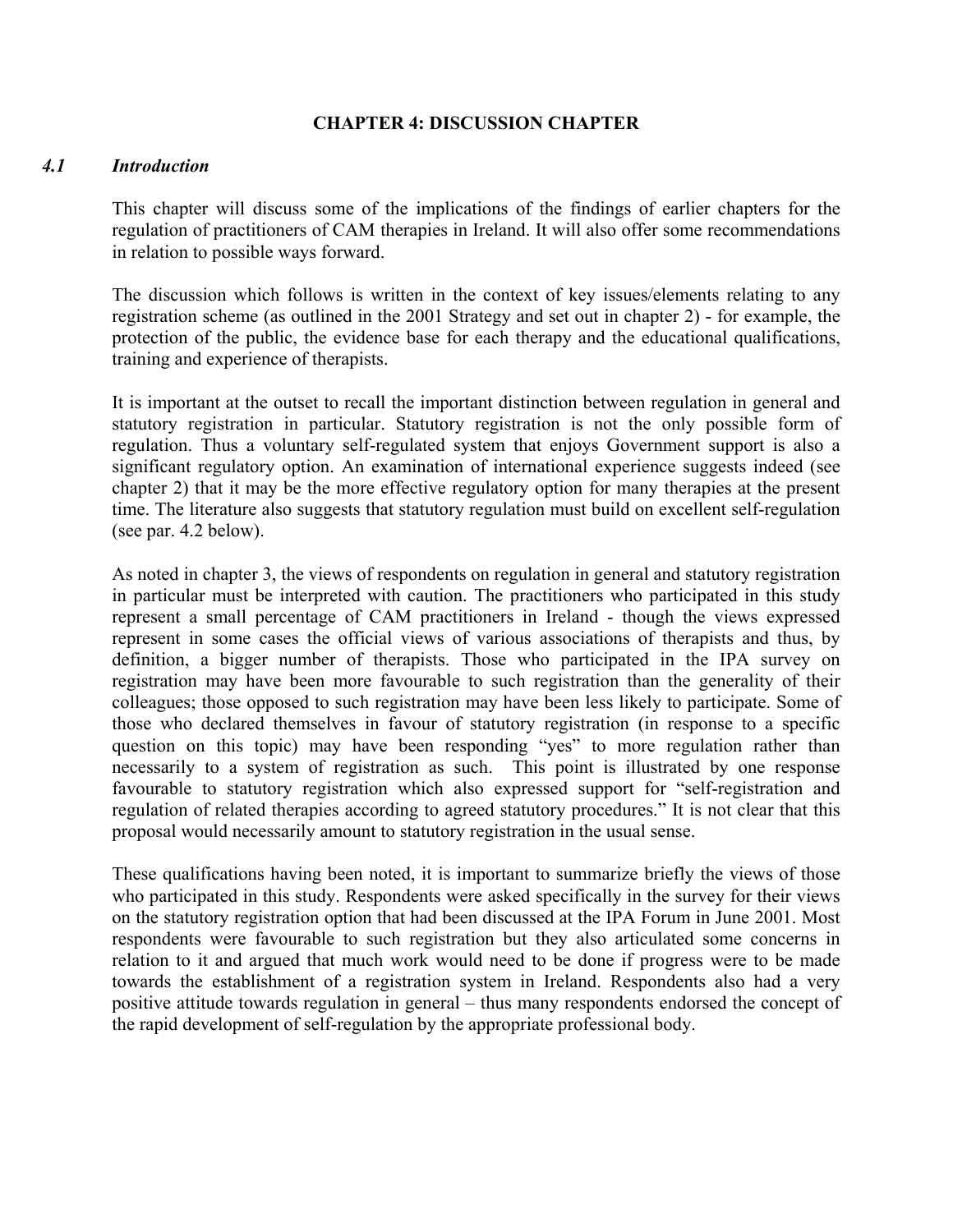### *4.2 General lessons from international experience*

Chapter 2 set out some recent developments in regulation in other countries. One general lesson of international experience is that other countries are moving forward cautiously in relation to the regulation of CAM practitioners. It would not seem appropriate therefore, on the basis of experience elsewhere, to recommend the early introduction of an ambitious statutory regulation system for most or all CAM practitioners in Ireland.

On the other hand, there is a growing international interest, including EU-wide interest, in the regulation of CAM practitioners so the issue of regulation will require considerable attention in Ireland in the years ahead. Clearly, too, any developments in Ireland will have to be in harmony with EU-wide developments.

One specific lesson of international experience is *the importance of the consultation process* in each country. Reference was made in chapter 2 to the establishment of various committees or commissions to examine the CAM area - for example, the House of Lords Select Committee in Britain, the White House Commission in the US and the Nicolas report in France on osteopathy and chiropractic.

This report recommends that the consultation process in Ireland be continued and developed. Decisions on how that process should be organised are ultimately a matter for the Minister for Health and Children. This report recommends, however, that a National Working Group (see par. 4.3 ff) be set up, as part of the consultation process, to examine and consider regulatory issues in Ireland and to communicate its findings and recommendations to the Minister.

Another important lesson from an examination of the international literature is the importance of *the development of self-regulation* among CAM therapies. Writing in the British context, for example, Pantall (2001) has argued that statutory regulation must build on excellent selfregulation. This report recommends *the rapid development of self-regulation in Ireland* as a first step in the regulatory process. Before any system of statutory regulation is established, individual therapies must develop their own statistics, educational programmes, codes of ethics, research programmes and competency standards. Some clearly have already made significant progress in these areas. The proposed National Working Group (see par. 4.3) should assist and support individual therapies in this process.

### *4.3 National Working Group*

The Minister has made public his commitment to the development of a regulation system for CAM practitioners. The practitioners themselves, both at the Forum in June and in their submission/replies to questionnaires, expressed a very positive attitude towards regulation – and this positive perspective will be a very important asset in the development of regulation.

There is evidently a strong desire in the Department of Health and Children and in the CAM community that progress should be made towards regulation. One way to ensure such progress might be to establish a representative National Working Group to advise the Minister on the regulation of CAM practitioners. Any such Working Group should be as broad-based as possible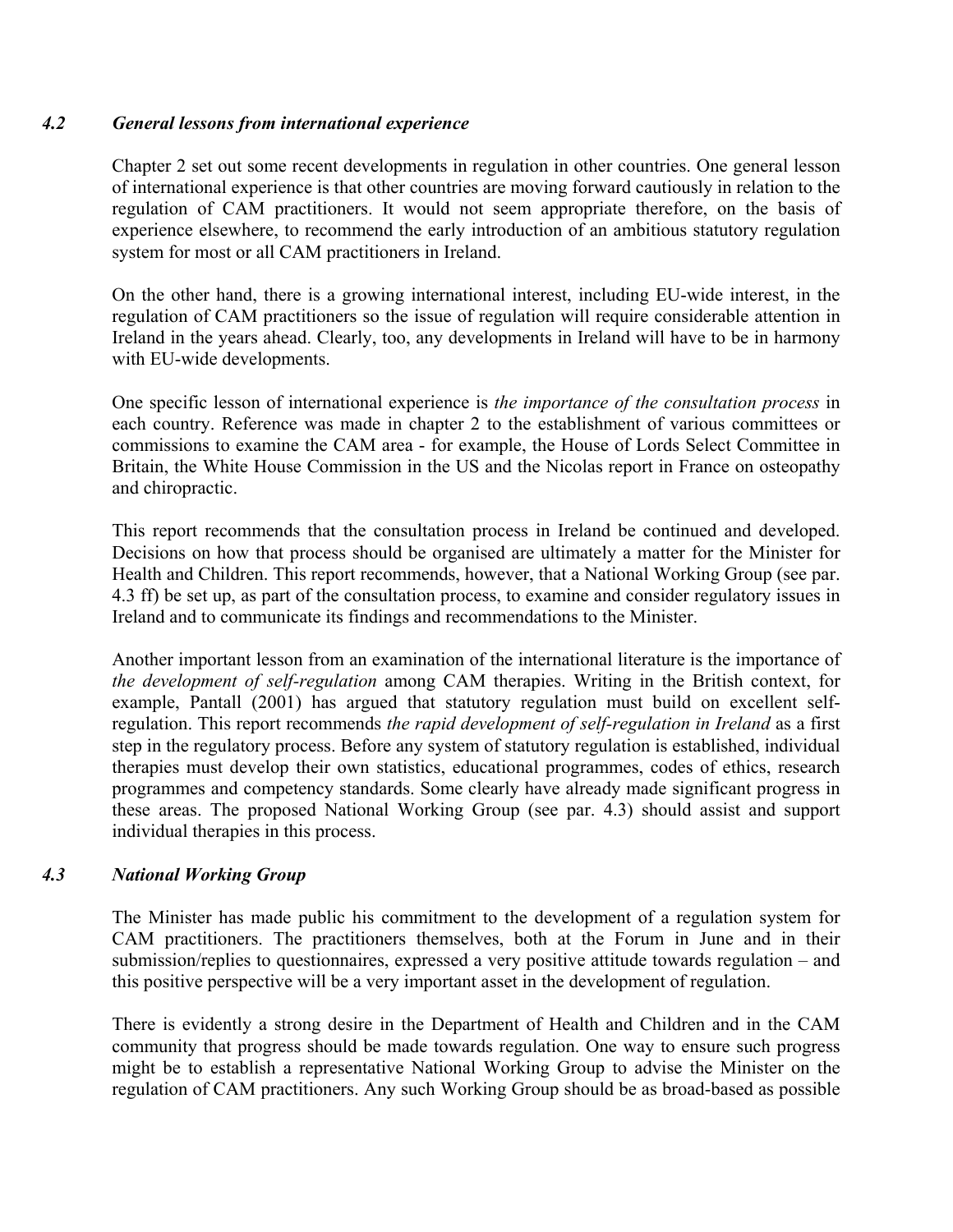- it should be representative of the CAM practitioners themselves and should represent the views of other interested parties - for example, representatives of the medical and nursing professions.

One of the first tasks of the Working Group would be to establish, in cooperation with the professional associations, some key baseline statistics on CAM therapies in Ireland and on the education being provided for practitioners. (See pars. 4.4 to 4.6)

### *4.4 Statistics on CAM therapies and practitioners*

As noted in chapter 1, the Minister for Health and Children told the Dáil in 2000 that CAM practitioners are not employed in the public health system and that the Department does not therefore collect statistics on the numbers practising CAM therapies or maintain information on bodies which represent or regulate them.

This report recommends that statistics be gathered on complementary therapies in Ireland which would:

- define the different therapies
- define their scope of practice

.

- set out the numbers practising in each therapy
- list their representative/regulatory bodies and the numbers of practitioners represented by each body.

The representative bodies/professional associations would clearly have a key role in the gathering of this data but might receive support from the Department of Health and Children in doing so. This process should be overseen by the proposed National Working Group.

### *4.5 Protection of the Public and Promotion of a Quality Service*

As noted in chapter 2, the international literature identifies the protection of the public as one of the key objectives of any system of regulation of CAM practitioners with the dissemination of accurate information to the public being a crucial part of the process. This objective is also highlighted in the 2001 Health Strategy (Department of Health and Children, 2001). Key elements of any system focusing on the protection of the public include a focus on quality by practitioners and the dissemination of reliable, up-to-date information to the public. The information outlined in 4.4 should therefore be made available to the public in Ireland.

Chapter 2 reported on a quality emphasis in the Netherlands, where progress on quality has been made by representative organisations. Thus 82 per cent of CAM organisations in the Netherlands had a register of qualified members in 2000 - as opposed to only 63 per cent in 1996.

Where data of this type do not exist in Ireland, such data might usefully be gathered here by the appropriate individual therapies/professional associations. Such data would clearly contribute to the development of quality assurance processes in Ireland and should be made publicly available.

If protection of the public is a key objective, then *the risk to the public* is one of the key criteria influencing how a particular therapy should be regulated. As noted in chapter 2, the House of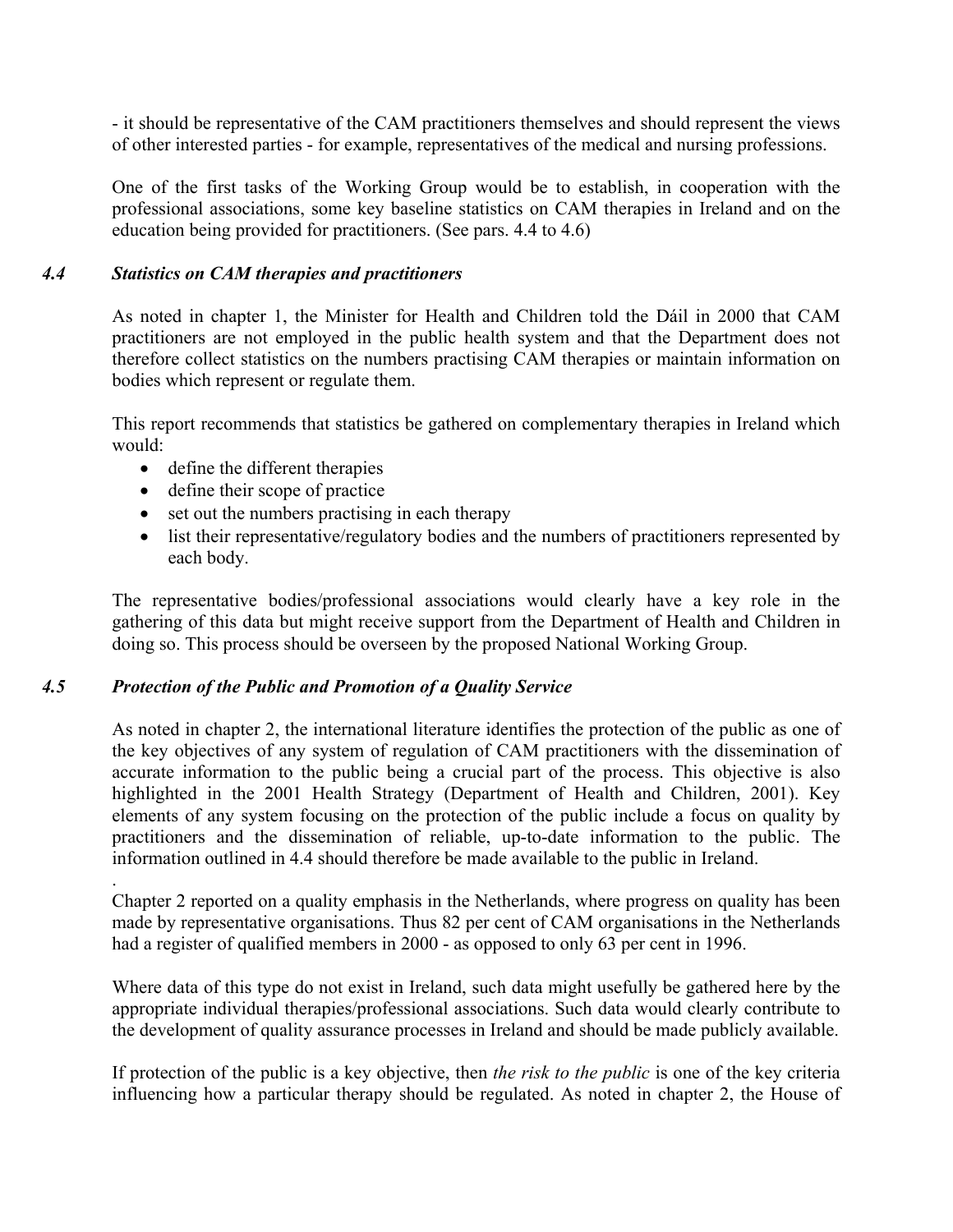Lords report in Britain (2000) argued that "a significant risk to the public from its practice" was one of the necessary criteria for registration of a therapy and that acupuncture and herbal medicine (for example) would both satisfy this criterion. On the other hand, where there is no risk or a limited risk to the public, the case for registration is less strong on "protection of the public" grounds.

### *4.6 The Education and Continuous Professional Development of Practitioners*

The education and continuous professional development (CPD) of CAM practitioners are crucial aspects of any regulatory process. This report recommends that information be gathered by the proposed National Working Group on the *educational programmes* being provided in various educational institutions for CAM practitioners and that the Working Group commission an assessment of such programmes. This could be carried out by a body such as the National Qualifications Authority.

Chapter 2 referred to the Department's current proposals (Department of Health and Children, 2000) for health and social care professionals, which envisage that under statutory registration, competence-based CPD would be a compulsory element and that the Department would be prepared, in principle, to support financially an agreed CPD system.

It is recommended here that the proposed National Working Group seek to develop an agreed approach to CPD with the bodies representing individual therapies. A CPD system would be part of voluntary self-regulation in the first instance but should be considered for financial support from the Department if regulation were placed on a statutory basis in due course.

### *4.7 Participation in Scheme for Health and Social Care Professionals*

Considerable work has been done in Ireland in the last few years on the development of a proposal for statutory registration of health and social care professionals. It is expected that there will be a provision in the proposed legislation in this area under which the Minister may, by order, add new professions to the statutory registration system. Once this scheme has been established, it may be possible to offer the opportunity to join this registration process to a limited number of CAM therapies that have achieved a high level of professional selfdevelopment and consider themselves to be in a position to meet the requirements of the legislation.

The National Working Group should assist the proposed Health and Social Care Professionals Council in developing, for the benefit of CAM therapies that may wish to apply for registration, guidelines on the criteria governing such applications and on the requirements that they would have to meet.

Earlier discussion (pars. 2.11 and 4.5) has pointed to the importance of "risk to the public/protection of the public" arguments. "Risk to the public" might therefore be one of the key criteria influencing whether or not a specific therapy should be registered under this process.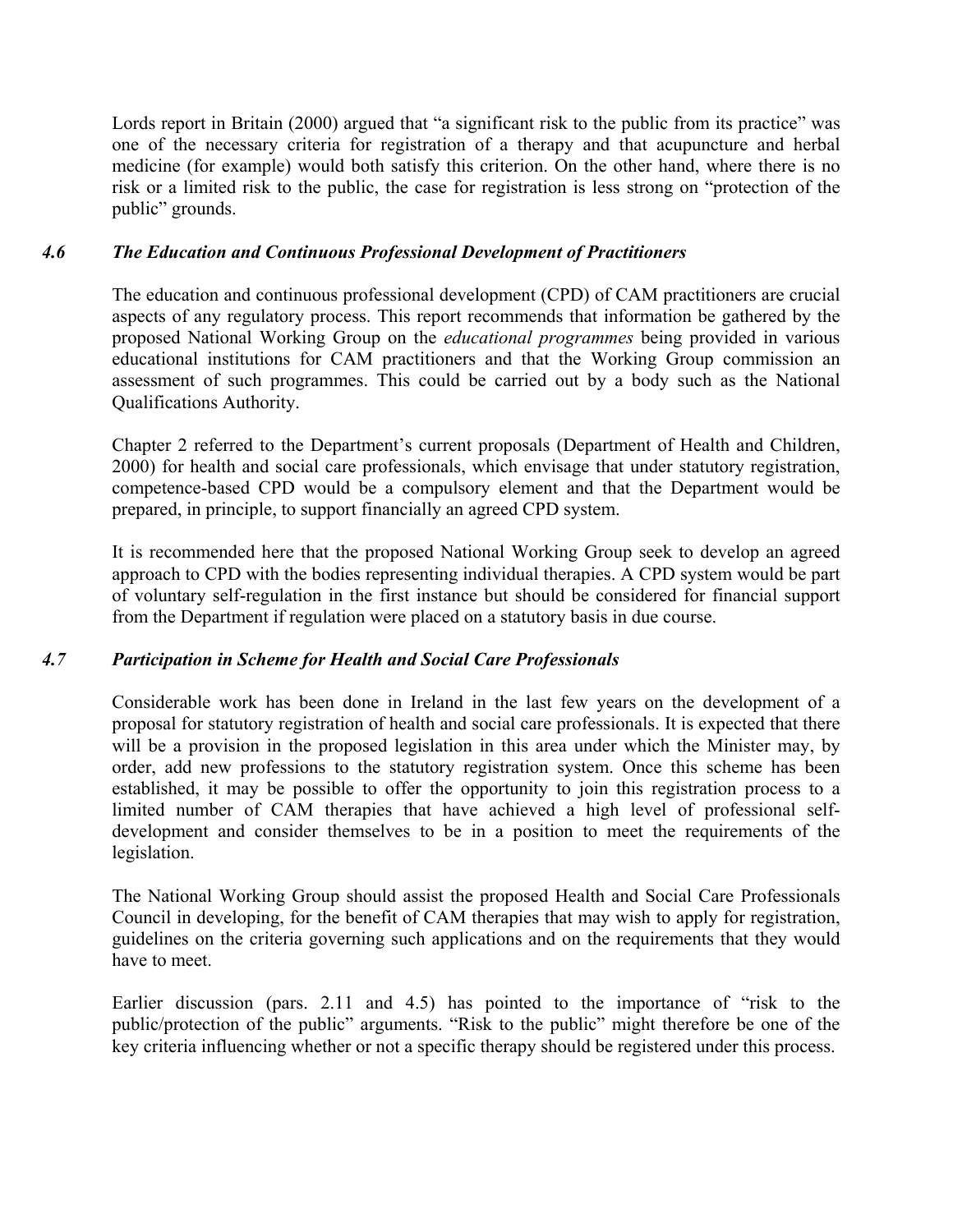Once the appropriate legislation for the registration of health and social care professionals is in place, it will become clearer how this process might work in practice for the benefit of certain CAM practitioners.

### *4.8 Development of Research*

One lesson of international experience is that there is a great interest in other countries and also throughout the EU in research on the efficacy/outcomes of CAM therapies and on the evidence base for each therapy.

Such research should also be carried out in Ireland and should involve consultation between the Department, the Health Research Board, the proposed National Working Group and the individual therapies/representative bodies. Detailed proposals for research programmes should be developed following such consultation.

The results of such research should be widely disseminated to CAM practitioners and to the general public.

### *4.9 Summary of Recommendations*

The following is a summary of the recommendations in this chapter:

- The consultation process in Ireland should be continued and developed. While decisions on how that process should be organised are ultimately a matter for the Minister for Health and Children, this report recommends that a National Working Group be set up, as part of the consultation process, to examine and consider regulatory issues in Ireland and to communicate its findings and recommendations to the Minister. (4.2)
- In line with trends and developments in other countries, self-regulation (a process in which individual therapies develop their own statistics, educational programmes, codes of ethics, research programmes and competency standards) should be developed rapidly as a first step in the regulation process. The proposed National Working Group should assist and support individual therapies in this process. (4.2)
- The National Working Group should be broad-based and should advise the Minister on the way forward in relation to regulation and coordinate the gathering of key statistics on CAM therapies in Ireland and on the education of CAM practitioners (4.3, 4.4 and 4.6)
- Statistics should be gathered on complementary therapies in Ireland. Such statistics/information should define the different therapies and their scope of practice and include the numbers practising such therapies and information on their representative/regulatory bodies (4.4)
- Individual therapies/representative organisations should be encouraged to establish registers of qualified members where such registers do not exist already. Such information and the data outlined in 4.4 should also be made available to the public in Ireland. (4.5)
- The National Working Group should, in cooperation with the individual therapies, gather information on the educational programmes being provided in various educational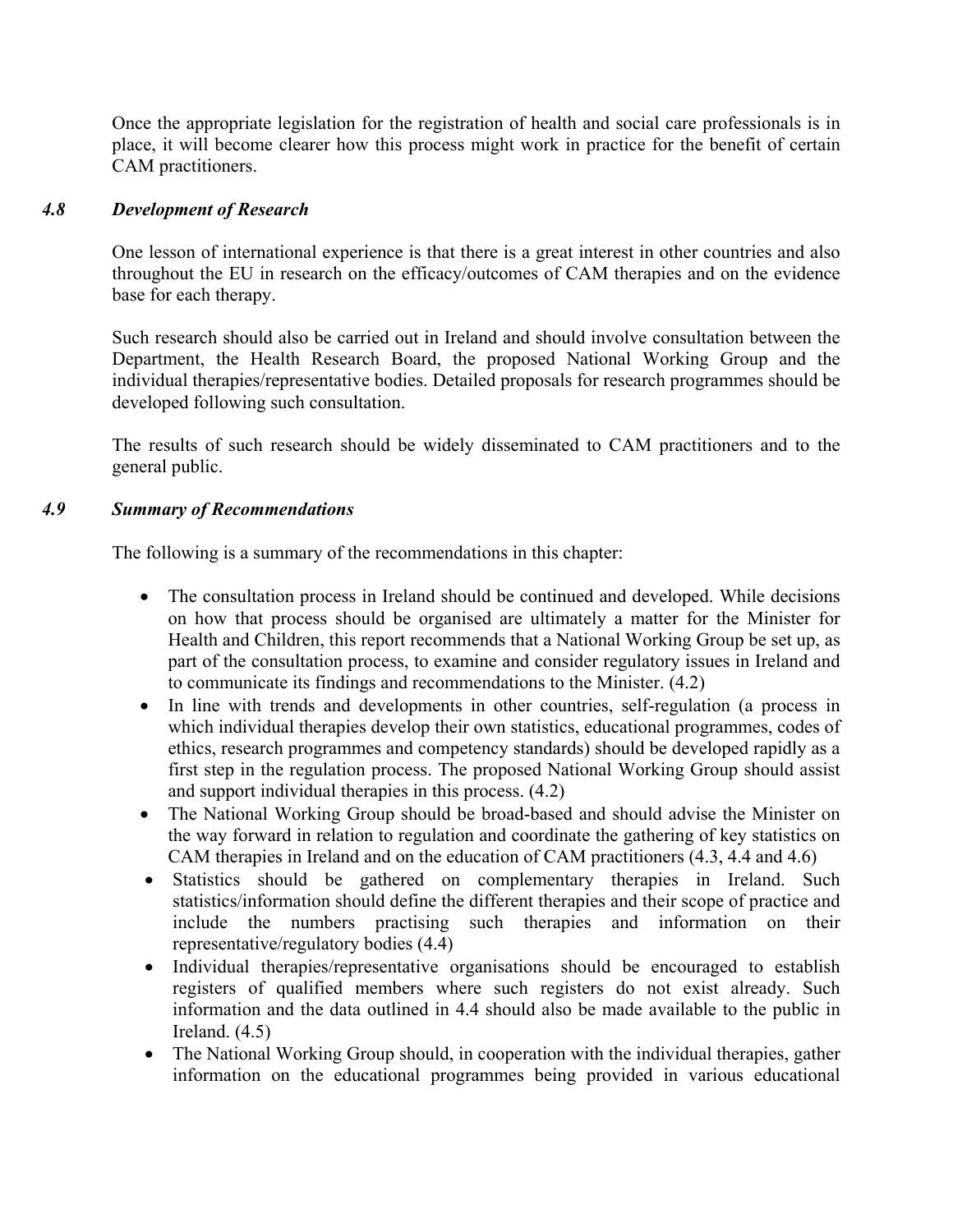institutions for CAM practitioners; this information should incorporate an assessment of such programmes by a body such as the National Qualifications Authority. (4.6)

- The National Working Group should seek to develop an agreed approach to CPD with the bodies representing the individual therapies. A CPD system would be part of voluntary self-regulation in the first instance but should be considered for financial support from the Department if regulation were placed on a statutory basis in due course. (4.6)
- A limited number of CAM therapies (that have achieved a high level of professional self-development) might be afforded the opportunity, once the system has been established, to apply to join the registration process currently being undertaken with a group of health and social care professionals. The proposed National Working Group should assist the proposed Health and Social Care Professionals Council in developing, for the benefit of CAM therapies that are considering applying for registration, some guidelines on the criteria governing such applications and on the requirements that they would have to meet. (4.7)
- Research should be carried out in Ireland on the efficacy/outcomes of CAM therapies and on the evidence base for each therapy. Detailed proposals for research programmes should be developed following consultation between the Department, the National Working Group, the Health Research Board and the individual therapies/representative bodies. The results of such research should be widely disseminated to CAM practitioners and to the general public. (4.8)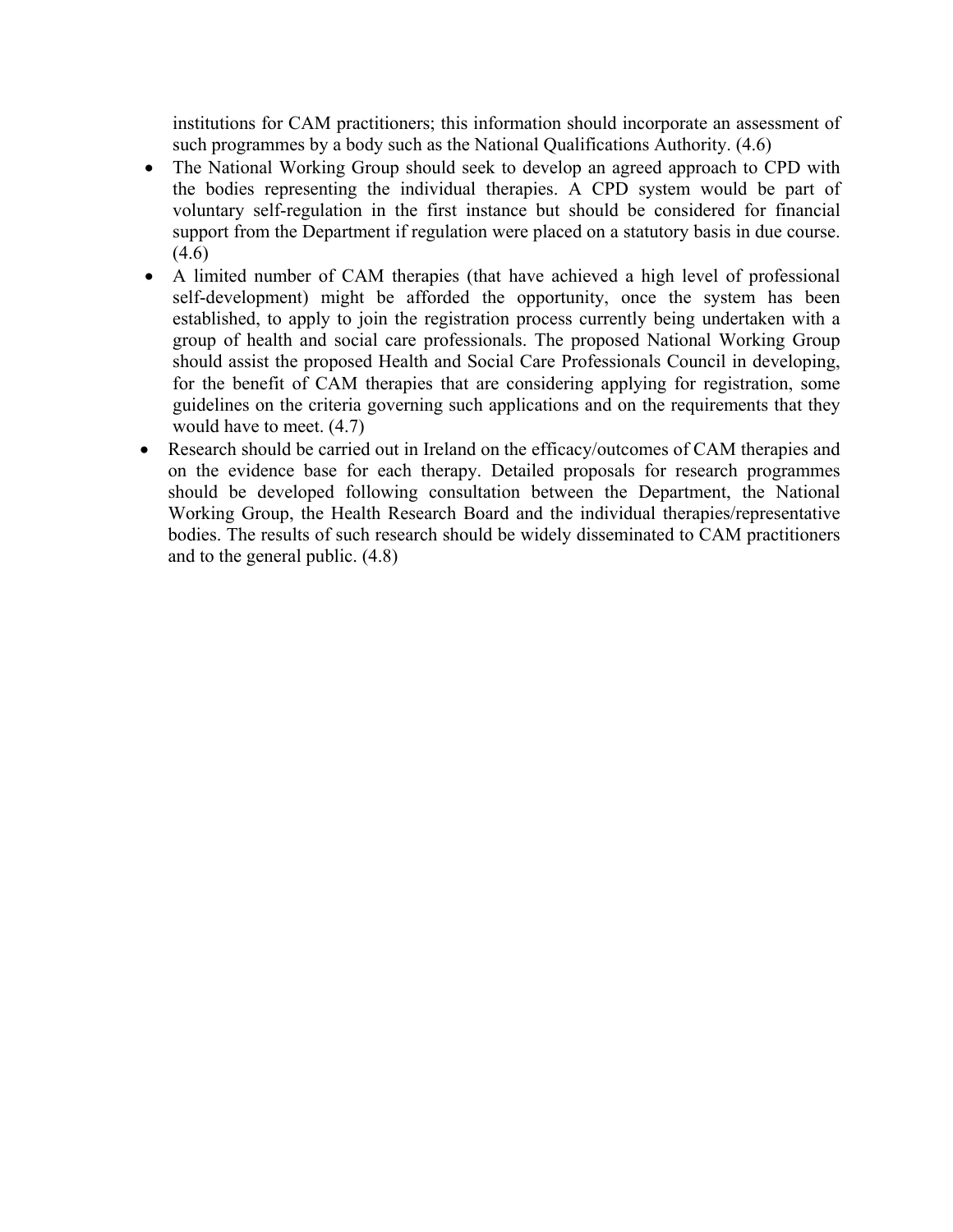#### **REFERENCES**

 Acupuncture and Chinese Medicine Organisation (ACMO, 2001), *Response to Irish Medicine Board's Proposals as Stated in The Herbal Medicines Project – Final Report,* Bruff: ACMO (unpublished paper).

Bacon, P. (2001), *Current and Future Supply and Demand Conditions in the Labour Market for Certain Professional Therapists. Final Report.* Wexford: Peter Bacon and Associates (Unpublished report for the Department of Health and Children).

Bellanger, M. (2001), *Non-conventional medicine in France,* Paper commissioned by Department of Health and Children, Dublin: Department of Health and Children (unpublished paper).

British Medical Association (2000), *"*BMA supports Lords' proposals on complementary therapies", *Parliamentary Unit newsletter* No. 9 www.bma.org.uk/public.

De la Mata, I. (2001), *Alternative Medicines. Spain,* Paper commissioned by Department of Health and Children, Dublin: Department of Health and Children (unpublished paper).

Department of Education and Science (2000), *Learning for Life. White Paper on Adult Education,* Dublin: Stationery Office.

Department of Health and Children (2000), *Statutory Registration for Health and Social Care Professionals. Proposals for the Way Forward,* Dublin: Department of Health and Children (Discussion Document paper available at www.doh.ie).

 Department of Health and Children (2001), *Health Strategy. Quality and Fairness. A Health System for You*, Dublin: Stationery Office.

European Commission (2001), (Directorate General Enterprise) *Directive on Traditional Medicinal Products* Draft No. 2, Brussels: European Commission.

Eeckloo, K. (2001), *Regulation and Registration of Unconventional Practitioners: The Case of Belgium,* Paper commissioned by Department of Health and Children, Dublin: Department of Health of Children (unpublished paper).

European Commission (1999a), (DG Science, Research and Development) *COST Action B4 Unconventional Medicine.* Final Report of the Management Committee 1993-1998 (EUR 18420 EN) Luxembourg: Office for Official Publications of the European Communities (Summary and commentary available on website: www.rccm.org.uk/costintro.htm).

European Commission (1999b) *Herbal Medicines Products in the European Union*  (ETD/97/50/336) Study by the AESGP on behalf of the European Commission, Brussels: European Commission.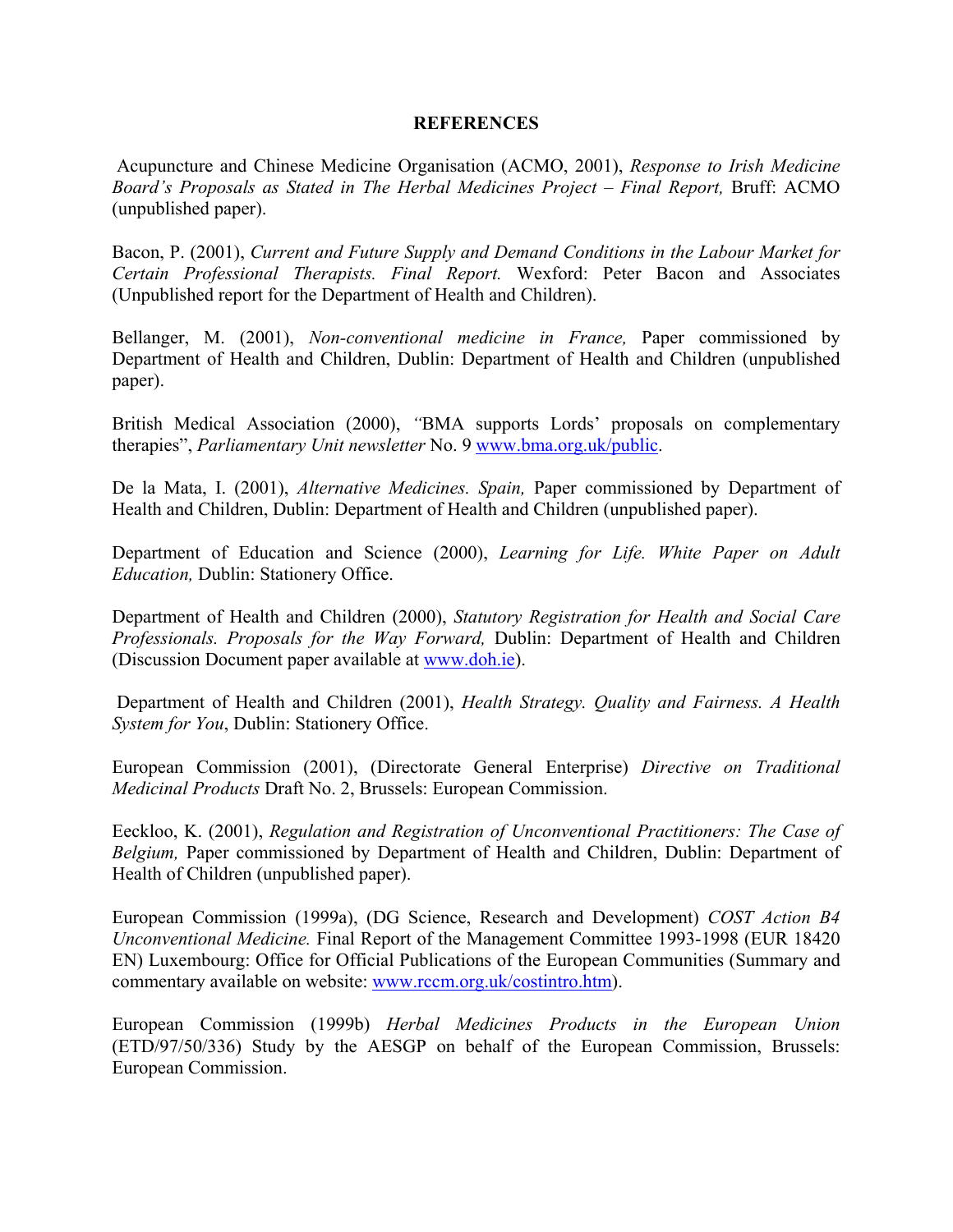European Parliament (1997), *Report on non-conventional medicine,* (Collins resolution: Doc-En/PR/289/289543 PE216.066/fin), Strasbourg: European Parliament.

House of Lords (2000), *Select Committee on Science and Technology*.  $6^{th}$  Report. *Complementary and Alternative Medicine,* London: The Stationery Office.

Irish Medicines Board (IMB, 2001), *Proposal for an interim national licensing scheme,* Dublin: IMB (www.imb.ie).

Jordin, B. (2001), *Alternative practitioners* (Sweden)*,* Paper commissioned by Department of Health and Children, Dublin: Department of Health and Children (unpublished paper).

National Centre for Complementary and Alternative Medicine (NCCAM, 2000), *General Information about CAM and the NCCAM,* Publication M-42, Washington: NCCAM http://nccam.nih.gov/an/general).

Pantall, J. (2001), *Complementary and alternative medicine in the United Kingdom*, Paper commissioned by Department of Health and Children, Dublin: Department of Health and Children (unpublished paper).

Sluijs, E. and de Bakker, D. (2001), *Quality policy of alternative practitioners in the Netherlands,* Paper commissioned by Department of Health and Children, Dublin: Department of Health and Children (unpublished paper).

Zhang, X. (1999), "Traditional medicine Worldwide – the Role of WHO", *Drug Information Journal,* vol 33, pp 321-326, 1999.

Websites other than those already listed:

French osteopathy websites: http://www.osteofrance.org/ and (http://www.osteopathie-france.net/.

White House Commission on Complementary and Alternative Medicine Policy. (http://www.whccamp.hhs.gov).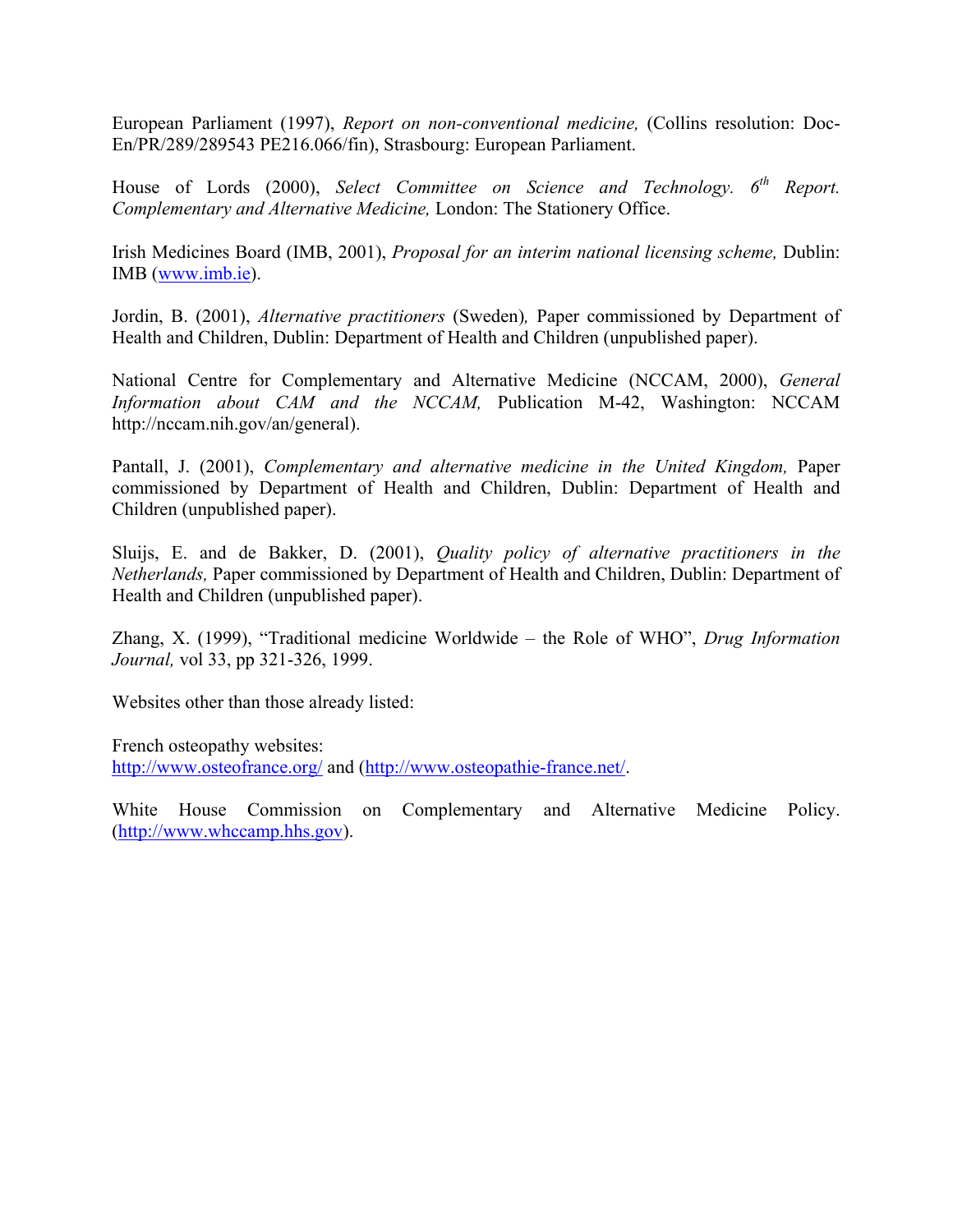# **Appendix 1**

# **FORUM ON THE REGULATION OF COMPLEMENTARY AND ALTERNATIVE PRACTITIONERS, INSTITUTE OF PUBLIC ADMINISTRATION, 20 JUNE 2001**

### **Afternoon session**

In the afternoon, participants were divided into groups to discuss the following issues:

- From what you know about registration, what positive reactions do you have in relation to it?
- What are your concerns about it?

Participants reported back in groups with the comments which are set out below.

# **GROUP 1:**

### **Positive Reactions**

If it's a neutral framework, (and we have some doubts about that), it will be positive – provided that control remains largely within the individual profession.

### **Concerns**

Regulation is positive but we shouldn't forget where we come from. There is a large deficit in the existing health care system, which is highly regulated. Perhaps we should learn from the problems of that regulation.

A framework regulating the scope of practice is "neutral" but it should not over-regulate the scope of practice across professions.

Any regulatory body should be controlled by the profession.

### **GROUP 2:**

### **Positive reactions**

The granting of the protection of title and the definition of the scope of practice would be positive.

Regulation would facilitate the development of a good system of training and would uphold good standards of training.

It would help us to know each other's therapy better and increase mutual respect across groups.

The marriage of scientific and empirical principles would be positive.

Our therapies are valid systems in the health services and regulation would reinforce the validity of individual therapies.

The public would benefit - regulation would increase public confidence and accountability.

It would provide protection for the practitioner and there would be less of an administrative burden for the individual profession.

Regulation would allow practitioners to leave some "baggage" behind – there would be a new agenda for all.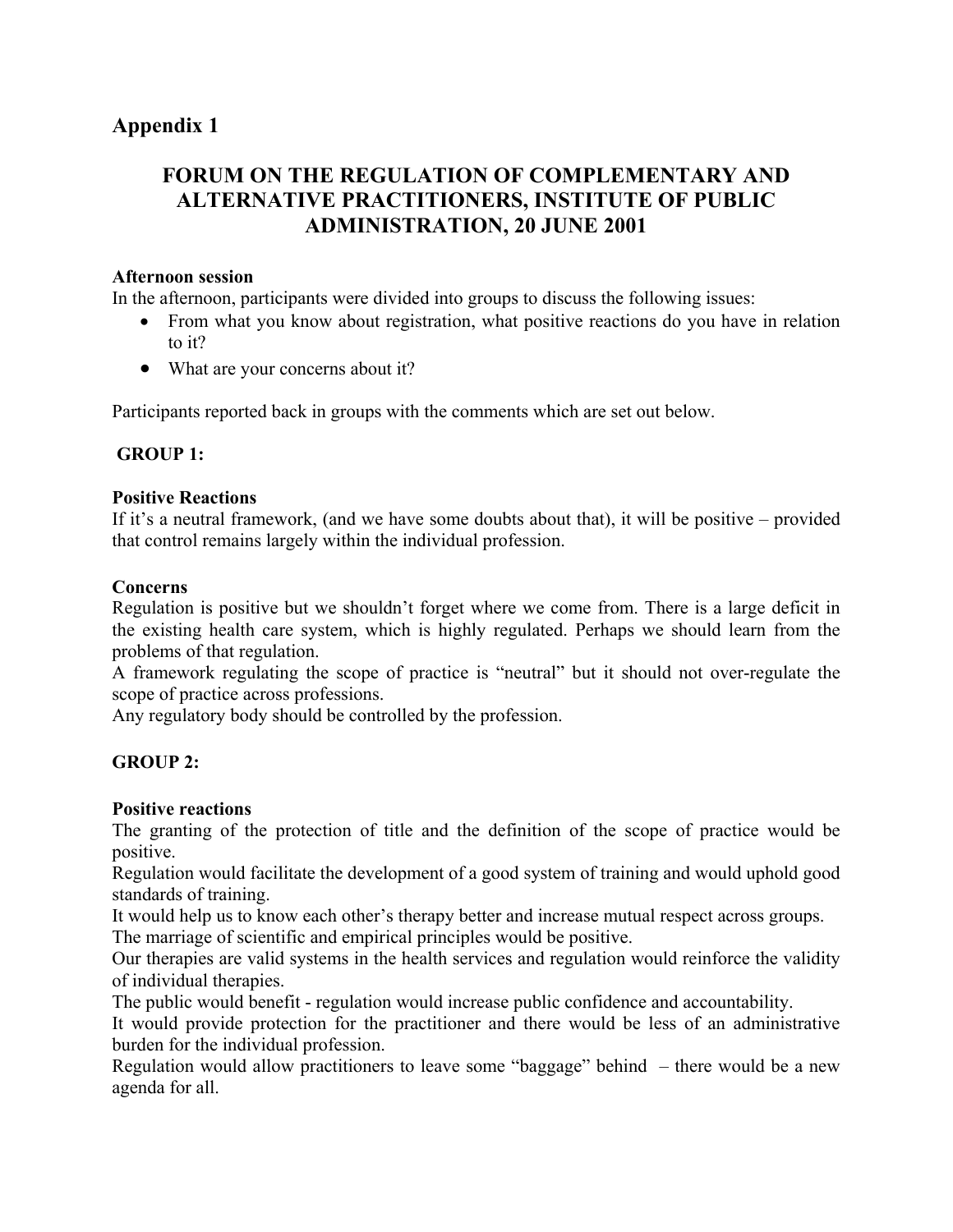It should help practitioners to get proper compensation from BUPA and the VHI and also facilitate funding through the GMS scheme.

### **Concerns**

Would there be limitation of the scope of existing practitioner? Cost concerns – how much will registration cost? If the cost proved too high, would some people go underground?

Accreditation of schools and colleges: Who would do this? Would it be independent, transparent? What would be the appeals process?

It's important that we are not shoehorned into a medical model.

Would the disciplinary panel be able to understand the *modus operandi* of practitioners? Forums such as today's should not be dominated by the agenda of any particular group.

### **GROUP 3:**

### **Positive reactions**

It's important that there be a reasonable representation of the various therapies on the regulatory body.

Regulation would lead to more respect for complementary therapies.

It would bring order to our field and a better legal standing

It would help the process of developing a recognised standard for CAM therapies.

### **Concerns**

The method of registration should not be based on any medical model. Would there be over-control of the psycho-spiritual aspects of therapy? Specific therapies should not get preference over others.

### **GROUP 4:**

### **Positive reactions**

Regulation would help in the setting of standards.

It would allow for flexibility.

Regulation would be owned by the profession.

There should be a focus on legislation rather than on over-regulation.

The protection of titles is very important.

The regulation proposal recognises that we had intended to regulate ourselves.

### **Concerns**

Would existing professional bodies have a primary role?

Where would the initial membership of the Registration Board come from?

How will you benchmark who can and can't practise?

What will determine what constitutes a "rogue" practitioner?

The "grandparenting" issue –people in practice for a long time but without appropriate qualifications. Could talented people without appropriate qualifications be excluded?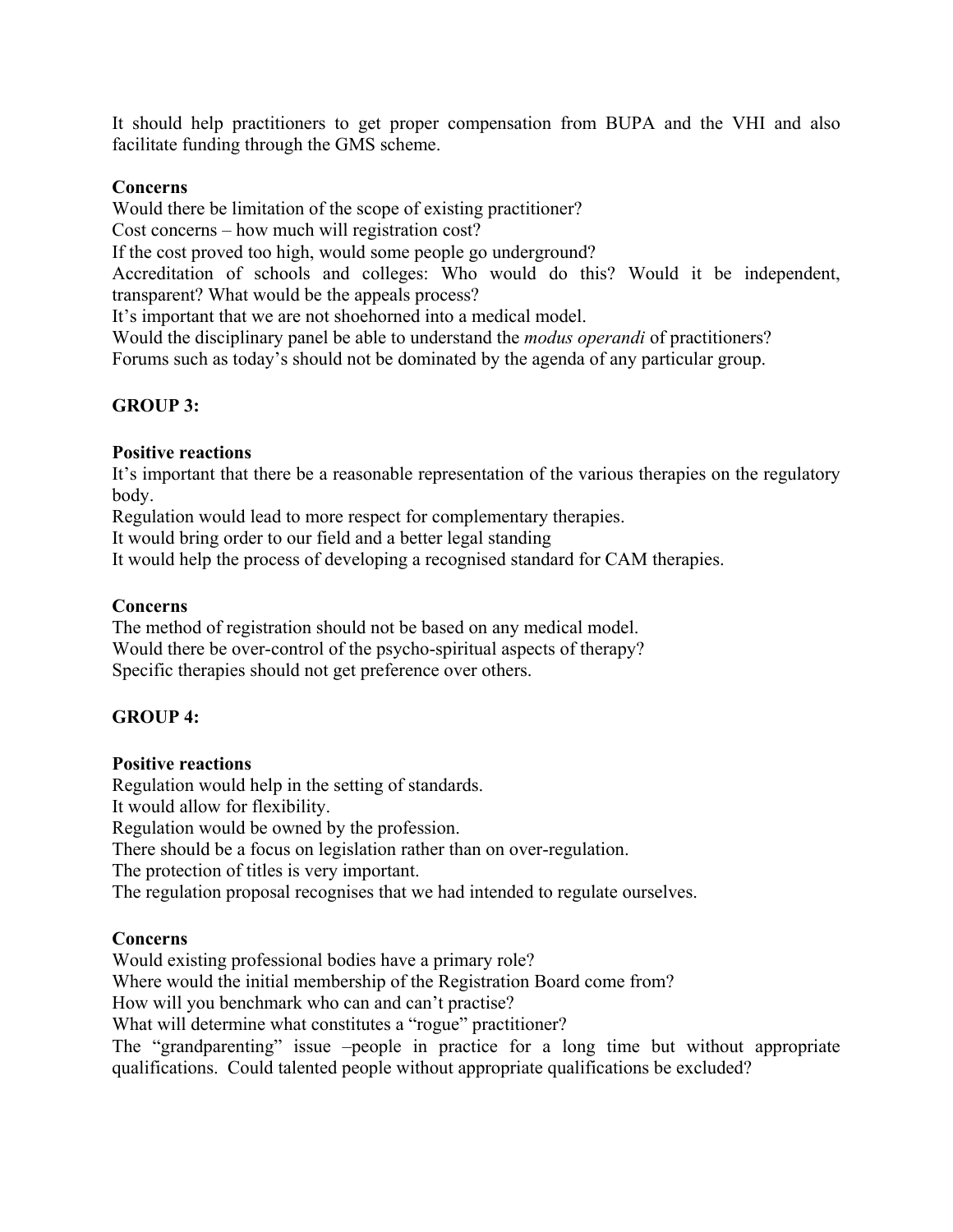Is the timescale for introducing registration very open-ended? Would multi-disciplinary practitioners have to pay fees to more than one register?

### **GROUP 5:**

### **Positive reactions**

Statutory regulation would be good for our image.

It would provide a database of practitioners.

It would provide guidance on training – for example, curriculum guidelines.

It would provide a framework for insurance cover – that is, group cover.

It would allow therapies to cooperate more closely.

It would formalise therapies and increase their credibility.

# **Concerns**

What would happen in relation to representation if associations were to split?

Who will decide what is a valid outcome of a treatment?

Who will assess therapies?

There was poor notification for this meeting.

There is no representation today of the creative arts therapies.

Regulation should not close the door on future developments in each therapy.

Words and terminology are open to debate: perhaps holistic health and wellness are more appropriate words than complementary medicine?

Is practitioner a better word than therapist?

What constitutes a professional association?

Who will decide how people can upgrade themselves in order to attain registration?

How would we upgrade spiritual healing?

# **GROUP 6:**

# **Positive reactions**

Regulation would enhance public accountability.

It would improve recognition by other health professions and peer groups.

It would eliminate "personalities" in the CAM therapies.

It would facilitate the transfer of skills within these therapies.

It would highlight the importance of continuing education.

It must be member-driven.

Could database/information on today's participants be circulated?

# **Concerns**

Homeopathy: how will the tools of the trade be regulated? What will be the role of the Medicines Board?

Who will define the individual practitioner? Will this be done by the profession or by the Department of Health and Children?

The eclectic practitioner –what happens if there's a problem with such a practitioner? How would that be regulated?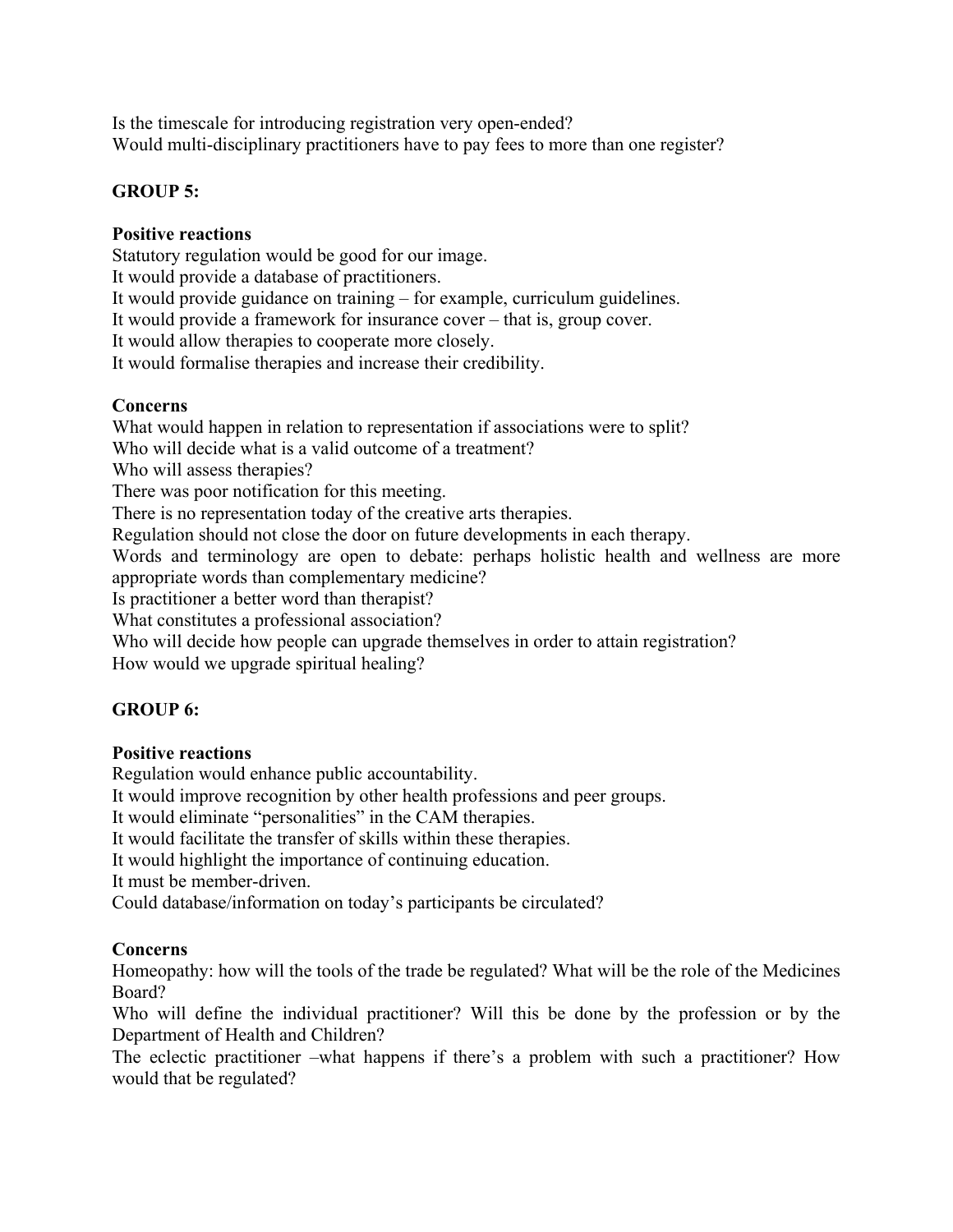Will the same rules apply to doctors who practise acupuncture as to CAM therapists? May a doctor who has done a weekend course call himself or herself an acupuncturist?

Appropriate vocabulary is important.

How will accreditation work? Will the Department of Education be involved in standards? Who will determine what qualifications are acceptable?

Could private schools have access to state libraries?

If the EU were to bring in its own rules, would this separate Irish process of registration be a waste of time?

# **GROUP 7:**

### **Positive reactions**

Regulation would bring protection for public and practitioners and would facilitate continuing education for practitioners.

It would facilitate health education for the public.

It would bring a higher status for practitioners.

It would be a first step to making CAM therapies available to GMS patients.

### **Concerns**

There is some fear of the unknown, apprehension.

Would this be a very intrusive process?

Might the process dilute the potential of a therapy for clients?

Will there be protection for homeopathic remedies while regulation take place?

Should therapists be affiliated to an association before they register?

Research should not be based on the medical model but should be carried out by research specialists in a particular therapy.

Quality of life is hard to measure.

### **GROUP 8:**

### **Positive Reactions**

We welcome the opportunity to regulate "from the inside out".

This would be a good framework for moving forward.

13 bodies have agreed a structure to date and we can benefit from that.

### **Concerns**

An inappropriate medical and academic model would be established as a framework for CAM therapists.

Who will decide the admission requirements for registration?

We have a problem with the concept of "market leaders" – each therapy should be considered equally.

In relation to evidence for efficacy, how would that evidence be provided and who would provide it?

What would be the influence of the Department?

Will assistance be fostered to professional associations in order to meet registration requirements?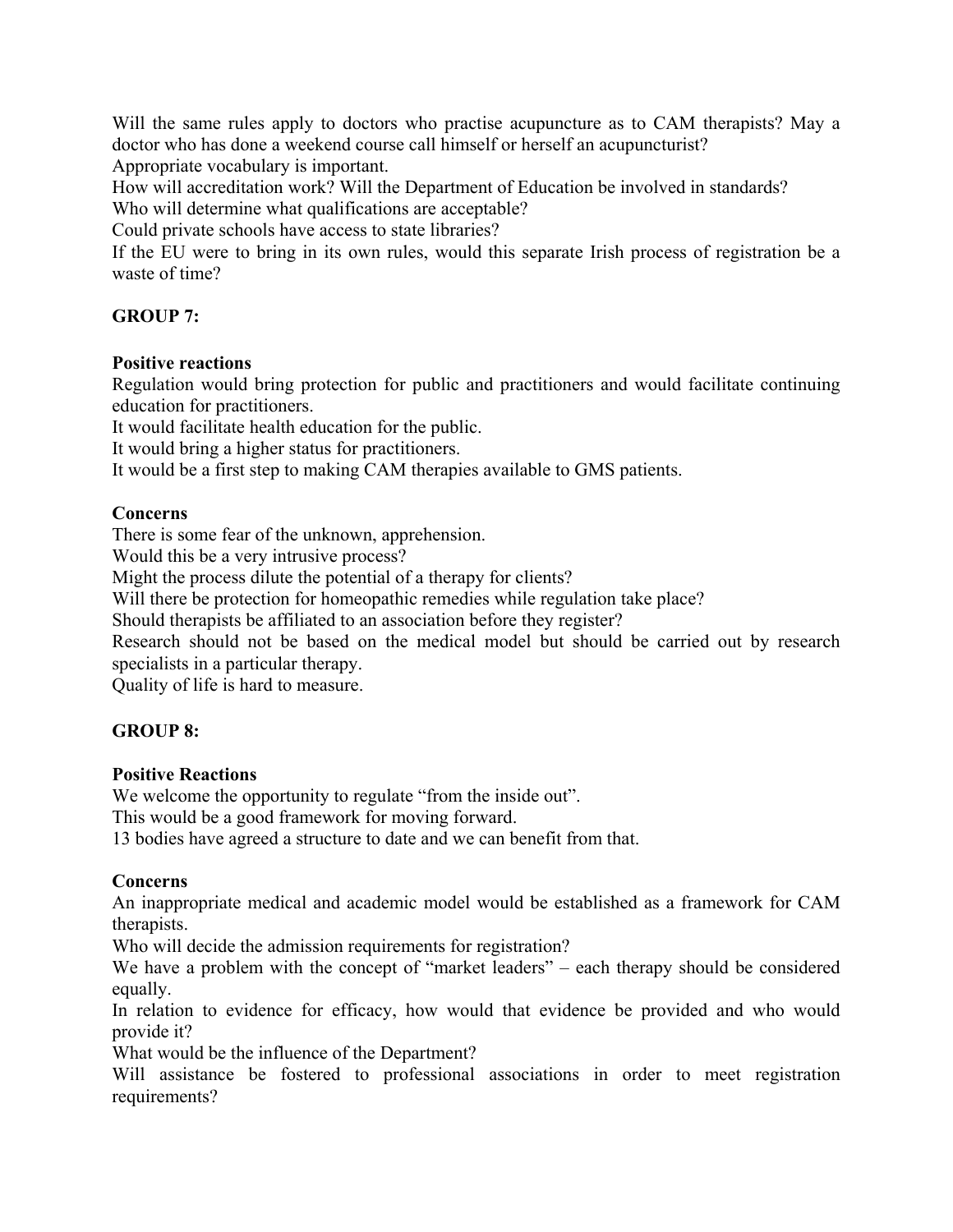We have concerns about training through VEC courses. Protection of the practitioner is equally important as protection of the public. Will everything become over-academic as in Europe?

### **GROUP 9:**

### **Positive reactions**

Regulation is necessary for the development of CAM therapies.

It would give support to practitioners and recognition of the CAM professions.

It would ensure that there is no place for rogues.

The public would become more open to CAM practitioners.

We would no longer be outsiders in the system.

There would be tax recognition from the Government and GMS access.

It would lead to better health for the public in general and to positive referrals from the medical profession.

### **Concerns**

What would be the reaction of vested interests: doctors, pharmaceutical companies, the Irish Medicines Board?

Would the involvement of the State in our organizations damage the ability of our professional groups to run our own affairs?

We shouldn't adopt the French or Italian model of regulation – we need an Irish model suitable for Irish conditions.

If therapists can register directly, would that fragment associations?

Who will control individuals who have registered?

What happens if there is a dispute between the professional body and the proposed registration board?

Could there be splits on these issues?

Group insurance: if people can register directly, how will insurance work?

Would there be too much emphasis on academic issues? CAM is not academic. People can be excellent therapists but not good at passing exams.

What would be the situation be of people who are not members of a professional association yet practise with friends etc?

Accredited training – if there are academic courses from outside the State, how will these be controlled/ monitored?

How will training schools here be monitored?

The "Grandparenting" issue – also referred to by Group 4 – was mentioned.

### **GROUP 10:**

### **Positive reactions**

If it works, it would protect professions and the public.

It would protect individuals from legal attack.

It would be nice to make progress early and to influence EU policy.

It would allow the treatment of GMS patients and would lift the status of individual professionals.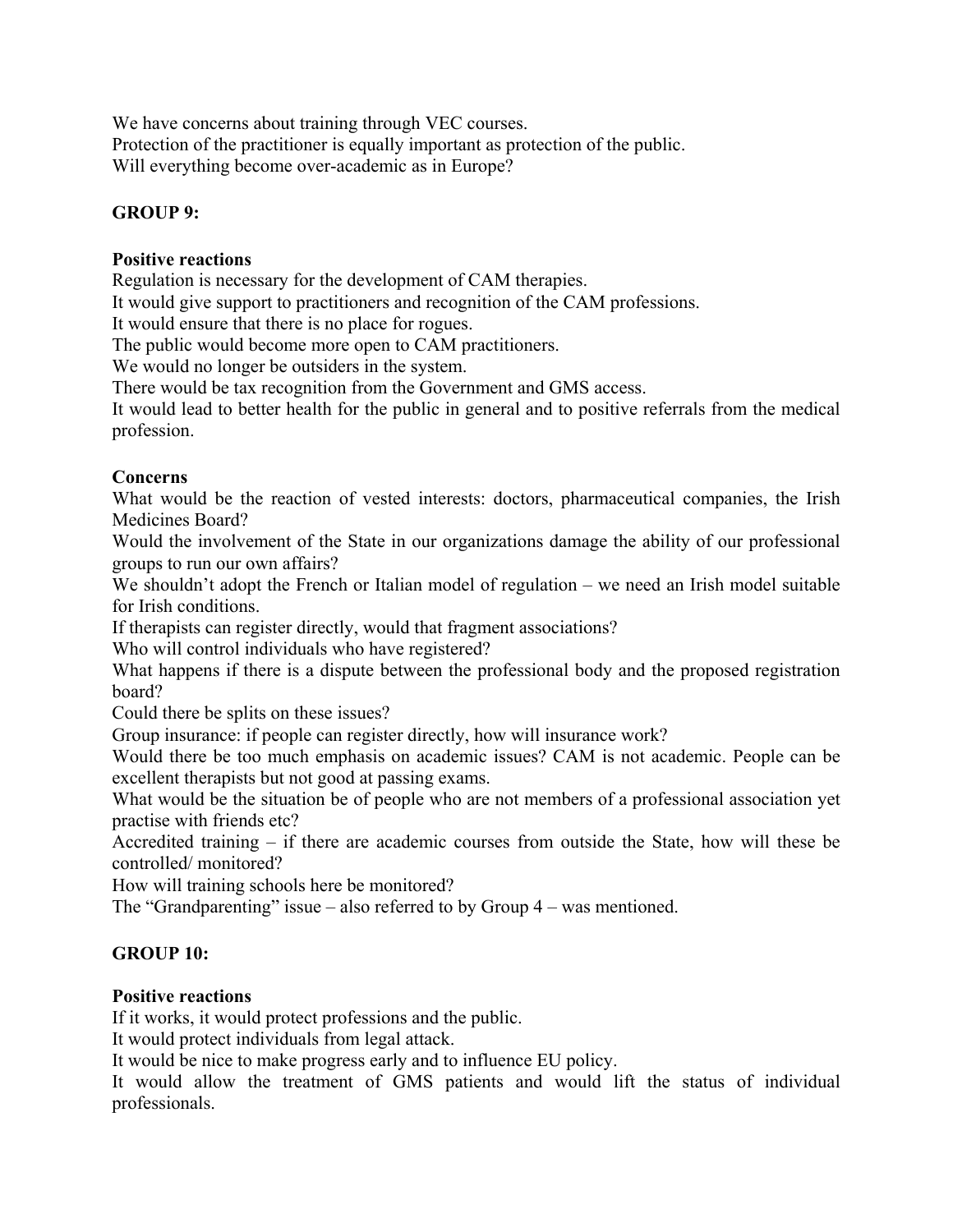There was also a strongly expressed individual view in this group that: We don't yet know enough about the proposed registration process.

We would be embarking on a process without knowing why or why at this time or in this way.

Once a law is introduced, it is impossible to change it.

This process represents the triumph of hope over experience*.*

### **Concerns**

There is some apprehension about this.

Why not let Europe sort it out first?

Common law gives us freedom but the move to a legal structure set in stone will limit us.

We don't have enough information.

Orthodox medical science has a rigid materialistic standpoint while CAM is vital, growing and dynamic. Its evolutionary tendency could be stifled by regulation.

### **ADDITIONAL COMMENTS**

There were some additional comments in general discussion which are set out below:

There is a huge difference between the empiricist approach in the West and the holistic approach in East.

Up to now, very few people have needed protection from us.

Change is necessary to meet the needs of modern health care.

The term CAM is inappropriate – it implies that conventional medicine is traditional but that we are not. In fact, CAM therapies are very ancient and stand up in their own right.

What we do here will influence generations afterwards – regulation will lead to fragmentation and specialization.

We have a concern with the whole person.

We are holistic healers – we need to heal ourselves.

If we don't respect ourselves as healers, we will not change society where there is a lot of conflict, problems.

Should there be a re-think - do we need to take steps on our own first?

Hierarchical structures are not appropriate.

Who will control this?

When I meet another person wanting help, I give help and don't worry about his or her insurance status. Could this change with regulation?

Will groups which have been self-regulated for years be held back under statutory regulation? We don't have a health care system, we have a sick care system.

Why did the Department consult only with a small number of Associations? (This was unlike the British experience).

The shape of proposals has been set out without proper consultation with us.

Why will there only be one title per profession?

Why is the scope of practice limited?

Is it possible that the views and aspirations of existing health care professions are too closely reflected in these proposals?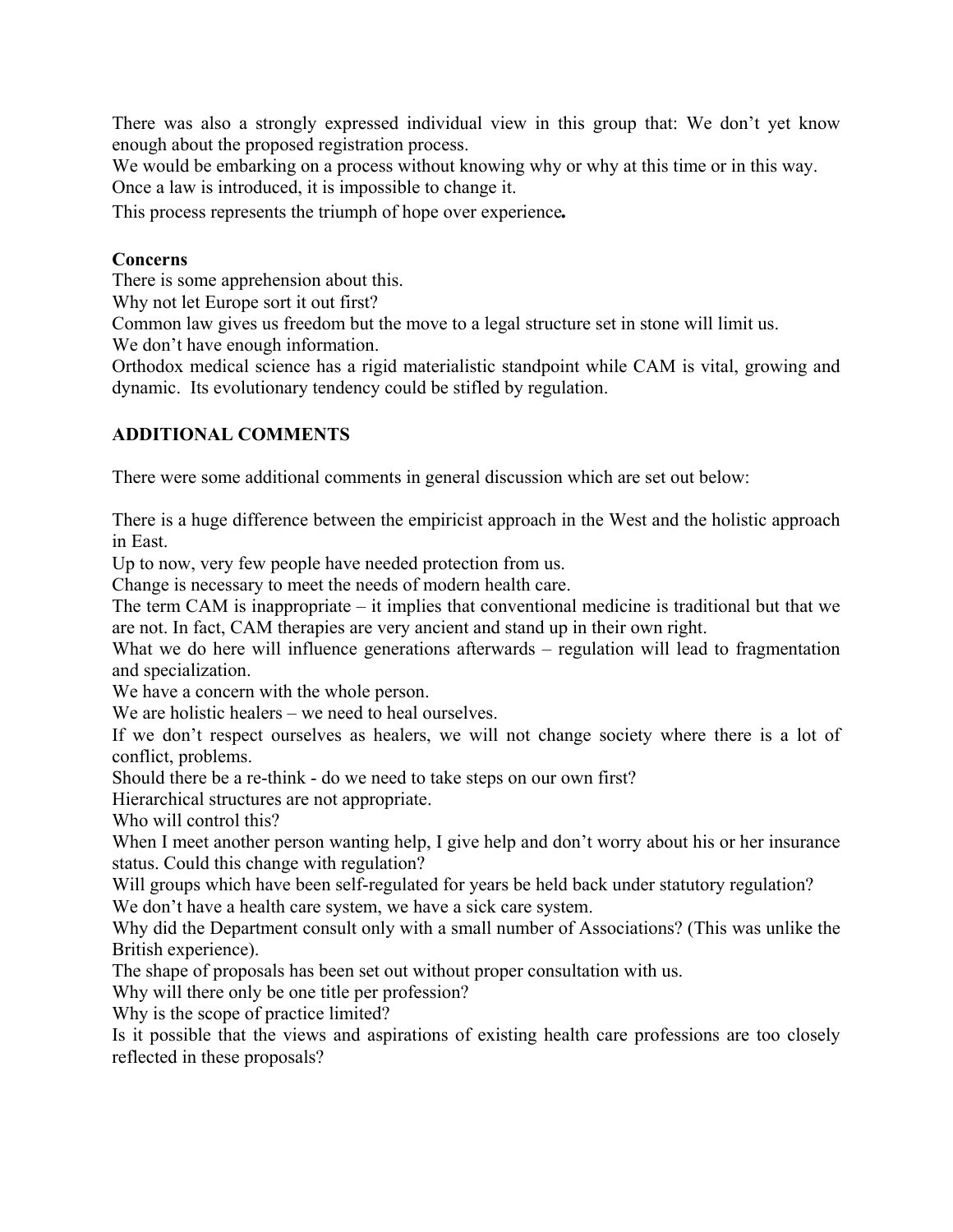# **Appendix 2**

# **QUESTIONNAIRE TO CAM RESPONDENTS AND ACCOMPANYING LETTER**

- To: Participants at the Forum on the Regulation of Complementary and Alternative Practitioners, 20 June 2001
- From: Tim O'Sullivan, Institute of Public Administration
- Re Follow-up to Forum
- Date: 20 July 2001

I refer to the Forum on the Regulation of Complementary and Alternative Practitioners, which the IPA facilitated in June on behalf of the Department of Health and Children. As promised, I now enclose a brief account of the discussion on that day.

As indicated by the Department staff on the day of the Forum, a consultation period is planned. As part of this, the IPA has been asked by the Department to prepare a report looking at possible paths and options in the regulation of complementary and alternative medicine (CAM) therapies in Ireland. This report is to be submitted by the end of the year.

A key part of this process is ascertaining the views of CAM practitioners in Ireland. With this in mind I would like to get your view on some specific areas. These are:

- What do you see as the issues involved in preparing for a system of statutory registration for the complementary and alternative therapies?
- Are you in favour of, or against, statutory registration for complementary and alternative practitioners?
- *If you favour statutory registration for complementary and alternative practitioners,* how, in your view, should such registration be organised in Ireland?
- *If you do not favour statutory registration for complementary and alternative practitioners*, how, in your view should regulation for such practitioners be organised in Ireland?
- Do you have any comment on the views expressed (at the Forum in June) on statutory registration?

Could you send your comments to me at the Institute of Public Administration, 57-61 Lansdowne Road, Dublin 4 (or email them to me at tosullivan@ipa.ie) by 7 September 2001? If you know of any practitioner who did not attend the forum in June but would be interested in submitting comments, could you pass on this material to that person? I look forward to hearing from you.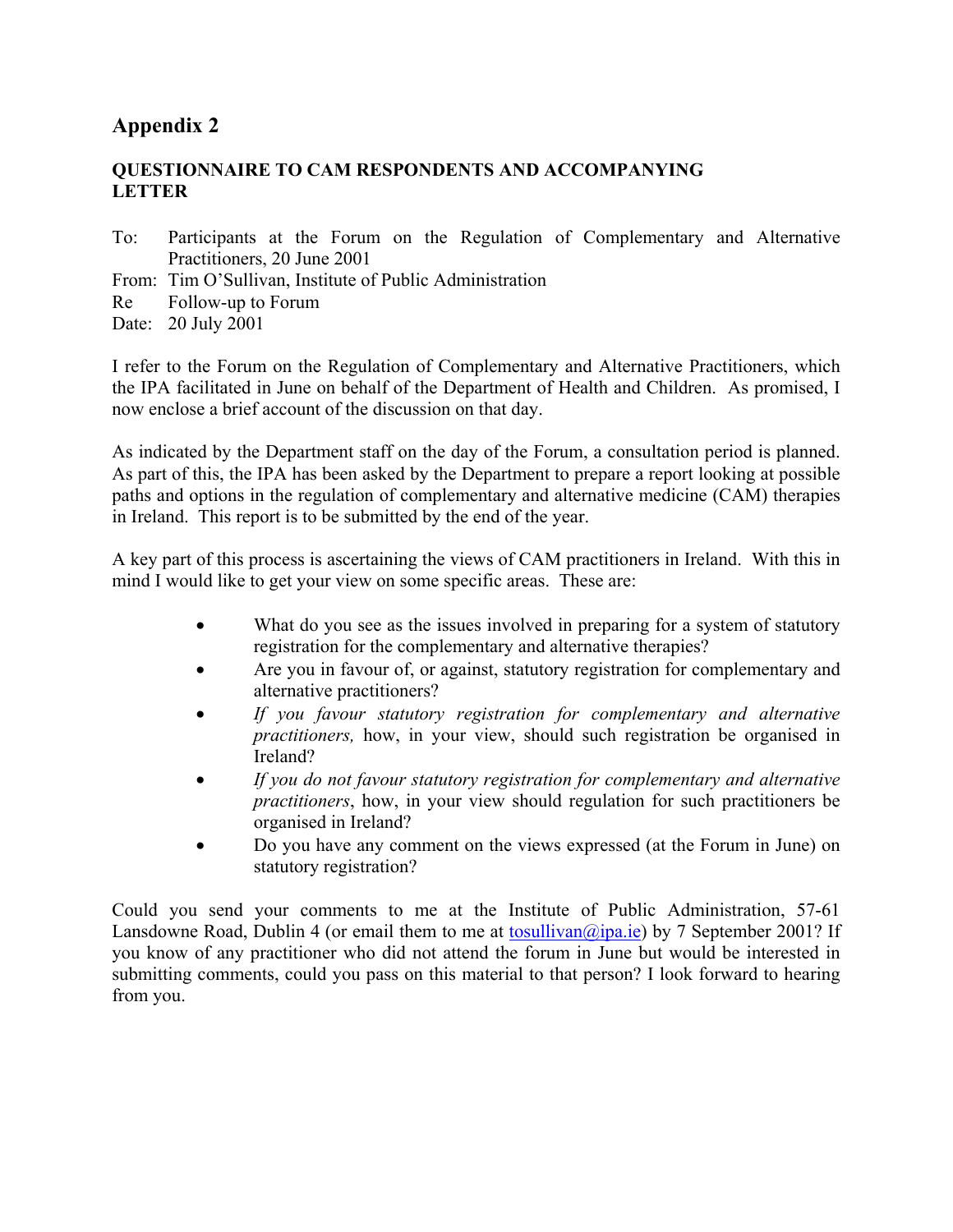### **QUESTIONS FOR CONSIDERATION**

• What do you see as the issues involved in preparing for a system of statutory registration for the complementary and alternative therapies?

• Are you in favour of, or against, statutory registration for complementary and alternative practitioners?

• If you favour statutory registration for complementary and alternative practitioners, how, in your view, should such registration be organised in Ireland?

• If you do not favour statutory registration for complementary and alternative practitioners, how, in your view should regulation for such practitioners be organised in Ireland?

• Do you have any comment on the views expressed (at the Forum in June) on statutory registration?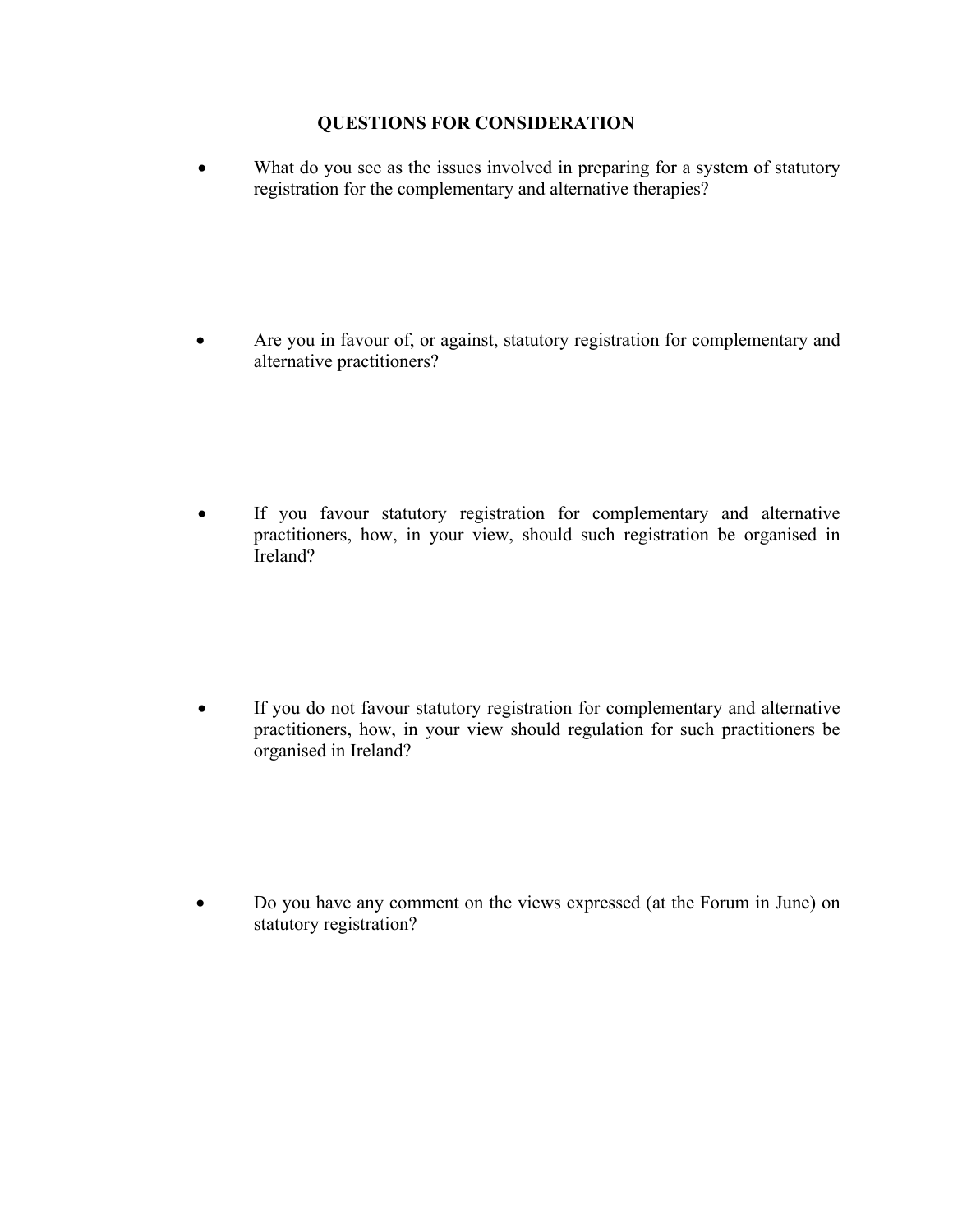# **Appendix 3**

# **LIST OF THOSE WHO RETURNED QUESTIONNAIRES/ MADE SUBMISSIONS**

Note: Some entries may be incorrectly spelt where names were written by hand.

Active Health Acupuncture and Chinese Medicine Organisation Aura-Soma Colour (Grainne Daly) Elizabeth Brunton, Institute of Technology, Tralee Hannah Chew, Secretary, Irish School of Homeopathy Maureen Connolly, (Reflexology, Reiki, Seaweed Therapy) Jan Cosgrove, Music Therapist Dr Patrick Crowley, General Practitioner Denise Curtis, (Bodywork and Movement Therapy) Federation of Irish Complementary Therapy Associations (FICTA) Martin Forde, President Irish Association of Holistic Medicine John Garvey, Scenar Practitioners Society of Ireland/Shiatsu Society of Ireland Denis Gleeson, Irish Association of Physical Therapists Anne Hayes, Massage Mary Hegarty and Anne Cronin, Association of Irish Reflexologists Sr. Rachel Hoey ACT, President, Bio-Testing and Therapy International Geraldine Hunter, Kinesiology Institute of Clinical Hypnotherapy and Psychotherapy Irish and International Aromatherapy Association Irish Association of Bio-Energy Practitioners (several members) Irish Massage Therapists Association (member) Josephine Lynch, Shiatsu Society of Ireland Henk Meijnhardt, Association of Naturopathic Practitioners Paddy Mooney, Manual Lymphatic Drainage Lucy Mullee, Rebirthing Psychotherapy Dr Brian Munday, Institute of Phytobiophysics (Ireland) Gerry Murphy, Irish School of Homeopathy Helen McCormack, Medical Herbalist Jean McDonald, Irish Yoga Association Lua McIlraith, Irish Reflexology Institute Brigid McLoughlin Butler (Spinology) Maureen Nightingale, Chairperson, Yoga Therapy Ireland Aileen O'Connor, Reflexology Derek O'Kelly, Massage Roisin O'Kelly (Reflexology, Holistic, Dietitian) John O'Sullivan, Institute of Physical Therapy Professional Register of the Kinesiology College of Ireland Rebirthing Psychotherapy Association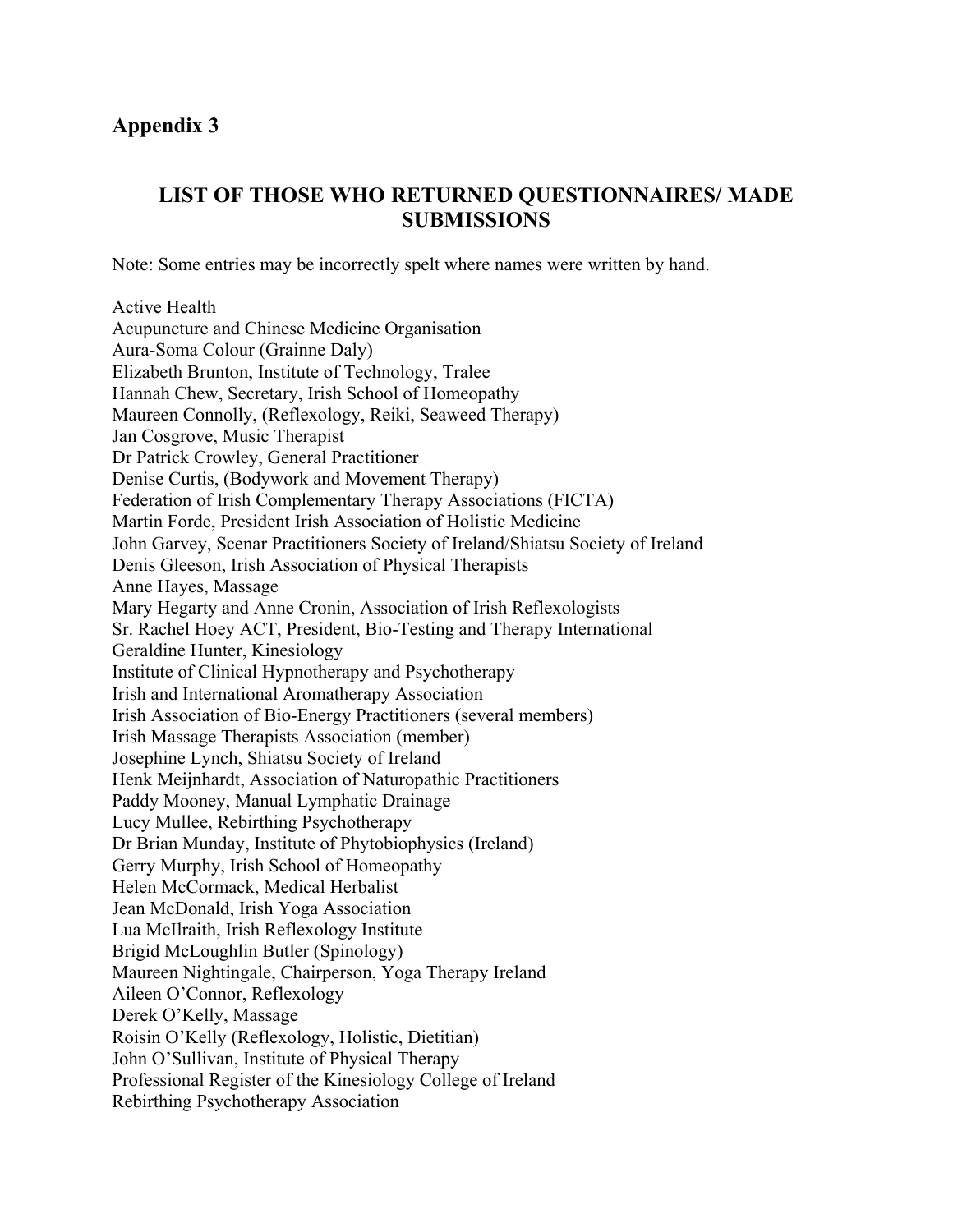Reiki Association of Ireland Seamus Thompson, CEO, Irish Wheelchair Association (Tui-na and Acupuncture) Anthony Tremain, International College of Spinology, Australia Patricia Wallace on Behalf of Bio-Energy Therapists Association Bernadette Ward, Acupuncture Foundation Yoga Society of Ireland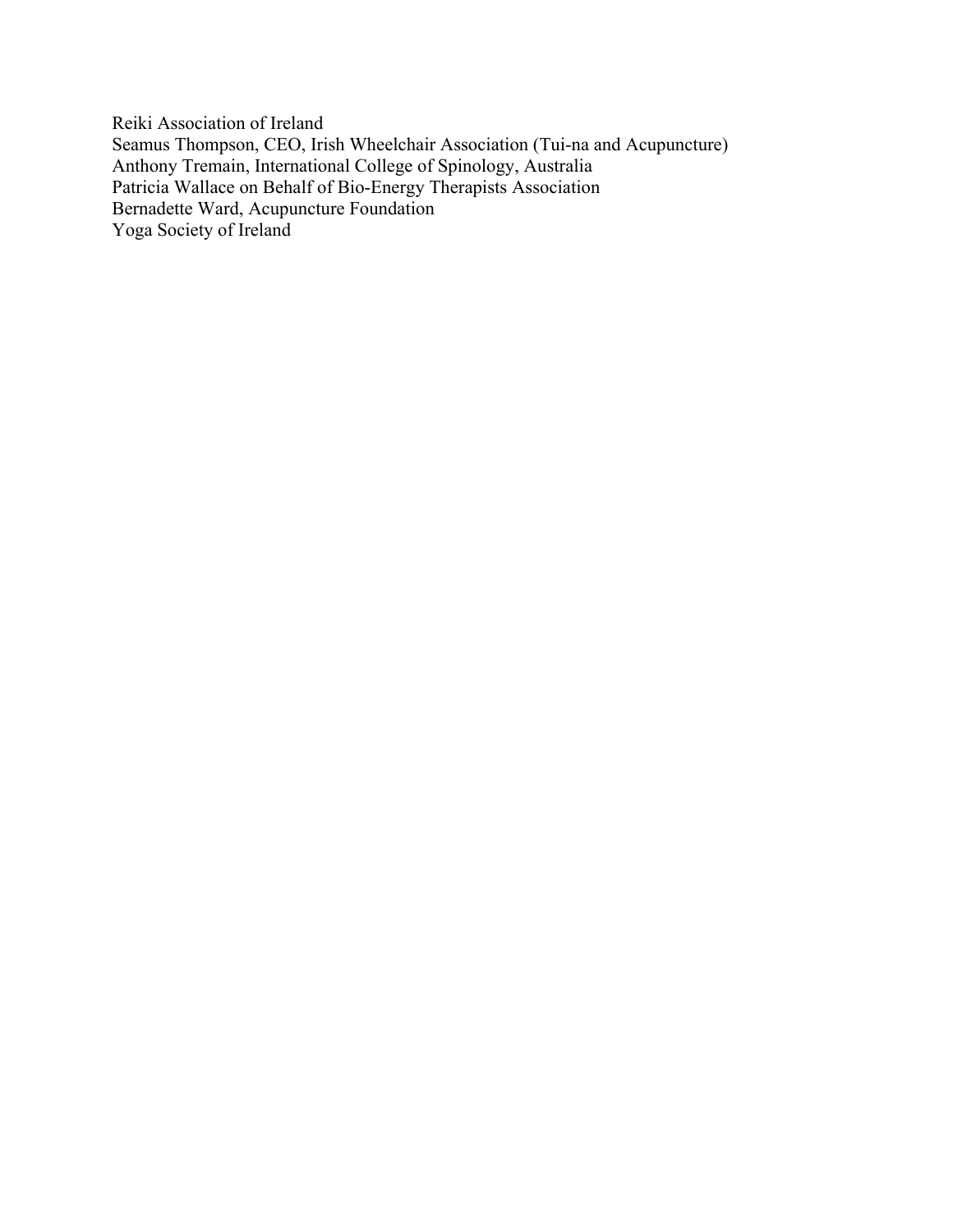# **Appendix 4**

### **PARTICIPANTS IN IPA FORUM ON JUNE 20 2001**

Note: Some entries may be incorrectly spelt where names were written by hand. One entry could not be read.

Fidelma Arthur, Irish Branch International Society of Aromatherapists (ISPA) Judith Ashton, Irish Massage Therapists Association Helen Begodan, Master Herbalists Association of Ireland Dr Hussain Bhatti, President, Association of Naturopaths Carol Boate, Competition Authority Ide Bonnar, Kinesiology Institute J. Bourke-Walsh, Vortex Healing Therese Brophy, Metamorphosis Valerie Byrne, Metamorphosis Rita Canavan, Kinesiology Association of Ireland Roisin Carroll, Irish Association Colour Therapy, Reflexologists Institute Patricia Cassidy, ITEV Hannah Chew, Irish Society of Homeopathy Sean Collins, Irish Institute of Counselling and Hypnotherapy Seamus Connolly, Shiatsu Society of Ireland Margaret Connolly, FICTA Bob Conway, MPSI Patricia Cooke, Shiatsu Society of Ireland Kieran Corcoran, Northern Institute of Massage Alanna Corrai, Harmonic Healing, Ikebana Spirit-Mind-Body Centre Jan Cosgrove, Irish Association of Creative Arts Therapists Martina Coyne, Guild of Complementary Practitioners – Inniu School of Healing Anne Cronin, Association of Irish Reflexologists Anna Curtis, Irish Massage Therapists Association Denise Curtis, National Training Centre Brenda Doherty, Rebirthing Association of Ireland Breda Dooley, Irish Medicines Board Catherine Dowling, Federation of Irish Complementary Therapy Associations (FICTA) Marie Doyle, Irish Society of Homeopathy Rhoda Draper, Irish Institute of Counselling and Hypnotherapy Noreen Farrell, Irish Association of Holistic Medicine Yvonne Fitzgerald, Annwn Institute Martin Forde, Irish Association of Holistic Medicine Jane Foulston ITEV (massage, aromatherapy, reflexology) Margaret Frank, Irish Association of Holistic Medicine Liam Fretnell, Carlingford Co Louth John Garvey, Scenar Practitioners Society of Ireland Thomas Griffin, Plexus Bio-Energy Therapy Mark Goulding, Acupuncture and Chinese Medicine Organisation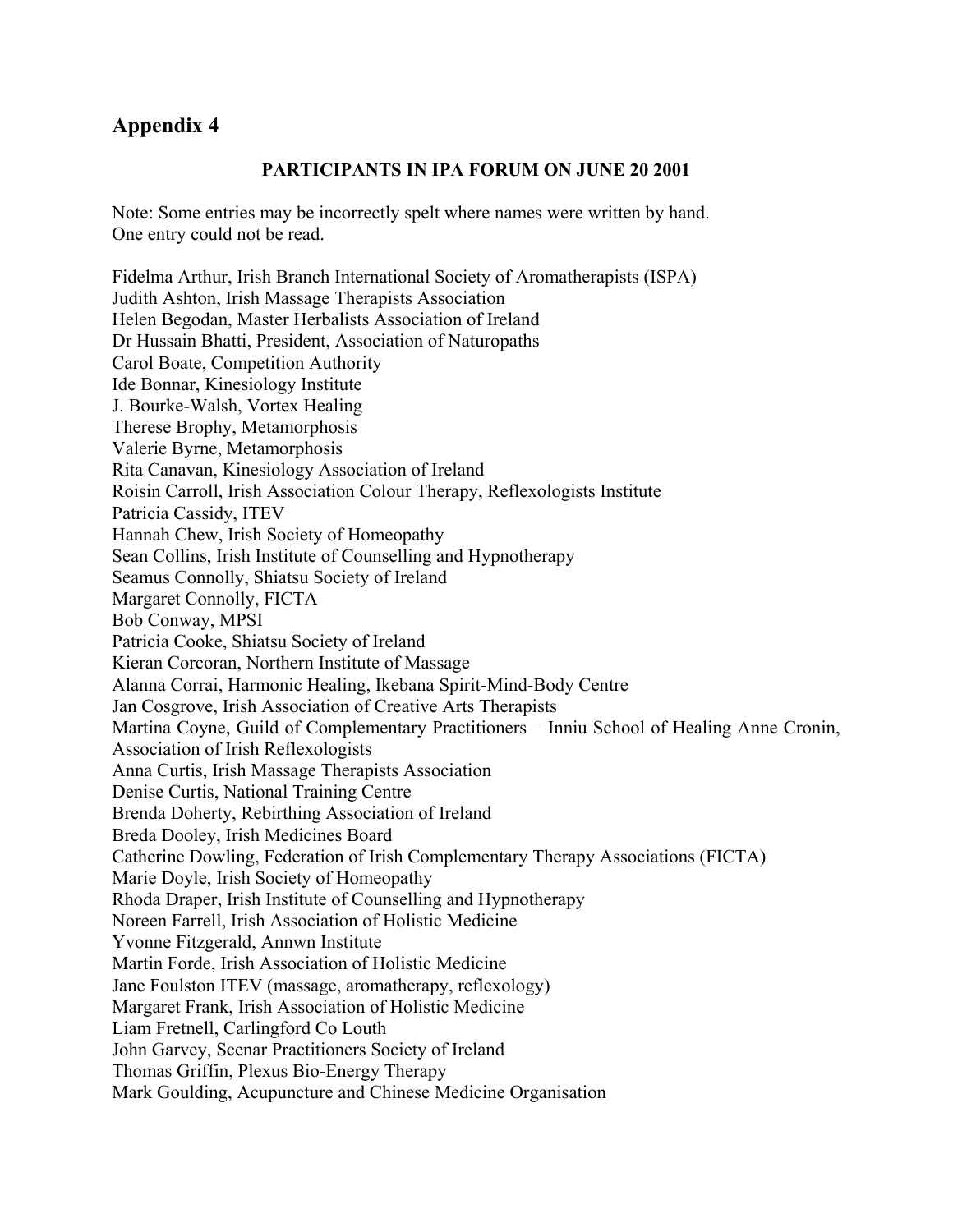Mary Grant, NCVA/FETAC Bridget Guinevan, Fianna Fail National Executive Mary Hegarty, Association of Irish Reflexologists Mary Helen Hensley, Irish Chiropractic Association Bridie Hughes, Irish Branch ISPA Tony Hunter, Kinesiology College of Ireland Elma Irland, Yoga Therapy Ireland Irish Association of Holistic Medicine (representative) Avril Ivory, Director of Studies, College of Naturopathic Studies Donal Jennings, Irish Association of Bio-Energy Practitioners Tracey Jones, Irish World Music Centre Seamus Keane, The Rolf Institute B Kelly, Merrion Clinic Eilish Kelly, Aura Soma, International Academy of Colour Therapists Rosaleen Kelly, Kinesiology Association of Ireland Tom Kelly, Professional Register of Traditional Chinese Medicine Rosarii Kingston, Irish Association of Medical Herbalists Anthony Larkin, National Register of Reflexologists Celine Leonard, Irish Register of Chinese Herbal Medicine Clare Lodge, Carlow IT Sports Rehabilitation Nora Lyndell, Irish Physical Therapy Association Anne Mangan, Institute of Physical Therapy Olive Masterson, Endorphin Release Clinics Henk Meijnhardt, Association of Naturopathic Practitioners Ken Monty, Irish Chiropractic Association Pauline Mooney, Higher Education and Training Awards Council (HETAC) Alison Moore, Medicine Weekly Lucy Mullee, Rebirthing Association of Ireland Gerry Murphy, Irish School of Homeopathy Gabrielle McAuley, Bioform Michael McCarthy Helen McCormack, Irish Herbal Practitioners Association of Ireland Caroline McDonagh, Irish Health Culture Marese McElduff, Association of Irish Acupuncturists Una McEvoy, Irish Association of Holistic Medicine Lua McIlraith, Irish Reflexologists Institute Maureen McKenna, IR Institute Lillian McWilliams, Endorphin Release Clinics Maureen Nightingale, Yoga Therapy Ireland Kathleen O'Callaghan, National Register of Reflexology Celine O'Connor Casey, Acupuncture and Chinese Medicine Association Michael O'Doherty, Plexus Bio-Energy Therapy Francis O'Dowd, Irish Association of Bio-Energy Practitioners Phil O'Flynn, ITEV Roisin O'Kelly, College of Naturopathic and Complementary Medicine Regina O'Mahony, The Reiki Association of Ireland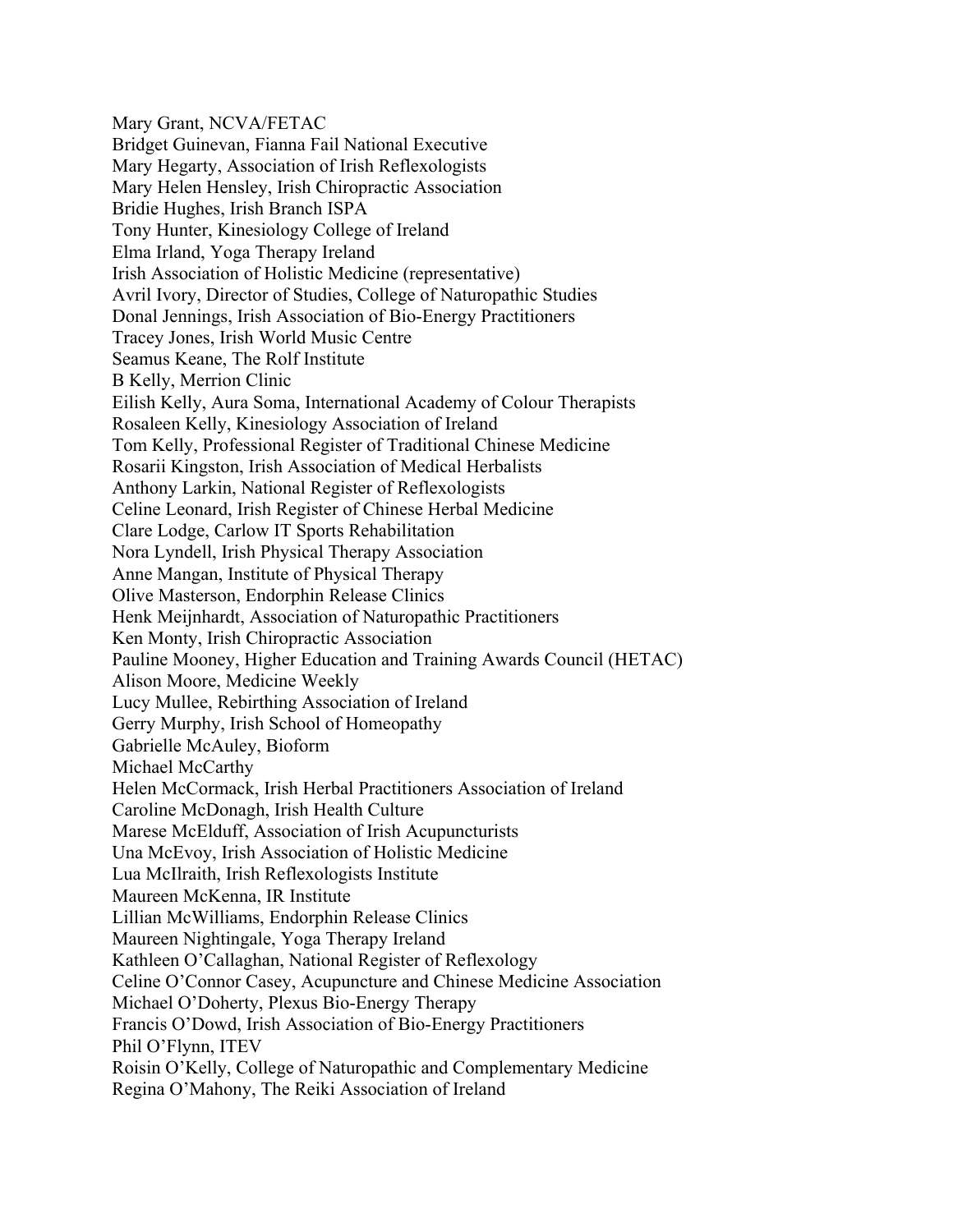John O'Neill, Irish Massage Therapists Association John O'Sullivan, Institute of Physical Therapy Mary Peyton, Annwm Institute Mary Plunkett, Irish College Traditional Chinese Medicine Paula Rankin, Physiology and Rehabilitation, Institute of Technology Carlow Joan Ring, PRO Kinesiology Register Rachel Ryan, Bio-Energy Therapists Association (BETA) Tom Shanahan, Irish College of Traditional Chinese Medicine (ICTCM) John Sharkey, National School of Sports Massage Alan Sheehy, Professional Register of Traditional Chinese Medicine Edel Shevlin, Acupuncture Foundation Rosaleen Stokes Patricia Wallace, BETA Bernadette Ward, Acupuncture Foundation Training Programme

*From Department of Health and Children*: Frank Ahern William Beausang Adrienne Harrington

*IPA Facilitator*  Anne O'Keeffe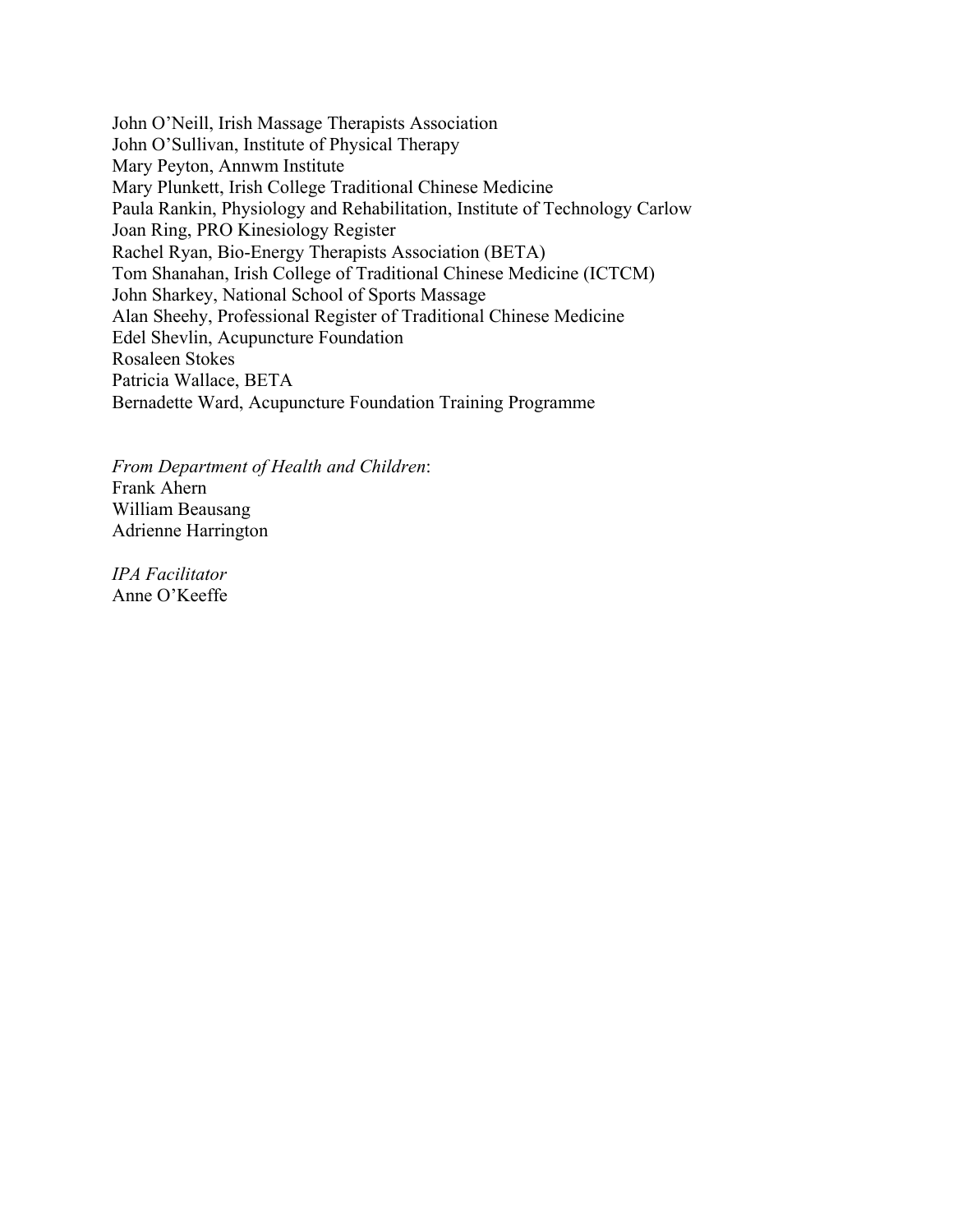# **Appendix 5**

### **ISSUES NEEDING TO BE ADDRESSED IN ANY STATUTORY REGISTRATION SYSTEM**

These are a range of the concerns/issues/requirements/conditions listed by respondents to the questionnaire: in other words, the concerns which would have to be addressed if respondents were to give their full support to statutory registration.

# Not sure the meeting {IPA Forum in June) came to terms with the scale of the undertaking or the enormity of the task in regulating even one, let alone hundreds of therapies simultaneously.

# The two approaches, traditional medicine and CAM, are so diverse how will it be possible to compose a registration council? If the composition of the registration council is weighted by members of the Department of Health and Children will seem to favour the traditional view of medicine…I favour statutory regulation provided it is fair and open.

# It needs to be clarified who is in control of regulation.

# Many issues require greater clarification.

# We will not give up our common law rights without written guarantees.

# The implementation of regulation must be controlled by the professions themselves.

# We feel that regulation should not restrict the growth of CAP but allow each Association/Therapy to expand.

# Any legislation and /or registration which seeks to regulate these {alternative/complementary} practices must be based on the principles and philosophy on which the practices are based.

# The setting up of an independent registration Council is a good suggestion provided that: the registration requirements for each therapy are agreed with the professional bodies in question; the members of the council show they are free of bias and discrimination and demonstrate their objectivity in making assessments; they are sufficiently well informed about all the therapies they will deal with; their activities be conducted in an open and clear manner…It is the diversity of approach that makes alternative and complementary health care attractive to the public, providing users with a choice of treatment they do not have with conventional health care.

# It would be important to use the experience of the successfully self-regulating organisations.

# Would welcome regulation, however feel strongly that it should be regulated by the profession, not put into the medical model.

# Our primary concern is that we should not be compared to mainstream medicine. A way has to be found to categorise what we do, which does not exclude the gifted healers who have no training whatsoever.

# We favour self-regulation for Yoga because we consider that any other regulatory format could result in over-regulation and academic constraints which would be detrimental to the spiritual aspect.

# If some therapies decide not to go forward {with statutory regulation} but decide to continue with voluntary self-regulation, there is a fear that those therapies will be considered less important than others.

# Certain criteria need to be put in place to safeguard the holistic nature of our work. Yoga is a natural form of health care working on the physical, emotional, mental and spiritual levels.

# Some professions are more structured and organised than others. Will those professions have the possibility for regulation before others?